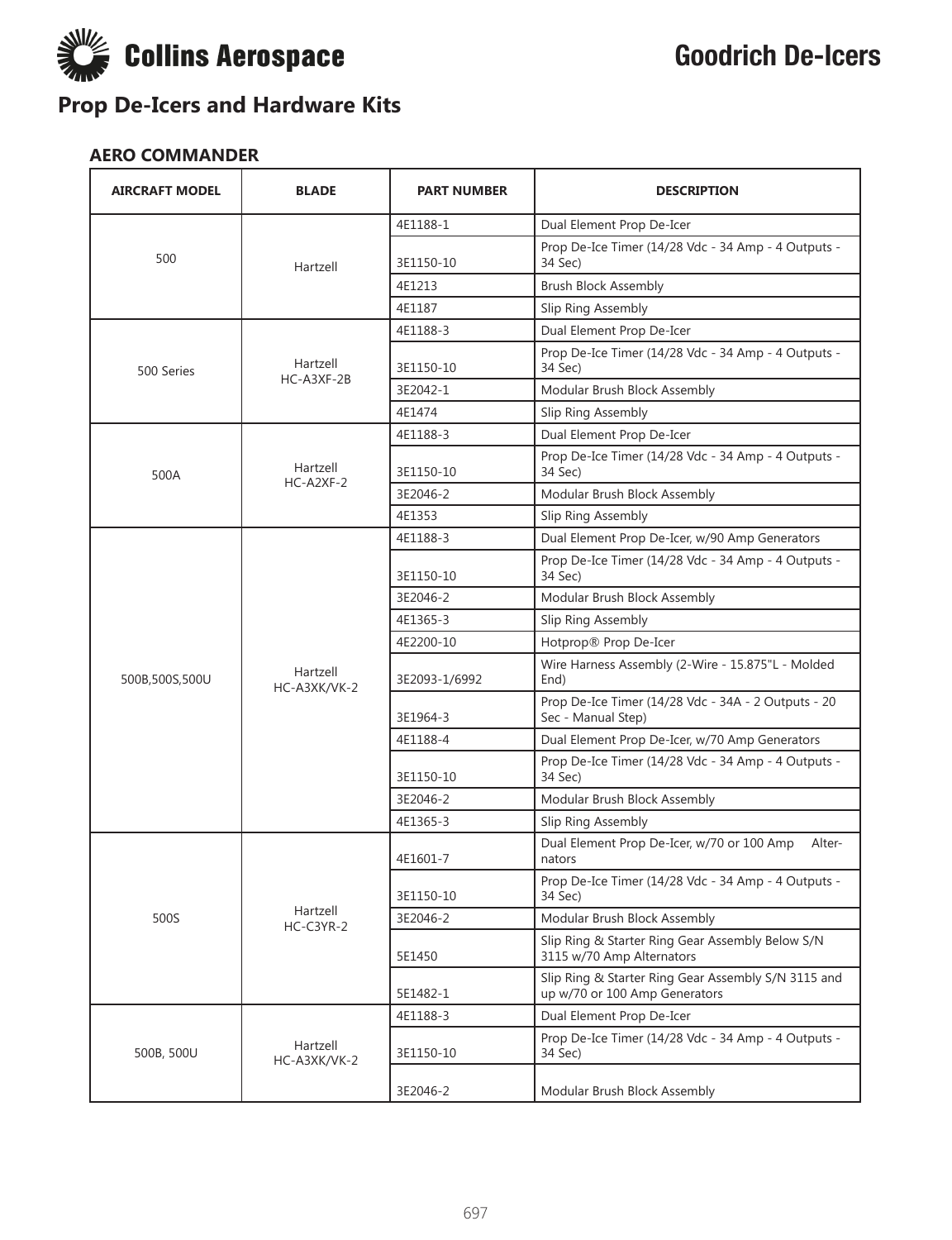

#### **AERO COMMANDER (CONTINUED)**

| <b>AIRCRAFT MODEL</b>     | <b>BLADE</b>                  | <b>PART NUMBER</b> | <b>DESCRIPTION</b>                                                        |
|---------------------------|-------------------------------|--------------------|---------------------------------------------------------------------------|
|                           |                               | 4E1365-1           | Slip Ring w/50 Amp Generators                                             |
|                           | Hartzell                      | 4E1365--3          | Slip Ring w/90 Amp Generators                                             |
| 500B, 500U                | HC-A3XK/VK-2                  | 4E2200-10          | Hotprop® Prop De-Icer                                                     |
|                           |                               | 3E2093-1/6942      | Wire Harness, Two Wire                                                    |
|                           |                               | 4E1188-3           | Dual Element Prop De-Icer                                                 |
|                           | Hartzell<br>HC-A3X20-2        | 3E1150-10          | Prop De-Ice Timer (14/28 Vdc - 34 Amp - 4 Outputs -<br>34 Sec)            |
|                           |                               | 3E2044-1           | Modular Brush Block Assembly                                              |
| 560A, 560E, 680, 680E,    |                               | 4E1287-1           | Slip Ring Assembly                                                        |
| 720                       |                               | 4E1188-3           | Dual Element Prop De-Icer                                                 |
|                           | Hartzell<br>H83X20            | 3E1150-10          | Prop De-Ice Timer (14/28 Vdc - 34 Amp - 4 Outputs -<br>34 Sec)            |
|                           |                               | 4E1327             | <b>Brush Block Assembly</b>                                               |
|                           |                               | 4E1282/4E1424-2    | Slip Ring Assembly                                                        |
|                           |                               | 4E1188-3           | Dual Element Prop De-Icer                                                 |
| 560F,580F,680FP           | Hartzell<br>HC-B3Z30-2B       | 4E1363             | <b>Brush Block Assembly</b>                                               |
|                           |                               | 4E1361             | Slip Ring Assembly                                                        |
|                           | Hartzell<br>HC-A3MVK-2A       | 4E1188-4           | Dual Element Prop De-Icer                                                 |
| 680-F,680FL,680FL(P)      |                               | 3E1150-10          | Prop De-Ice Timer (14/28 Vdc - 34 Amp - 4 Outputs -<br>34 Sec)            |
|                           |                               | 4E1562-2           | Modified Brush & Mounting Plate Assembly                                  |
|                           |                               | 5E1583-1           | Slip Ring Assembly                                                        |
|                           |                               | 4E1188-3           | Dual Element Prop De-Icer                                                 |
|                           |                               | 3E1150-10          | Prop De-Ice Timer (14/28 Vdc - 34 Amp - 4 Outputs -<br>34 Sec)            |
|                           |                               | 3E2042-1           | Modular Brush Block Assembly                                              |
| 560F, 680F, 680FL, 680FP, | Hartzell                      | 4E1474             | Slip Ring Assembly                                                        |
| 680FLP                    | HC-B3Z30-2B                   | 4E2200-10          | Hotprop® Prop De-Icer                                                     |
|                           |                               | 3E2092-2/6887      | Wire Harness Assembly (3 Wire - 14.75"L - Molded<br>End)                  |
|                           |                               | 3E1964-3           | Prop De-Ice Timer (14/28 Vdc - 34A - 2 Outputs - 20<br>Sec - Manual Step) |
|                           |                               | 4E1188-3           | Dual Element Prop De-Icer                                                 |
| 680T,680V,680W,681        | Hamilton Standard<br>33LF-325 | 3E1150-10          | Prop De-Ice Timer (14/28 Vdc - 34 Amp - 4 Outputs -<br>34 Sec)            |
|                           |                               | 3E2042-1           | Modular Brush Block Assembly                                              |
|                           |                               | 4E1578             | Slip Ring Assembly                                                        |
|                           | Hartzell                      | 4E1188-10          | Propeller De-Icer                                                         |
| 680W                      | HC-B3TN-5K                    | 4E2333-1/6957      | Wire Harness Assembly (3 Wire - 15.25"L - Molded<br>End)                  |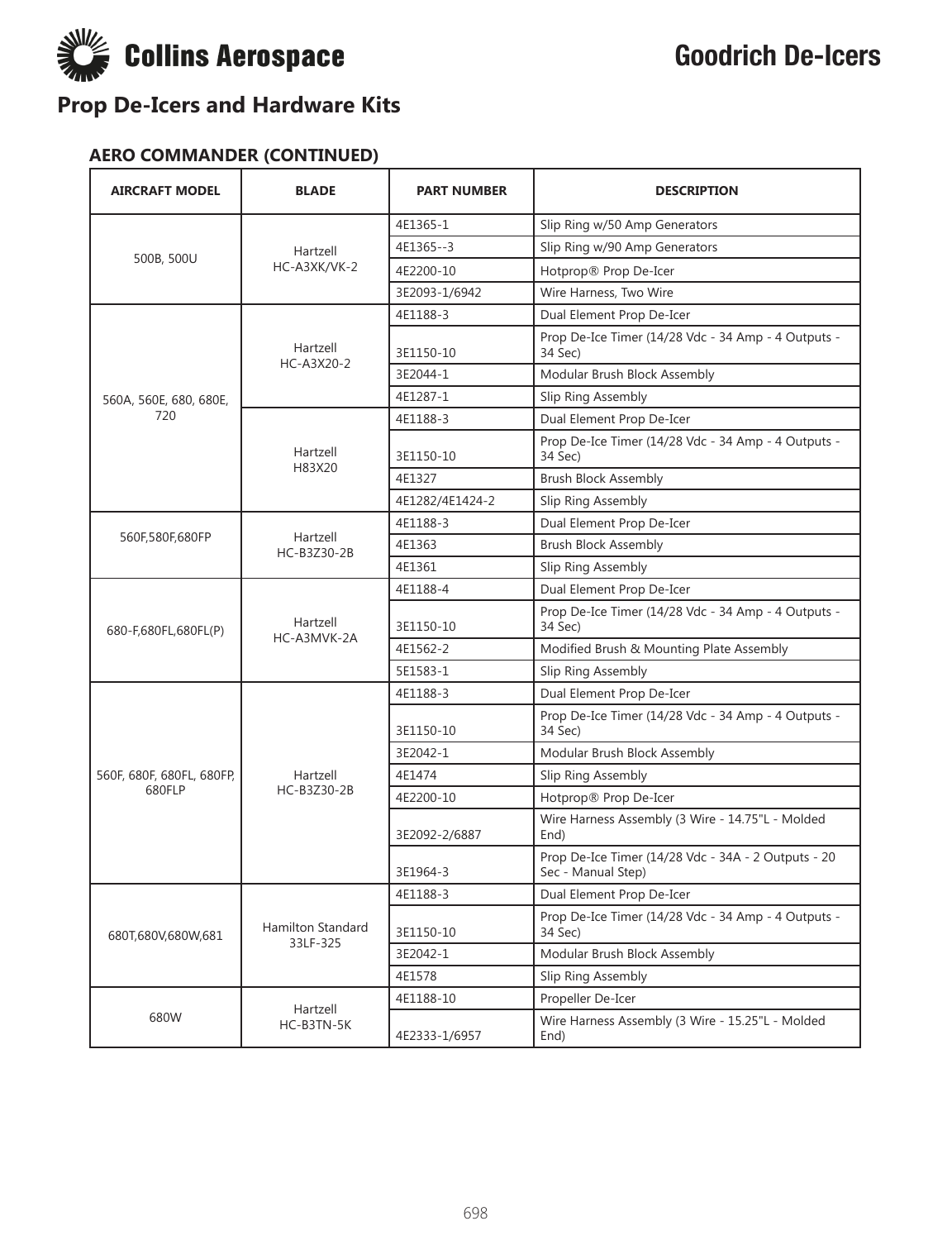

#### **AERO COMMANDER (CONTINUED)**

| <b>AIRCRAFT MODEL</b> | <b>BLADE</b>            | <b>PART NUMBER</b> | <b>DESCRIPTION</b>                                                    |
|-----------------------|-------------------------|--------------------|-----------------------------------------------------------------------|
|                       | Hartzell                | 3E1150-10          | Prop De-Ice Timer (14/28 Vdc - 34 Amp - 4 Outputs -<br>34 Sec)        |
| 680W                  | HC-B3TN-5K              | 3E2042-1           | Modular Brush Block Assembly                                          |
|                       |                         | 4E1526-4           | Slip Ring Assembly                                                    |
|                       |                         | 4E1188-3           | Dual Element Prop De-Icer                                             |
|                       | Hartzell                | 3E1150-10          | Prop De-Ice Timer (14/28 Vdc - 34 Amp - 4 Outputs -<br>34 Sec)        |
|                       | $HC-F3YN-2$             | 3E2042-1           | Modular Brush Block Assembly                                          |
|                       |                         | 4E1880-1           | Slip Ring Assembly                                                    |
| 685                   |                         | 4E1601-7           | Dual Element Prop De-Icer                                             |
|                       |                         | 4E1967-1/6962      | De-Icer Wire Harness (3 Wire - 15"L)                                  |
|                       | Hartzell<br>HC-H3YN-2   | 3E1150-10          | Prop De-Ice Timer (14/28 Vdc - 34 Amp - 4 Outputs -<br>34 Sec)        |
|                       |                         | 3E2042-1           | Modular Brush Block Assembly                                          |
|                       |                         | 3E1775             | Slip Ring Wire Harness                                                |
|                       |                         | 4E1601-3           | Dual Element Prop De-Icer                                             |
| 690                   | Hartzell<br>HC-B3TN-5CL | 3E1150-10          | Prop De-Ice Timer (14/28 Vdc - 34 Amp - 4 Outputs -<br>34 Sec)        |
|                       |                         | 3E2042-1           | Modular Brush Block Assembly                                          |
|                       |                         | 4E1865-2           | Slip Ring Assembly                                                    |
|                       |                         | 4E1601-5           | Dual Element Prop De-Icer                                             |
|                       |                         | 4E1889-2/7021      | De-Icer Wire Harness (3 Wire - 12.75"L)                               |
| 690, 690A, 690B       | Hartzell<br>HC-B3TN-5FL | 3E1150-10          | Prop De-Ice Timer (14/28 Vdc - 34 Amp - 4 Outputs -<br>34 Sec)        |
|                       |                         | 3E2042-2           | Modular Brush Block Assembly                                          |
|                       |                         | 4E1865-2           | Slip Ring Assembly Can Replace 4E1685-1/4E1689<br>(Spacer Ring) Combo |
|                       |                         | 4E2598-10          | Hotprop® Prop De-Icer                                                 |
|                       |                         | 4E2370-1/6887      | Wire Harness Assembly (3 Wire - 14.75"L - Molded<br>End)              |
|                       |                         | 3E1150-10          | Prop De-Ice Timer (14/28 Vdc - 34 Amp - 4 Outputs -<br>34 Sec)        |
| 690C, 690D, 695, 695A |                         | 3E2042-1           | Modular Brush Block Assembly                                          |
|                       | Dowty Rotol 324         | 4E2366             | Slip Ring Assembly                                                    |
|                       |                         | 4E1601-10          | Dual Element Prop De-Icer (Left Rotation)                             |
|                       |                         | 4E2370-1/6887      | Wire Harness Assembly (3 Wire - 14.75"L - Molded<br>End)              |
|                       |                         | 3E1150-10          | Prop De-Ice Timer (14/28 Vdc - 34 Amp - 4 Outputs -<br>34 Sec)        |
|                       |                         | 3E2042-1           | Modular Brush Block Assembly                                          |
|                       |                         | 4E2366             | Slip Ring Assembly                                                    |
| 700                   | Hartzell                | 4E1601-7           | Dual Element Prop De-Icer                                             |
|                       | HC-E3YR-2AF             | 4E1967-1/6962      | De-Icer Wire Harness (3 Wire - 15"L)                                  |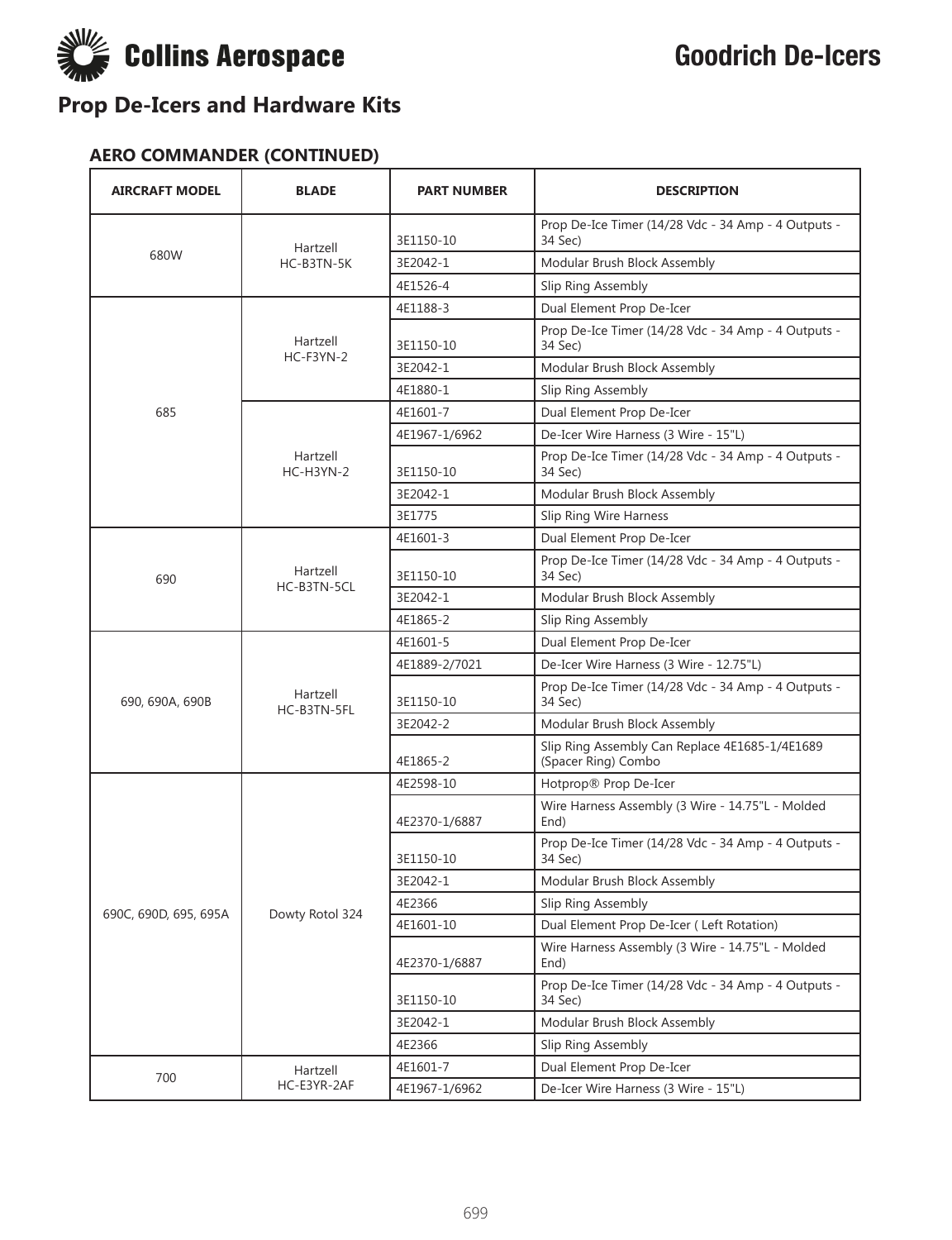

#### **AERO COMMANDER (CONTINUED)**

| <b>AIRCRAFT MODEL</b> | <b>BLADE</b>            | <b>PART NUMBER</b> | <b>DESCRIPTION</b>                                             |
|-----------------------|-------------------------|--------------------|----------------------------------------------------------------|
| 700                   | Hartzell<br>HC-E3YR-2AF | 3E1150-10          | Prop De-Ice Timer (14/28 Vdc - 34 Amp - 4 Outputs -<br>34 Sec) |
|                       |                         | 4E1639             | Brush Block Assembly                                           |
|                       |                         | 5E1693             | Slip Ring Assembly                                             |

#### **AERO VODOCHODY**

| <b>AIRCRAFT MODEL</b> | <b>BLADE</b>          | <b>PART NUMBER</b> | <b>DESCRIPTION</b>                                  |
|-----------------------|-----------------------|--------------------|-----------------------------------------------------|
| AE270                 | Hartzell<br>HC-E4N-3P | 4E2595-12          | Propeller De-Icer Assembly                          |
|                       |                       | 3E2383-4           | Wire Harness (Molded - 2 Wire - 17.56"L - Plug End) |
|                       |                       | 3E2044-2           | Modular Brush Block Assembly                        |
|                       |                       | 4E2661-1           | Slip Ring Assembly                                  |

#### **AEROSPACE TECHNOLOGIES OF AUSTRALIA**

| <b>AIRCRAFT MODEL</b> | <b>BLADE</b>  | <b>PART NUMBER</b> | <b>DESCRIPTION</b>                |
|-----------------------|---------------|--------------------|-----------------------------------|
|                       | Hartzell      | 6975-11            | Quick Disconnect Prop De-Icer Kit |
| N22B, N24A            | HC-A3VF-7/-7B | 6976-11            | Wire Harness, QDS                 |

#### **AEROSTAR AIRCRAFT**

| <b>AIRCRAFT MODEL</b>                                | <b>BLADE</b>            | <b>PART NUMBER</b> | <b>DESCRIPTION</b>                                                        |
|------------------------------------------------------|-------------------------|--------------------|---------------------------------------------------------------------------|
|                                                      | Hartzell<br>$HC-C3YR-2$ | 4E1188-4           | Dual Element Prop De-Icer                                                 |
| PA-60-600.<br>PA-60-601,<br>PA-60-601P<br>PA-60-602P |                         | 3E1150-10          | Prop De-Ice Timer (14/28 Vdc - 34 Amp - 4 Outputs -<br>34 Sec)            |
|                                                      |                         | 4E1562-2           | Modified Brush & Mounting Plate Assembly                                  |
|                                                      |                         | 5E1421             | Slip Ring & Starter Gear Assembly                                         |
|                                                      |                         | 4E2200-4           | Hotprop® Prop De-Icer                                                     |
|                                                      |                         | 3E1964-3           | Prop De-Ice Timer (14/28 Vdc - 34A - 2 Outputs - 20<br>Sec - Manual Step) |

#### **AIR TRACTOR**

| <b>AIRCRAFT MODEL</b> | <b>BLADE</b>       | <b>PART NUMBER</b> | <b>DESCRIPTION</b>                                           |
|-----------------------|--------------------|--------------------|--------------------------------------------------------------|
| AT-302, AT-400        | Hartzell           | 6975-11            | Quick Disconnect Prop De-Icer Kit                            |
|                       | HC-B3TN-5C/-5M/-3D | 6976-11            | Quick Disconnect Wire Harness Assembly (3-Wire -<br>14.05"L) |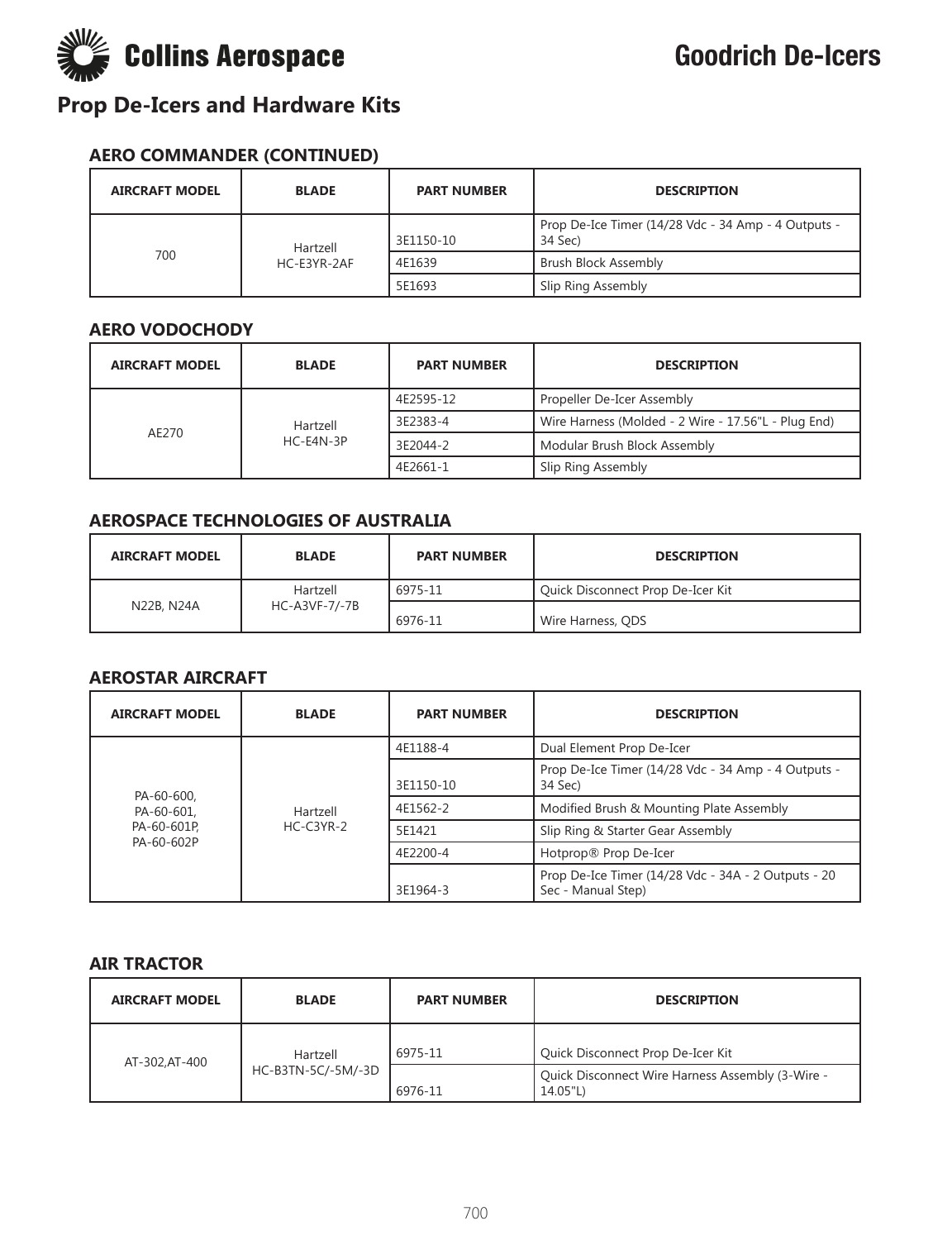

#### **AMERICAN JET INDUSTRIES**

| <b>AIRCRAFT MODEL</b> | <b>BLADE</b>           | <b>PART NUMBER</b> | <b>DESCRIPTION</b>                                                        |
|-----------------------|------------------------|--------------------|---------------------------------------------------------------------------|
| Hustler               | Hartzell<br>HC-B4TN-5F | 4E1188-5           | Dual Element Prop De-Icer                                                 |
|                       |                        | 4E1889-2/7021      | De-Icer Wire Harness (3 Wire - 12.75"L)                                   |
|                       |                        | 3E1964-1           | Prop De-Ice Timer (14/28 Vdc - 34A - 2 Outputs - 34<br>Sec - Manual Step) |
|                       |                        | 3E2042-1           | Modular Brush Block Assembly                                              |
|                       |                        | 4E1933-6           | Slip Ring Assembly                                                        |

#### **ANTONOV**

| <b>AIRCRAFT MODEL</b> | <b>BLADE</b>           | <b>PART NUMBER</b> | <b>DESCRIPTION</b>                                         |
|-----------------------|------------------------|--------------------|------------------------------------------------------------|
| $AN-28$               | Hartzell<br>HC-B5MP-3D | 4E3035-10          | Prop De-Icer Pezetel                                       |
|                       |                        | 3E2092-2           | Wire Harness Assembly - (2-Wire - 14.56"L - Molded<br>End) |
|                       |                        | 4E2808-3           | Timer/Monitor, Epd                                         |
|                       |                        | 3E2090-1           | Modular Brush Assembly                                     |
|                       |                        | 4E2511             | Slip Ring Assembly                                         |

#### **AVIA**

| <b>AIRCRAFT MODEL</b> | <b>BLADE</b>             | <b>PART NUMBER</b> | <b>DESCRIPTION</b>                                                        |
|-----------------------|--------------------------|--------------------|---------------------------------------------------------------------------|
|                       |                          | 4E2271-10          | Hotprop® Prop De-Icer                                                     |
|                       | Hartzell                 | 3E2050-2           | Wire Harness (17.07"L)                                                    |
| Accord                | BHC-C2YF-2KUF            | 3E1964-3           | Prop De-Ice Timer (14/28 Vdc - 34A - 2 Outputs - 20<br>Sec - Manual Step) |
|                       |                          | 4E2440             | Slip Ring Assembly                                                        |
| Accord 201            | Hartzell<br>HC-H3YF-2KUF | 4E1601-10          | Dual Element Prop De-Icer (Left Rotation)                                 |
|                       |                          | 4E1967-3           | Wire Harness (3 Wires - 13.94"L)                                          |
|                       |                          | 3E1150-12          | Prop De-Ice Timer (14/28 Vdc - 34 Amp - 4 Outputs -<br>34 Sec)            |
|                       |                          | 3E2042-1           | Modular Brush Block Assembly                                              |
|                       |                          | 4E2459-2           | Slip Ring Assembly                                                        |

#### **BEECH**

| <b>AIRCRAFT MODEL</b> | <b>BLADE</b>          | <b>PART NUMBER</b> | <b>DESCRIPTION</b>                                             |
|-----------------------|-----------------------|--------------------|----------------------------------------------------------------|
|                       | Hartzell<br>HC-B3WF-4 | 4E1746-2           | Prop De-Icer                                                   |
| 1079                  |                       | 3E1575-1           | Timer                                                          |
|                       |                       | 4E1749-2           | Brush Block Assemblies - Modular                               |
|                       |                       | 4E1853-1           | Slip Ring                                                      |
| 18                    | Hartzell<br>HC-B3TN-3 | 4E1188-3, 4E1188-4 | Dual Element Prop De-Icer                                      |
|                       |                       | 3E1150-10          | Prop De-Ice Timer (14/28 Vdc - 34 Amp - 4 Outputs -<br>34 Sec) |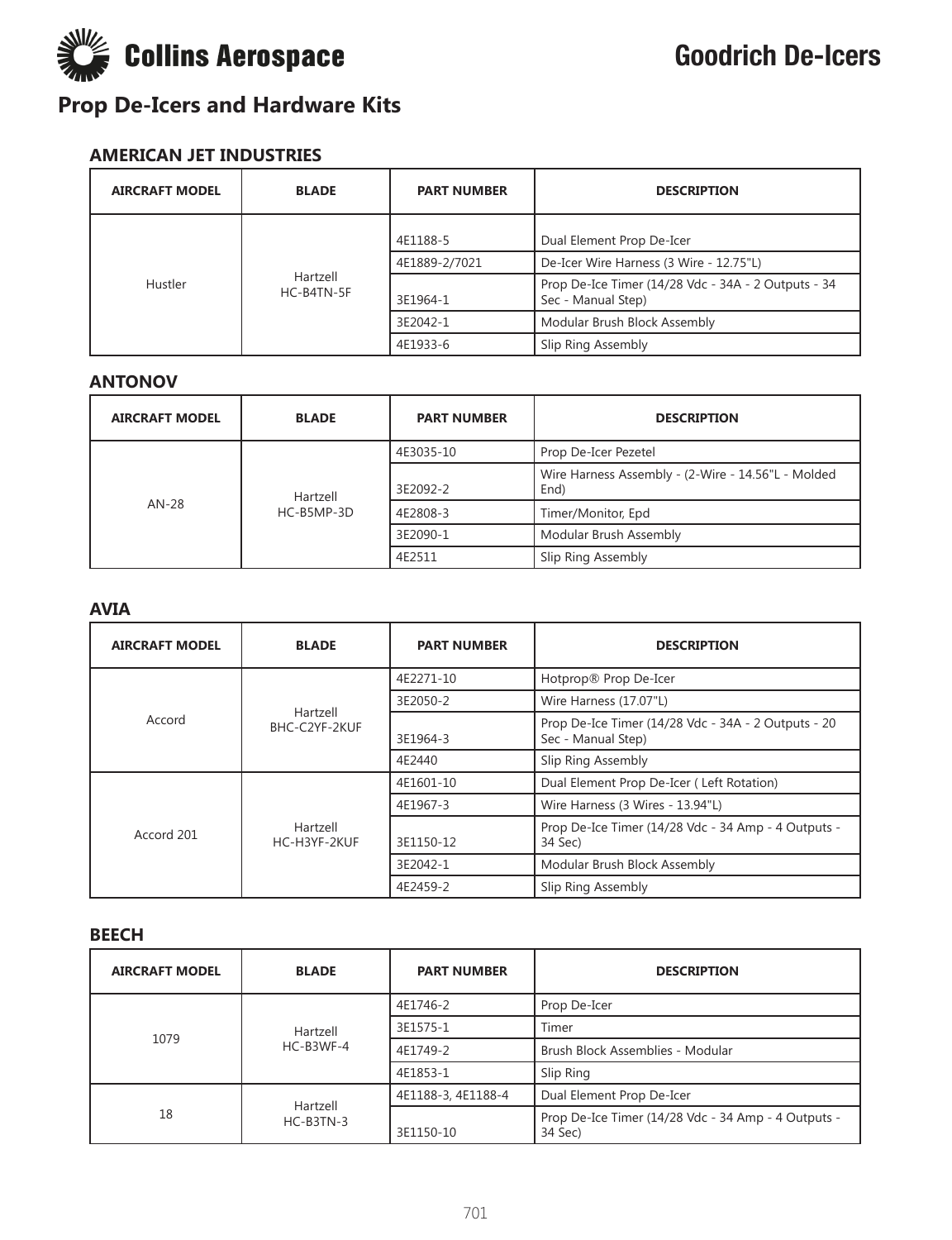

| <b>AIRCRAFT MODEL</b>  | <b>BLADE</b>            | <b>PART NUMBER</b> | <b>DESCRIPTION</b>                                                        |
|------------------------|-------------------------|--------------------|---------------------------------------------------------------------------|
|                        | Hartzell                | 3E2044-1           | Modular Brush Block Assembly                                              |
|                        | HC-B3TN-3               | 4E1555-1           | Slip Ring Assembly                                                        |
|                        |                         | 4E1188-3           | Prop De-Icer                                                              |
|                        | Hartzell HC-B3          | 3E1150-10          | Prop De-Ice Timer (14/28 Vdc - 34 Amp - 4 Outputs -<br>34 Sec)            |
|                        |                         | 3E2044-1           | Modular Brush Block Assembly                                              |
|                        |                         | 4E1287-1           | Slip Ring Assembly                                                        |
| 18                     |                         | 4E1188-3, 4E1188-5 | Dual Element Prop De-Icer                                                 |
|                        |                         | 4E1889-2           | Wire Harness Assembly (3-Wire - 12.76"L)                                  |
|                        |                         | 3E1150-10          | Prop De-Ice Timer (14/28 Vdc - 34 Amp - 4 Outputs -<br>34 Sec)            |
|                        | Hartzell<br>HC-B3TN-5   | 3E1405-2           | Modular Brush & Mounting Bracket Assembly                                 |
|                        |                         | 4E1526-1           | Slip Ring Assembly                                                        |
|                        |                         | 4E2200-10          | Hotprop® Prop De-Icer                                                     |
|                        |                         | 3E2092-2/6887      | Wire Harness Assembly - (2-Wire - 14.56"L - Molded<br>End)                |
|                        | McCauley<br>2A36C23/C82 | 4E1214-3           | Dual Element Prop De-Icer                                                 |
|                        |                         | 3E1150-10          | Prop De-Ice Timer (14/28 Vdc - 34 Amp - 4 Outputs -<br>34 Sec)            |
|                        |                         | 3E2042-1           | Modular Brush Block Assembly                                              |
|                        |                         | 4E1635             | Slip Ring & Holder Assembly                                               |
|                        |                         | 4E2292-3           | Hotprop® Prop De-Icer                                                     |
| 33, 35, 36             |                         | 3E1899-1           | Prop De-Ice Timer (14/28 Vdc - 34A - 90 On/90 Off -<br>Immediate On)      |
|                        |                         | 4E1214-3           | Dual Element Prop De-Icer                                                 |
|                        |                         | 3E1150-10          | Prop De-Ice Timer (14/28 Vdc - 34 Amp - 4 Outputs -<br>34 Sec)            |
|                        | McCauley                | 3E2042-1           | Modular Brush Block Assembly                                              |
|                        | 3A32C76                 | 4E1681             | Slip Ring & Holder Assembly                                               |
|                        |                         | 4E2292-3           | Hotprop® Prop De-Icer                                                     |
|                        |                         | 3E1899-1           | Prop De-Ice Timer (14/28 Vdc - 34A - 90 On/90 Off -<br>Immediate On)      |
|                        |                         | 4E2292-2           | Hotprop® Prop De-Icer, 14V                                                |
|                        |                         | 3E1964-3           | Prop De-Ice Timer (14/28 Vdc - 34A - 2 Outputs - 20<br>Sec - Manual Step) |
| F33A, F33C, S35, V35A, | Hartzell                | 3E2071             | Modular Brush Assembly                                                    |
| V35B, 36, A36          | HC-F3YR-1RF             | 4E2200-3           | Hotprop® Prop De-Icer, 28V                                                |
|                        |                         | 3E1964-3           | Prop De-Ice Timer (14/28 Vdc - 34A - 2 Outputs - 20<br>Sec - Manual Step) |
|                        |                         | 3E2071             | Modular Brush Assembly                                                    |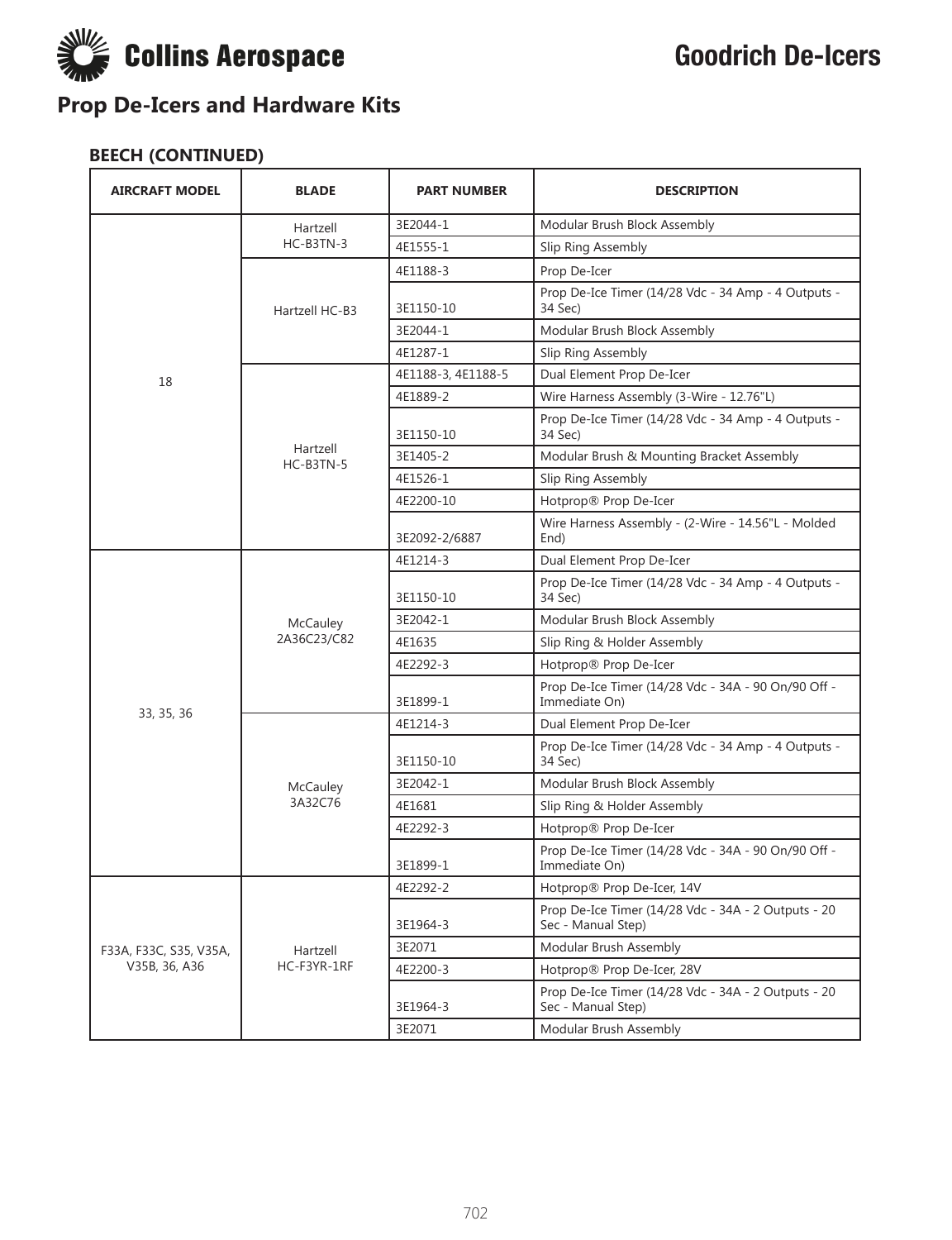

| <b>AIRCRAFT MODEL</b>                           | <b>BLADE</b>              | <b>PART NUMBER</b> | <b>DESCRIPTION</b>                                                        |
|-------------------------------------------------|---------------------------|--------------------|---------------------------------------------------------------------------|
|                                                 |                           | 4E2200-2           | Hotprop® Prop De-Icer                                                     |
| F33A, 35-C33A, A35B,<br>S-35, V-35, A36TC, A36, | McCauley<br>3A32C76<br>or | 3E1964-3           | Prop De-Ice Timer (14/28 Vdc - 34A - 2 Outputs - 20<br>Sec - Manual Step) |
| <b>B36TC</b>                                    | Hartzell                  | 3E2062-2           | Modular Brush Assembly                                                    |
|                                                 | PHC-C3YF-1RF              | 4E2267             | Slip Ring Assembly                                                        |
|                                                 |                           | 4E1214-3           | Dual Element Prop De-Icer                                                 |
|                                                 |                           | 3E1150-10          | Prop De-Ice Timer (14/28 Vdc - 34 Amp - 4 Outputs -<br>34 Sec)            |
|                                                 | Hartzell                  | 3E2042-1           | Modular Brush Block Assembly                                              |
| S35, V35                                        | PHC-A3VF-4                | 4E1650             | Slip Ring Assembly                                                        |
|                                                 |                           | 4E2292-3           | Hotprop® Prop De-Icer                                                     |
|                                                 |                           | 3E1899-1           | Prop De-Ice Timer (14/28 Vdc - 34A - 90 On/90 Off -<br>Immediate On)      |
|                                                 |                           | 4E2200-8           | Thermal Efficient Prop De-Icer                                            |
|                                                 | McCauley<br>2A36C82/C23   | 3E1964-3           | Prop De-Ice Timer (14/28 Vdc - 34A - 2 Outputs - 20<br>Sec - Manual Step) |
|                                                 |                           | 3E2062-2           | Modular Brush Assembly                                                    |
|                                                 |                           | 4E2324             | Slip Ring Assembly                                                        |
| V35                                             | McCauley<br>2A37C223      | 4E2200-2           | Hotprop® Prop De-Icer                                                     |
|                                                 |                           | 3E1964-3           | Prop De-Ice Timer (14/28 Vdc - 34A - 2 Outputs - 20<br>Sec - Manual Step) |
|                                                 |                           | 3E2062-2           | Modular Brush Assembly                                                    |
|                                                 |                           | 4E2324             | Slip Ring Assembly                                                        |
|                                                 |                           | 4E2200-2           | Hotprop® Prop De-Icer                                                     |
| A36                                             | Hartzell                  | 3E1964-3           | Prop De-Ice Timer (14/28 Vdc - 34A - 2 Outputs - 20<br>Sec - Manual Step) |
|                                                 | HC-C4YF-1E                | 3E2062-2           | Modular Brush Assembly                                                    |
|                                                 |                           | 4E2972             | Slip Ring Assembly                                                        |
|                                                 |                           | 4E3048-10          | Prop De-Icer Thermal Efficient                                            |
| A36,A36TC                                       | Hartzell                  | 3E2507-1           | Wire Harness Assembly (2-Wire - 12.76"L - Molded<br>End)                  |
|                                                 | HC-B3TF-7A                | 3E1899-1           | Prop De-Ice Timer (14/28 Vdc - 34A - 90 On/90 Off -<br>Immediate On)      |
|                                                 |                           | 3E2062-2           | Modular Brush Assembly                                                    |
|                                                 |                           | 4E2200-2           | Hotprop® Prop De-Icer                                                     |
| A36, B36TC                                      | Hartzell                  | 3E1964-3           | Prop De-Ice Timer (14/28 Vdc - 34A - 2 Outputs - 20<br>Sec - Manual Step) |
|                                                 | PHC-3CYF-1RF              | 3E2062-2           | Modular Brush Assembly                                                    |
|                                                 |                           | 4E2267-1           | Slip Ring Assembly                                                        |
|                                                 |                           | 4E1270             | Prop De-Icer                                                              |
| E50, F50, G50, H50, 65                          | Hartzell<br>HC-B3T/B3Z    | 3E1150-10          | Prop De-Ice Timer (14/28 Vdc - 34 Amp - 4 Outputs -<br>34 Sec)            |
|                                                 |                           | 4E1283/3E2044-1    | Modular Brush Block Assembly                                              |
|                                                 |                           | 4E1282/4E1424-1    | Slip Ring Assembly                                                        |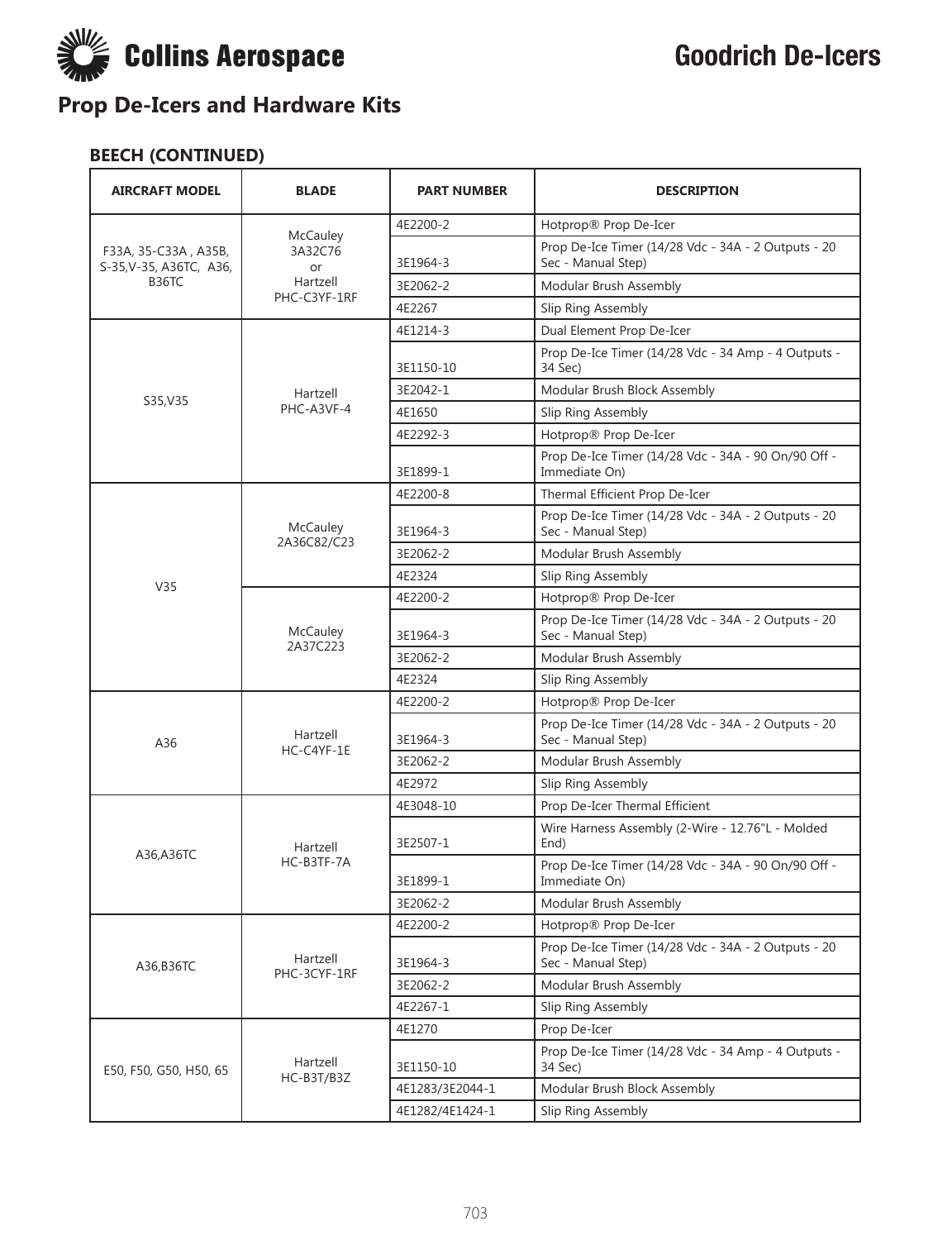

| <b>AIRCRAFT MODEL</b>   | <b>BLADE</b> | <b>PART NUMBER</b> | <b>DESCRIPTION</b>                                                        |
|-------------------------|--------------|--------------------|---------------------------------------------------------------------------|
|                         |              | 4E1188-3           | Dual Element Prop De-Icer                                                 |
|                         |              | 3E1150-10          | Prop De-Ice Timer (14/28 Vdc - 34 Amp - 4 Outputs -<br>34 Sec)            |
| E50, F50, J50, J65, 65- | Hartzell     | 3E2044-4           | Brush Block Asssemblies - Modular                                         |
| 80, 65-88               | HC-B3T/B3Z   | 4E1287-2           | Slip Ring Assembly                                                        |
|                         |              | 4E2200-3           | Hotprop® Prop De-Icer                                                     |
|                         |              | 3E1964-3           | Prop De-Ice Timer (14/28 Vdc - 34A - 2 Outputs - 20<br>Sec - Manual Step) |
|                         |              | 4E1188-3           | Dual Element Prop De-Icer                                                 |
|                         |              | 3E1150-10          | Prop De-Ice Timer (14/28 Vdc - 34 Amp - 4 Outputs -<br>34 Sec)            |
|                         |              | 3E2042-1           | Modular Brush Block Assembly                                              |
|                         | Hartzell     | 4E1923-1           | Slip Ring & Holder Assembly                                               |
|                         | BHC-C2YF-2C  | 4E2271-10          | Hotprop® Prop De-Icer                                                     |
|                         |              | 3E2094-2/6956      | Wire Harness Assembly (2 Wire - 18.031"L - Molded<br>End)                 |
|                         |              | 3E1964-3           | Prop De-Ice Timer (14/28 Vdc - 34A - 2 Outputs - 20<br>Sec - Manual Step) |
|                         |              | 4E1188-3           | Dual Element Prop De-Icer                                                 |
|                         |              | 3E1150-10          | Prop De-Ice Timer (14/28 Vdc - 34 Amp - 4 Outputs -<br>34 Sec)            |
|                         |              | 3E2042-1           | Modular Brush Block Assembly                                              |
|                         | Hartzell     | 4E1924-1           | Slip Ring Assembly                                                        |
| B55, E55                | PHC-C3YR-2   | 4E2271-10          | Hotprop® Prop De-Icer                                                     |
|                         |              | 3E2094-1/6955      | Wire Harness Assembly (2 Wire - 14.969"L - Molded<br>End)                 |
|                         |              | 3E1964-3           | Prop De-Ice Timer (14/28 Vdc - 34A - 2 Outputs - 20<br>Sec - Manual Step) |
|                         |              | 4E1601-7           | Dual Element Prop De-Icer                                                 |
|                         |              | 4E1967-5/6966      | Wire Harness (3 Wire - 18"L)                                              |
|                         |              | 3E1150-10          | Prop De-Ice Timer (14/28 Vdc - 34 Amp - 4 Outputs -<br>34 Sec)            |
|                         | Hartzell     | 3E2042-1           | Modular Brush Block Assembly                                              |
|                         | CHC-C2YF-2C  | 4E1923-1           | Slip Ring & Holder Assembly                                               |
|                         |              | 4E2271-10          | Hotprop® Prop De-Icer                                                     |
|                         |              | 3E2094-2/6956      | Wire Harness Assembly (2 Wire - 18.031"L - Molded<br>End)                 |
|                         |              | 3E1964-3           | Prop De-Ice Timer (14/28 Vdc - 34A - 2 Outputs - 20<br>Sec - Manual Step) |
|                         | Hartzell     | 4E1601-7           | Dual Element Prop De-Icer                                                 |
| B55, E55                | PHC-C3YF-2   | 4E1967-4/6965      | Wire Harness Assembly (2 Wire - 14.969"L - Molded<br>End)                 |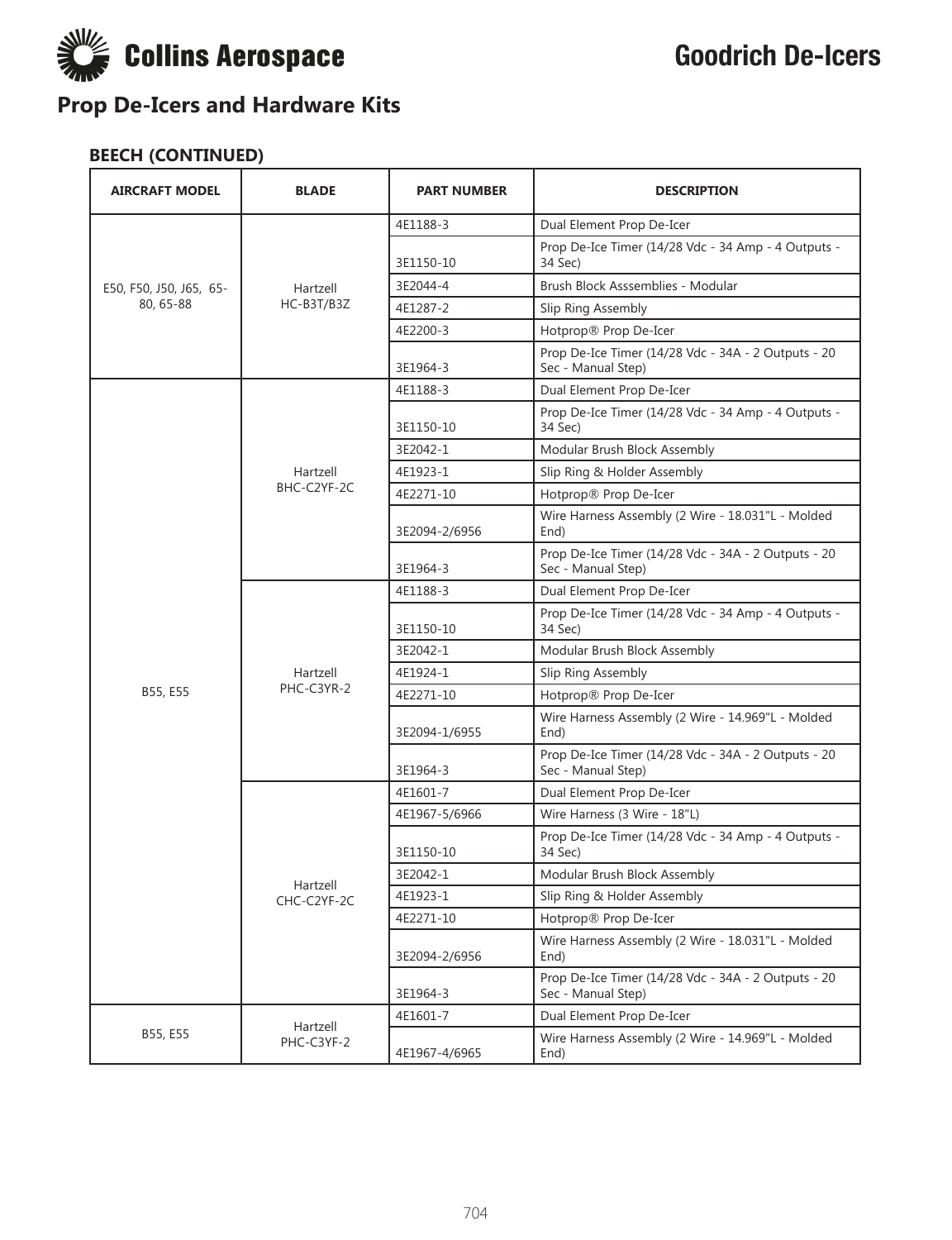

| <b>AIRCRAFT MODEL</b>          | <b>BLADE</b>            | <b>PART NUMBER</b> | <b>DESCRIPTION</b>                                                        |
|--------------------------------|-------------------------|--------------------|---------------------------------------------------------------------------|
|                                |                         | 3E1150-10          | Prop De-Ice Timer (14/28 Vdc - 34 Amp - 4 Outputs -<br>34 Sec)            |
|                                |                         | 3E2042-1           | Modular Brush Block Assembly                                              |
|                                |                         | 4E1924-1           | Slip Ring Assembly                                                        |
| B55, E55                       | Hartzell<br>PHC-C3YF-2  | 4E2271-10          | Hotprop® Prop De-Icer                                                     |
|                                |                         | 3E2094-1/6955      | Wire Harness Assembly (2 Wire - 14.969"L - Molded<br>End)                 |
|                                |                         | 3E1964-3           | Prop De-Ice Timer (14/28 Vdc - 34A - 2 Outputs - 20<br>Sec - Manual Step) |
|                                |                         | 4E2271-10          | Hotprop® Prop De-Icer                                                     |
|                                |                         | 3E2050-2/6961      | Wire Harness Assembly (2 Wire - 17.062"L - Molded<br>End)                 |
|                                | Hartzell<br>BHC-C2YF-2C | 3E1964-3           | Prop De-Ice Timer (14/28 Vdc - 34A - 2 Outputs - 20<br>Sec - Manual Step) |
|                                |                         | 3E2062-2           | Modular Brush Assembly                                                    |
| B55,E55 no air<br>conditioning |                         | 4E2440             | Slip Ring Assembly                                                        |
|                                | Hartzell<br>PHC-C3YF    | 4E2271-10          | Hotprop® Prop De-Icer                                                     |
|                                |                         | 3E2050/6960        | Wire Harness Assembly (2 Wire - 14"L - Molded End)                        |
|                                |                         | 3E1964-3           | Prop De-Ice Timer (14/28 Vdc - 34A - 2 Outputs - 20<br>Sec - Manual Step) |
|                                |                         | 3E2062-2           | Modular Brush Assembly                                                    |
|                                |                         | 4E2446             | Slip Ring Assembly                                                        |
|                                |                         | 4E1188-3           | Dual Element Prop De-Icer                                                 |
| C55                            | McCauley 2AF-           | 3E1150-12          | Prop De-Ice Timer (14/28 Vdc - 34 Amp - 4 Outputs -<br>34 Sec)            |
|                                | 36C39/2AF34/C55         | 3E2042-1/3E2042-2  | Modular Brush Block Assembly                                              |
|                                |                         | 4E1494             | Slip Ring Assembly                                                        |
|                                |                         | 4E2271-10          | Hotprop® Prop De-Icer                                                     |
|                                |                         | 3E2050/6960        | Wire Harness Assembly (2 Wire - 14"L - Molded End)                        |
|                                | Hartzell<br>PHC-J3YF-2  | 3E1964-3           | Prop De-Ice Timer (14/28 Vdc - 34A - 2 Outputs - 20<br>Sec - Manual Step) |
|                                |                         | 3E2071             | Modular Brush Assembly                                                    |
| E55,58                         |                         | 4E2375-1/4E2377-1  | Slip Ring Assembly                                                        |
|                                |                         | 4E2271-10          | Hotprop® Prop De-Icer                                                     |
|                                |                         | 3E2050-2/6961      | Wire Harness Assembly (2 Wire - 17.062"L - Molded<br>End)                 |
|                                | Hartzell<br>BHC-J2YF-2  | 3E1964-3           | Prop De-Ice Timer (14/28 Vdc - 34A - 2 Outputs - 20<br>Sec - Manual Step) |
|                                |                         | 3E2071             | Modular Brush Assembly                                                    |
|                                |                         | 4E2371/4E2373      | Slip Ring Assembly                                                        |
| 56TC,60                        | Hartzell HC-F3YR-2      | 4E1188-3           | Dual Element Prop De-Icer                                                 |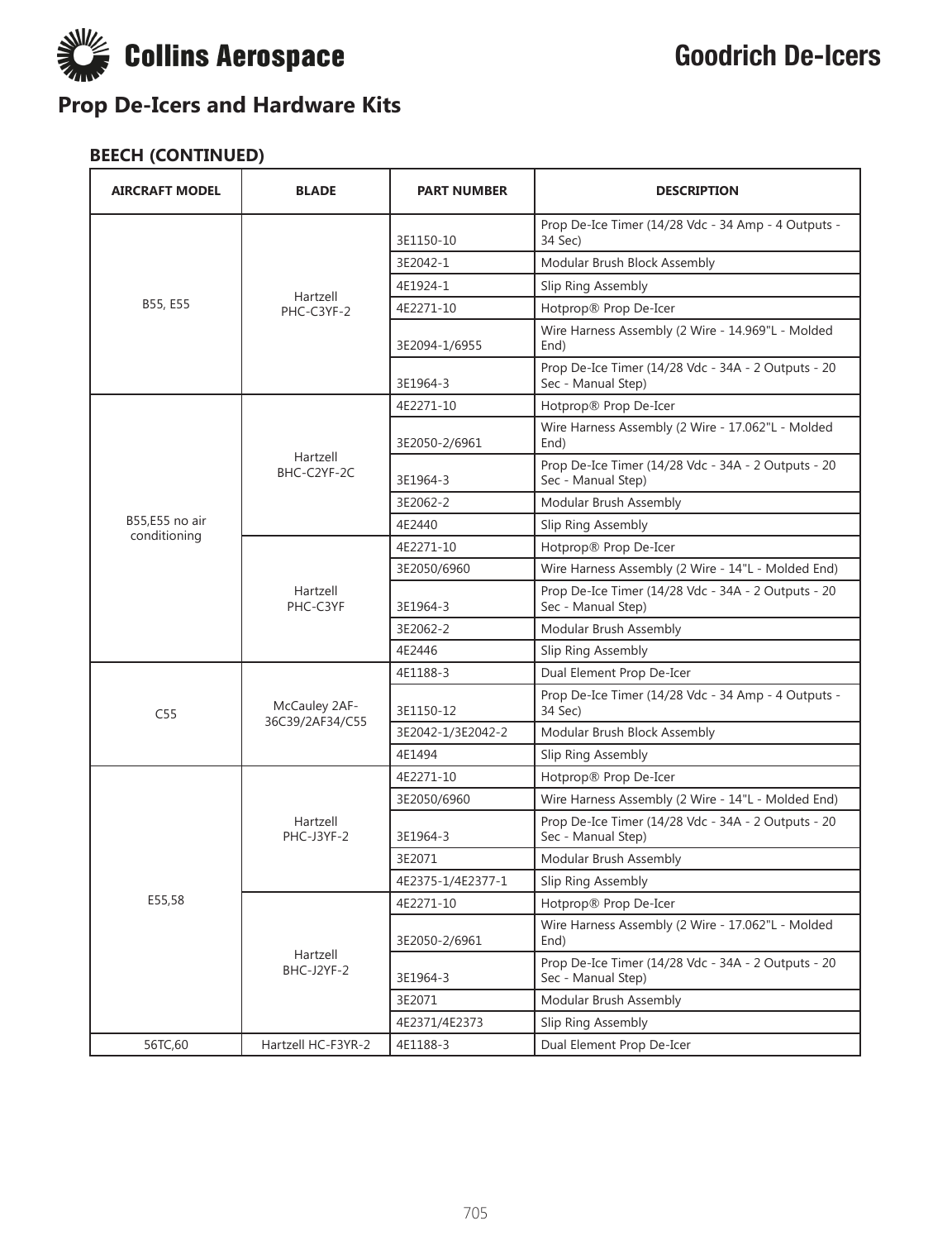

| <b>AIRCRAFT MODEL</b> | <b>BLADE</b>            | <b>PART NUMBER</b> | <b>DESCRIPTION</b>                                                                         |
|-----------------------|-------------------------|--------------------|--------------------------------------------------------------------------------------------|
|                       |                         | 3E1150-10          | Prop De-Ice Timer (14/28 Vdc - 34 Amp - 4 Outputs -<br>34 Sec)                             |
|                       |                         | 4E1633             | Mounting Plate & Brush Block Assembly                                                      |
|                       | Hartzell                | 4E1637-2           | <b>Starter Ring Gear Assembly</b>                                                          |
|                       | $HC-F3YR-2$             | 4E2271-10          | Hotprop® Prop De-Icer                                                                      |
|                       |                         | 3E2094-1/6955      | Wire Harness Assembly (2 Wire - 14.969"L - Molded<br>End)                                  |
|                       |                         | 3E1964-1           | Prop De-Ice Timer (14/28 Vdc - 34A - 2 Outputs - 34<br>Sec - Manual Step)                  |
|                       |                         | 4E1601-7           | Dual Element Prop De-Icer                                                                  |
|                       |                         | 4E1967-4/6965      | Wire Harness (3 Wire - 15"L)                                                               |
| 56TC, 60              |                         | 3E1150-10          | Prop De-Ice Timer (14/28 Vdc - 34 Amp - 4 Outputs -<br>34 Sec)                             |
|                       | Hartzell                | 4E1633             | Mounting Plate & Brush Block Assembly                                                      |
|                       | $HC-F3YR-2$             | 4E1637-2           | <b>Starter Ring Gear Assembly</b>                                                          |
|                       |                         | 4E2271-10          | Hotprop® Prop De-Icer                                                                      |
|                       |                         | 3E2094-1/6955      | Wire Harness Assembly (2 Wire - 14.969"L - Molded<br>End)                                  |
|                       |                         | 3E1964-3           | Prop De-Ice Timer (14/28 Vdc - 34A - 2 Outputs - 20<br>Sec - Manual Step)                  |
|                       | Harzell<br>$HC-F2YR-2$  | 4E1188-3           | Dual Element Prop De-Icer                                                                  |
|                       |                         | 3E1150-10          | Prop De-Ice Timer (14/28 Vdc - 34 Amp - 4 Outputs -<br>34 Sec)                             |
|                       |                         | 4E1633             | Mounting Plate & Brush Block Assembly                                                      |
|                       |                         | 4E1188-3           | Dual Element Prop De-Icer                                                                  |
|                       | Hartzell                | 3E1150-10          | Prop De-Ice Timer (14/28 Vdc - 34 Amp - 4 Outputs -<br>34 Sec)                             |
|                       | HC-J2YF-2C              | 3E2046-1           | Modular Brush Block Assembly                                                               |
|                       |                         | 4E1918-1           | Slip Ring Assembly                                                                         |
|                       |                         | 4E1188-3           | Dual Element Prop De-Icer                                                                  |
|                       | Hartzell<br>PHC-3YF-2   | 3E1150-10          | Prop De-Ice Timer (14/28 Vdc - 34 Amp - 4 Outputs -<br>34 Sec)                             |
|                       |                         | 3E2046-1           | Modular Brush Block Assembly                                                               |
| 58                    |                         | 4E1926-1           | Slip Ring Assembly                                                                         |
|                       | Hartzell<br>BHC-J2YF-2C | 4E1601-7/-10       | Dual Element Prop De-Icer                                                                  |
|                       |                         | 4E1967-5/6966      | Wire Harness (3 Wire - 18"L)                                                               |
|                       |                         | 4E1967-3           | Wire Harness (3 Wire - 18"L), for 4E1601-7                                                 |
|                       | Hartzell                | 3E1150-10          | Prop De-Ice Timer (14/28 Vdc - 34 Amp - 4 Outputs -<br>34 Sec)                             |
|                       | BHC-J2YF-2C             | 3E2046-3           | Modular Brush Block Assembly                                                               |
|                       |                         | 4E1918-1           | Slip Ring Assembly Left and Right Prop Air<br>Conditioning: Right Prop No Air Conditioning |
|                       |                         | 4E2087             | Slip Ring Assembly Left Prop Air Conditioning                                              |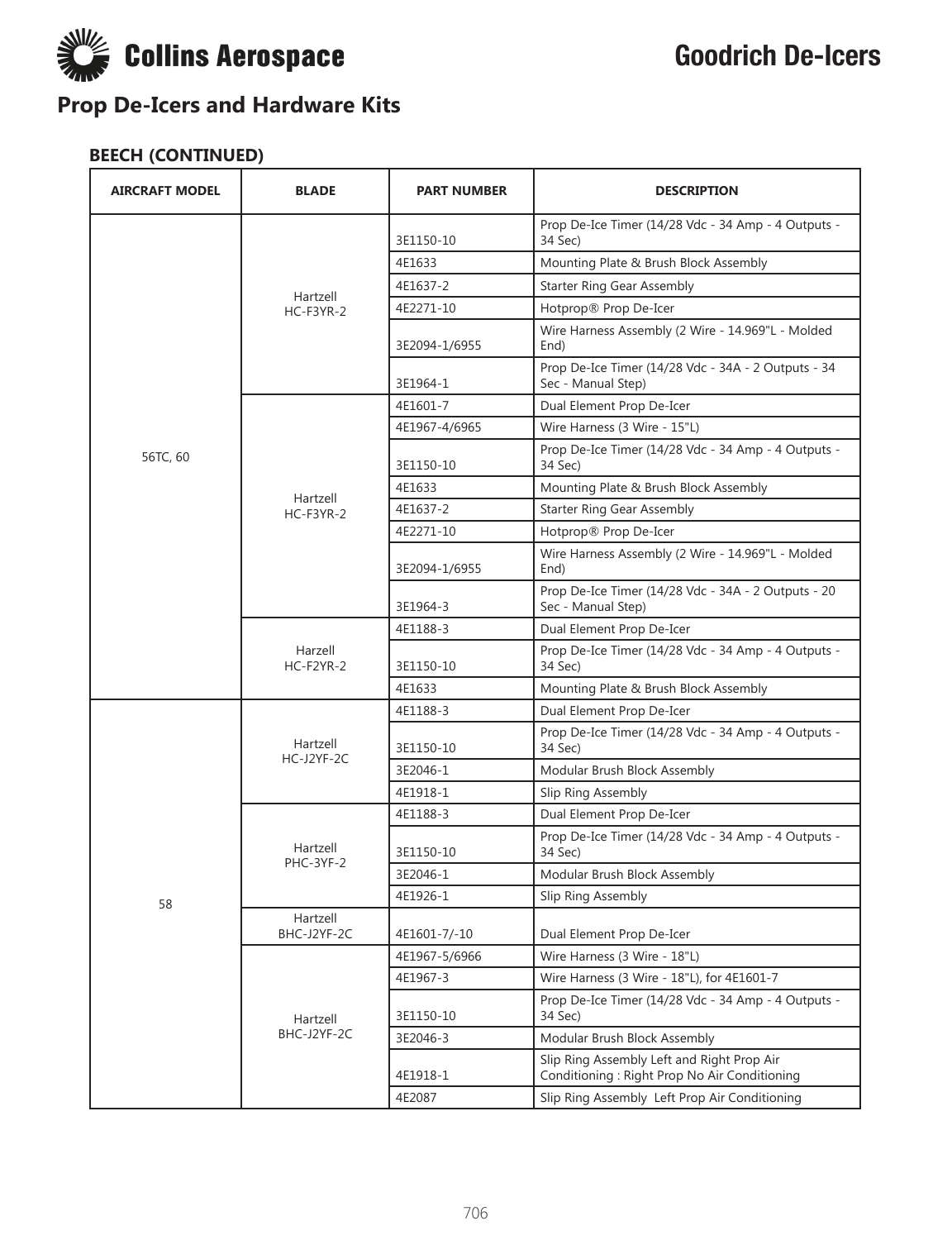

| <b>AIRCRAFT MODEL</b> | <b>BLADE</b>             | <b>PART NUMBER</b> | <b>DESCRIPTION</b>                                                                               |
|-----------------------|--------------------------|--------------------|--------------------------------------------------------------------------------------------------|
|                       |                          | 4E1601-7/-10       | Dual Element Prop De-Icer                                                                        |
|                       |                          | 4E1967-5/6966      | Wire Harness (3 Wire - 18"L)                                                                     |
|                       |                          | 4E1967-3           | Wire Harness (3 Wire - 18"L), for 4E1601-7                                                       |
|                       |                          | 3E1150-10          | Prop De-Ice Timer (14/28 Vdc - 34 Amp - 4 Outputs -<br>34 Sec)                                   |
|                       |                          | 3E2046-3           | Modular Brush Block Assembly                                                                     |
|                       | Hartzell<br>BHC-J2YF-2C  | 4E1918-1           | Slip Ring Assembly Left and Right Prop Air<br>Con-<br>ditioning : Right Prop No Air Conditioning |
|                       |                          | 4E2087             | Slip Ring Assembly Left Prop Air Conditioning                                                    |
|                       |                          | 4E2271-10          | Hotprop® Prop De-Icer                                                                            |
|                       |                          | 3E2094-2/6956      | Wire Harness Assembly (2 Wire - 18.031"L - Molded<br>End)                                        |
|                       |                          | 3E1964-3           | Prop De-Ice Timer (14/28 Vdc - 34A - 2 Outputs - 20<br>Sec - Manual Step)                        |
|                       |                          | 4E1601-7/-10       | Dual Element Prop De-Icer                                                                        |
|                       |                          | 4E1967-4/6968      | Wire Harness (3 Wires - 15"L)                                                                    |
|                       | Hartzell<br>HC-J3YF-2UF  | 4E1967-3           | Wire Harness (3 Wire - 18"L), for 4E1601-7                                                       |
|                       |                          | 3E1150-10          | Prop De-Ice Timer (14/28 Vdc - 34 Amp - 4 Outputs -<br>34 Sec)                                   |
| 58                    |                          | 3E2046-3           | Modular Brush Block Assembly                                                                     |
|                       |                          | 4E1926-1           | Slip Ring Assembly Left and Right Prop No Air<br>Con-<br>ditioning : Right Prop Air Conditioning |
|                       |                          | 4E2155             | Slip Ring Assembly Left Prop Air Conditioning                                                    |
|                       |                          | 4E2271-10          | Hotprop® Prop De-Icer                                                                            |
|                       |                          | 3E2094-1/6955      | Wire Harness Assembly (2 Wire - 14.969"L - Molded<br>End)                                        |
|                       |                          | 3E1964-3           | Prop De-Ice Timer (14/28 Vdc - 34A - 2 Outputs - 20<br>Sec - Manual Step)                        |
|                       |                          | 4E2271-13          | Hotprop® Prop De-Icer                                                                            |
|                       |                          | 3E2050             | Wire Harness (13.94"L)                                                                           |
|                       | Hartzell<br>PHC-J3YF-2UF | 3E1964-3           | Prop De-Ice Timer (14/28 Vdc - 34A - 2 Outputs - 20<br>Sec - Manual Step)                        |
|                       |                          | 3E2071             | Modular Brush Assembly                                                                           |
|                       |                          | 4E3422-1/4E2377-1  | Slip Ring Assembly                                                                               |
|                       |                          | 4E1188-3           | Dual Element Prop De-Icer                                                                        |
|                       | McCauley D3AF32C35       | 3E1150-10          | Prop De-Ice Timer (14/28 Vdc - 34 Amp - 4 Outputs -<br>34 Sec)                                   |
|                       |                          | 3E2046-3           | Modular Brush Block Assembly                                                                     |
|                       |                          | 4E1882-1           | Slip Ring Assembly                                                                               |
| 60                    | Hartzell                 | 4E2271-10          | Hotprop® Prop De-Icer                                                                            |
|                       | HC-F3YR-2                | 3E2050/6960        | Wire Harness Assembly (2 Wire - 14"L - Molded End)                                               |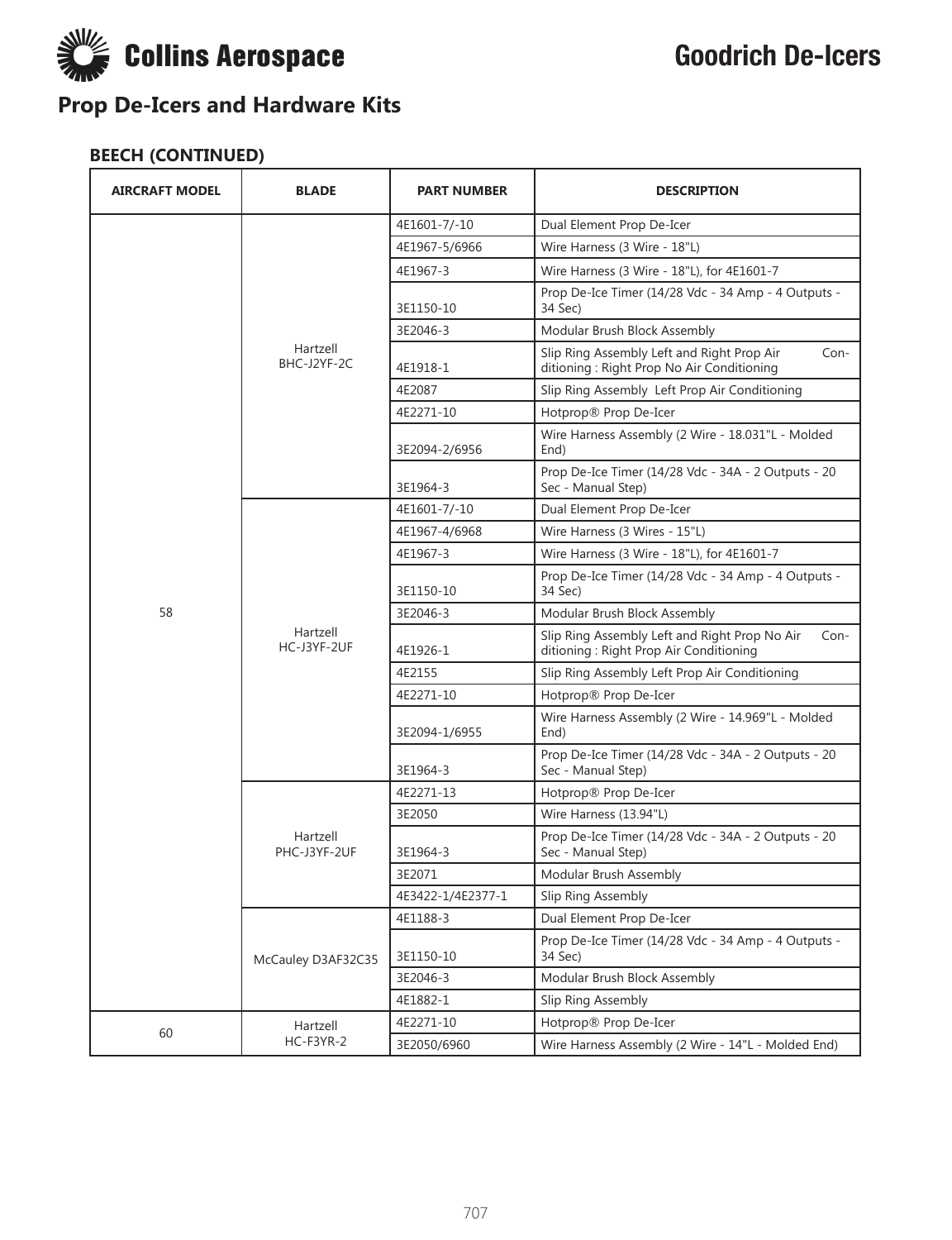

| <b>AIRCRAFT MODEL</b>      | <b>BLADE</b>           | <b>PART NUMBER</b> | <b>DESCRIPTION</b>                                                         |
|----------------------------|------------------------|--------------------|----------------------------------------------------------------------------|
|                            | Hartzell               | 3E1964-3           | Prop De-Ice Timer (14/28 Vdc - 34A - 2 Outputs - 20<br>Sec - Manual Step)  |
| 60                         | HC-F3YR-2              | 3E2151             | <b>Brush Assembly</b>                                                      |
|                            |                        | 5E1934             | Slip Ring Assembly                                                         |
|                            |                        | 4E1188-4           | Dual Element Prop De-Icer                                                  |
| 65, 65-80,<br>65-A80-8800, | Hartzell<br>HC-A3VK-2A | 3E1150-10          | Prop De-Ice Timer (14/28 Vdc - 34 Amp - 4 Outputs -<br>34 Sec)             |
| 65-B80, 65-88,<br>A65, 70  |                        | 3E2046-1           | Modular Brush Block Assembly                                               |
|                            |                        | 5E1583-1           | Slip Ring Assembly                                                         |
|                            |                        | 4E1188-3           | Dual Element Prop De-Icer                                                  |
|                            |                        | 3E1150-10          | Prop De-Ice Timer (14/28 Vdc - 34 Amp - 4 Outputs -<br>34 Sec)             |
|                            |                        | 3E2042-1           | Modular Brush Block Assembly                                               |
| 65-90                      | Hartzell               | 4E1454             | Slip Ring Assembly                                                         |
|                            | HC-B3TN-2              | 4E2200-10          | Hotprop® Prop De-Icer                                                      |
|                            |                        | 3E2092-3/6887      | Wire Harness Assembly (3 Wire - 14.75"L - Molded<br>End)                   |
|                            |                        | 3E1964-3           | Prop De-Ice Timer (14/28 Vdc - 34A - 2 Outputs - 20<br>Sec - Manual Step)  |
|                            |                        | 4E1188-3/-4        | Dual Element Prop De-Icer                                                  |
|                            |                        | 3E1150-10          | Prop De-Ice Timer (14/28 Vdc - 34 Amp - 4 Outputs -<br>34 Sec)             |
|                            |                        | 3E2044-1           | Modular Brush Block Assembly                                               |
|                            |                        | 4E1555-1           | Slip Ring Assembly Left and Right Prop, No Target<br><b>Screws</b>         |
| 65-90,99,100               | Hartzell<br>HC-B3TN-3  | 4E1555-2           | Slip Ring Assembly Left Prop Target Screws (master),<br>used with 4E1555-3 |
|                            |                        | 4E1555-3           | Slip Ring Assembly Right Prop Target Screws (Slave),<br>used with 4E1555-2 |
|                            |                        | 4E2200-10          | Hotprop® Prop De-Icer                                                      |
|                            |                        | 3E2092-2/6887      | Wire Harness Assembly (3 Wire - 14.75"L - Molded<br>End)                   |
|                            |                        | 3E1964-3           | Prop De-Ice Timer (14/28 Vdc - 34A - 2 Outputs - 20<br>Sec - Manual Step)  |
|                            |                        | 4E1188-5           | Dual Element Prop De-Icer                                                  |
|                            |                        | 4E1889-2/7021      | Wire Harness (3 Wire - 12.75"L)                                            |
|                            |                        | 3E1150-10          | Prop De-Ice Timer (14/28 Vdc - 34 Amp - 4 Outputs -<br>34 Sec)             |
|                            | Hartzell               | 3E2044-1           | Modular Brush Block Assembly                                               |
| 65-90, 99, 100, 200        | HC-B3TN-3              | 4E1555-1           | Slip Ring Assembly Left and Right Prop, No Target<br>Screws                |
|                            |                        | 4E1555-2           | Slip Ring Assembly Left Prop Target Screws (master),<br>used with 4E1555-3 |
|                            |                        | 4E1555-3           | Slip Ring Assembly Right Prop Target Screws (Slave),<br>used with 4E1555-2 |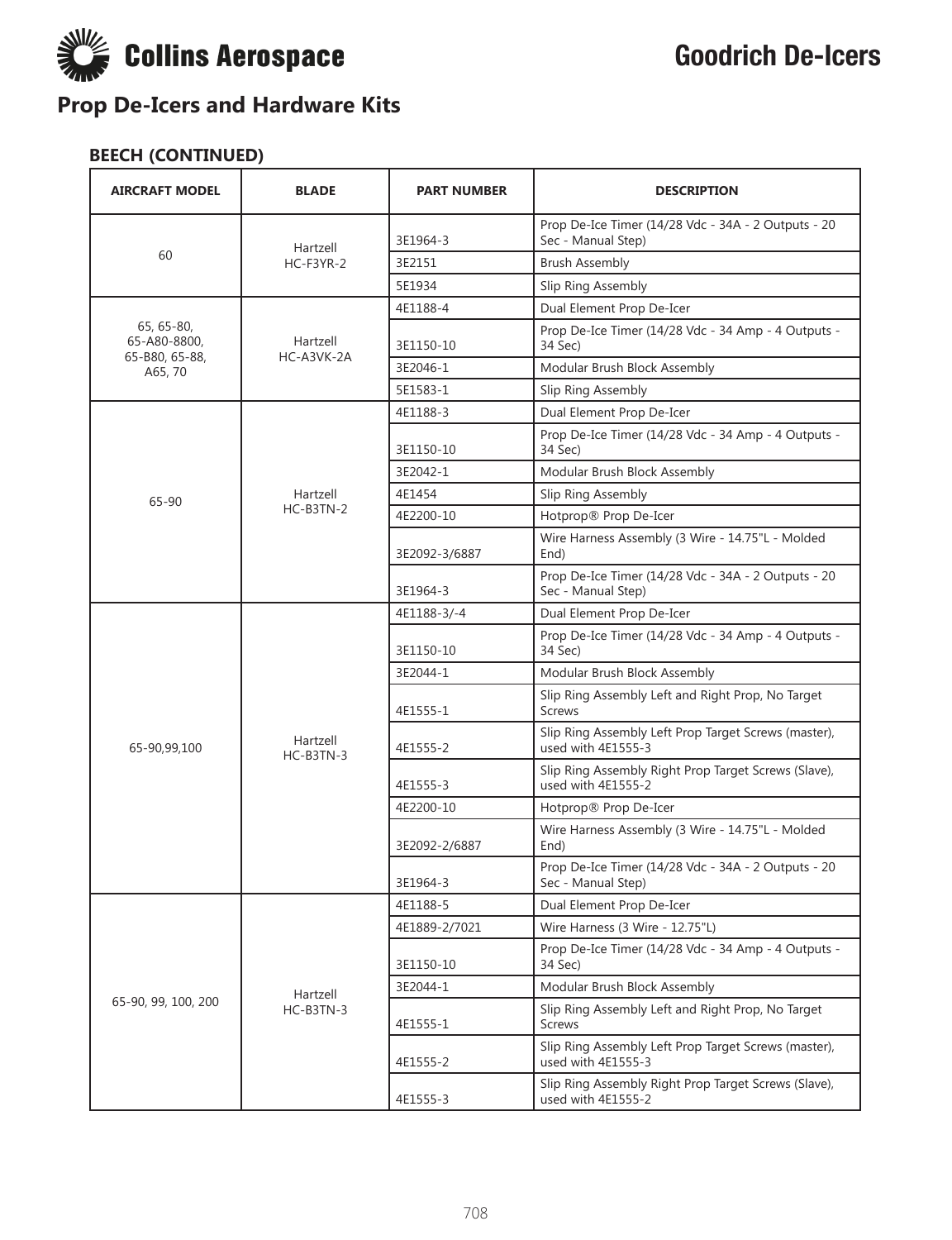

| <b>AIRCRAFT MODEL</b>                          | <b>BLADE</b>            | <b>PART NUMBER</b> | <b>DESCRIPTION</b>                                                        |
|------------------------------------------------|-------------------------|--------------------|---------------------------------------------------------------------------|
|                                                |                         | 4E2200-10          | Hotprop® Prop De-Icer                                                     |
| 65-90, 99, 100, 200                            | Hartzell<br>HC-B3TN-3   | 3E2092-2/6887      | Wire Harness Assembly (3 Wire - 14.75"L - Molded<br>End)                  |
|                                                |                         | 3E1964-3           | Prop De-Ice Timer (14/28 Vdc - 34A - 2 Outputs - 20<br>Sec - Manual Step) |
|                                                |                         | 4E2200-10          | Hotprop® Prop De-Icer                                                     |
|                                                |                         | 3E2092-2/6887      | Wire Harness Assembly (3 Wire - 14.75"L - Molded<br>End)                  |
| 90, 99, 200                                    | Hartzell<br>$HC-B3TN-3$ | 3E1964-3           | Prop De-Ice Timer (14/28 Vdc - 34A - 2 Outputs - 20<br>Sec - Manual Step) |
|                                                |                         | 3E2090-1           | Modular Brush Assembly                                                    |
|                                                |                         | 4E2442-1           | Slip Ring Assembly                                                        |
|                                                |                         | 4E2271-10          | Hotprop® Prop De-Icer                                                     |
| B90, C90, C90A, E90,<br>65-A90, 100, A100, 200 | Hartzell<br>HC-D4N-3A   | 3E2092-4/6834      | Wire Harness Assembly (Two Wires - 17.625"L - Molded<br>End)              |
| series                                         |                         | 3E2090-1           | Modular Brush Assembly                                                    |
|                                                |                         | 4E2674-2           | Slip Ring Assembly                                                        |
|                                                |                         | 4E2271-10          | Hotprop® Prop De-Icer                                                     |
|                                                | Hartzell<br>HC-E4N-3N   | 3E2092-4           | Wire Harness - Molded (Two Wires)                                         |
| C90A                                           |                         | 3E1964-3           | Prop De-Ice Timer (14/28 Vdc - 34A - 2 Outputs - 20<br>Sec - Manual Step) |
|                                                |                         | 3E2090-1           | Modular Brush Assembly                                                    |
|                                                |                         | 4E2674-2           | Slip Ring Assembly                                                        |
|                                                |                         | 4E2200-10          | Hotprop® Prop De-Icer                                                     |
|                                                |                         | 3E2092-3/6952      | Wire Harness Assembly (2 Wire - 14.312"L - Molded<br>End)                 |
|                                                | Hartzell<br>HC-B4TN-3   | 3E1964-3           | Prop De-Ice Timer (14/28 Vdc - 34A - 2 Outputs - 20<br>Sec - Manual Step) |
|                                                |                         | 3E2090-1           | Modular Brush Assembly                                                    |
|                                                |                         | 4E2444-1           | Slip Ring Assembly                                                        |
|                                                |                         | 4E1188-5           | Dual Element Prop De-Icer                                                 |
|                                                |                         | 4E1889-3/6959      | Wire Harness (3 Wire - 12.406"L)                                          |
| F90,A100                                       |                         | 3E1150-10          | Prop De-Ice Timer (14/28 Vdc - 34 Amp - 4 Outputs -<br>34 Sec)            |
|                                                |                         | 3E2044-1           | Modular Brush Block Assembly                                              |
|                                                |                         | 4E1676-1           | Slip Ring Assembly No Target Screws                                       |
|                                                | Hartzell<br>HC-B4TN-3   | 4E1676-2           | Slip Ring Assembly Left Prop Target Screws                                |
|                                                |                         | 4E1676-3           | Slip Ring Assembly Right Prop Target Screws                               |
|                                                |                         | 4E2200-10          | Hotprop® Prop De-Icer                                                     |
|                                                |                         | 3E2092-3/6952      | Wire Harness Assembly (2 Wire - 14.312"L - Molded<br>End)                 |
|                                                |                         | 3E1964-3           | Prop De-Ice Timer (14/28 Vdc - 34A - 2 Outputs - 20<br>Sec - Manual Step) |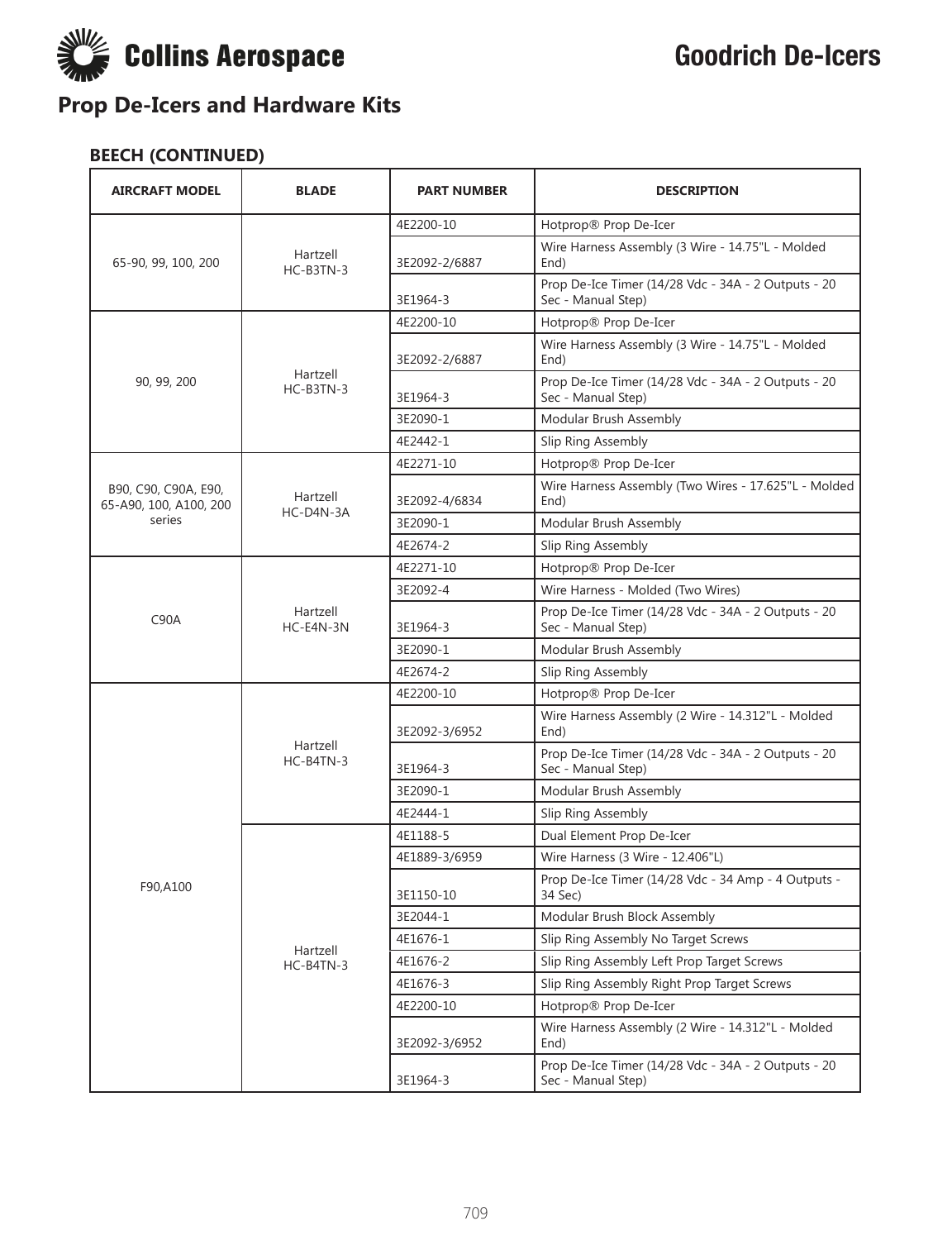

| <b>AIRCRAFT MODEL</b>    | <b>BLADE</b>            | <b>PART NUMBER</b> | <b>DESCRIPTION</b>                                                                 |
|--------------------------|-------------------------|--------------------|------------------------------------------------------------------------------------|
|                          |                         | 4E1188-1           | Dual Element Prop De-Icer                                                          |
| 95                       | Hartzell                | 3E1150-10          | Prop De-Ice Timer (14/28 Vdc - 34 Amp - 4 Outputs -<br>34 Sec)                     |
|                          |                         | 4E1213             | <b>Brush Insert Assembly</b>                                                       |
|                          |                         | 4E1188-3           | Dual Element Prop De-Icer                                                          |
| 95-55, 95-A55,<br>95-B55 | Hartzell<br>HC-A3MVF-2B | 3E1150-10          | Prop De-Ice Timer (14/28 Vdc - 34 Amp - 4 Outputs -<br>34 Sec)                     |
|                          |                         | 4E1474             | Slip Ring Assembly                                                                 |
|                          |                         | 4E1188-3           | Dual Element Prop De-Icer                                                          |
| 95-C55, 95-C55A          | McCauley<br>3AF32C75    | 3E1150-10          | Prop De-Ice Timer (14/28 Vdc - 34 Amp - 4 Outputs -<br>34 Sec)                     |
|                          |                         | 3E2042-1           | Modular Brush Block Assembly                                                       |
|                          |                         | 4E1474             | Slip Ring Assembly                                                                 |
|                          |                         | 4E1188-5           | Dual Element Prop De-Icer                                                          |
|                          |                         | 4E1889-2/7021      | Wire Harness (3 Wire - 12.75"L)                                                    |
|                          |                         | 3E1150-10          | Prop De-Ice Timer (14/28 Vdc - 34 Amp - 4 Outputs -<br>34 Sec)                     |
|                          |                         | 3E2042-1           | Modular Brush Block Assembly                                                       |
|                          |                         | 4E1933-5/-8        | Slip Ring Assembly                                                                 |
|                          |                         | 4E1933-5/-8        | Slip Ring Assembly Can Replace 4E1933-2/-3/-4/-5 and<br>4E1934 (Spacer Ring) Combp |
| <b>B100</b>              | Hartzell                | 4E2200-10          | Hotprop® Prop De-Icer                                                              |
|                          | HC-B4TN-5C/F            | 3E2092-3/6952      | Wire Harness Assembly (2 Wire - 14.312"L - Molded<br>End)                          |
|                          |                         | 3E1964-3           | Prop De-Ice Timer (14/28 Vdc - 34A - 2 Outputs - 20<br>Sec - Manual Step)          |
|                          |                         | 4E2200-10          | Hotprop® Prop De-Icer                                                              |
|                          |                         | 3E2092-6/6954      | Wire Harness Assembly (2 Wire-13"L - Molded End)                                   |
|                          |                         | 3E1964-3           | Prop De-Ice Timer (14/28 Vdc - 34A - 2 Outputs - 20<br>Sec - Manual Step)          |
|                          |                         | 3E2062-2           | Modular Brush Assembly                                                             |
|                          |                         | 4E2271-10          | Hotprop® Prop De-Icer                                                              |
|                          |                         | 3E2092-4           | Wire Harness Assembly - (2-Wire - 17.56"L - Molded<br>End)                         |
| 200                      | Hartzell<br>HC-E4N-3G   | 3E1964-3           | Prop De-Ice Timer (14/28 Vdc - 34A - 2 Outputs - 20<br>Sec - Manual Step)          |
|                          |                         | 3E2090-1           | Modular Brush Assembly                                                             |
|                          |                         | 4E2674-2           | Slip Ring Assembly                                                                 |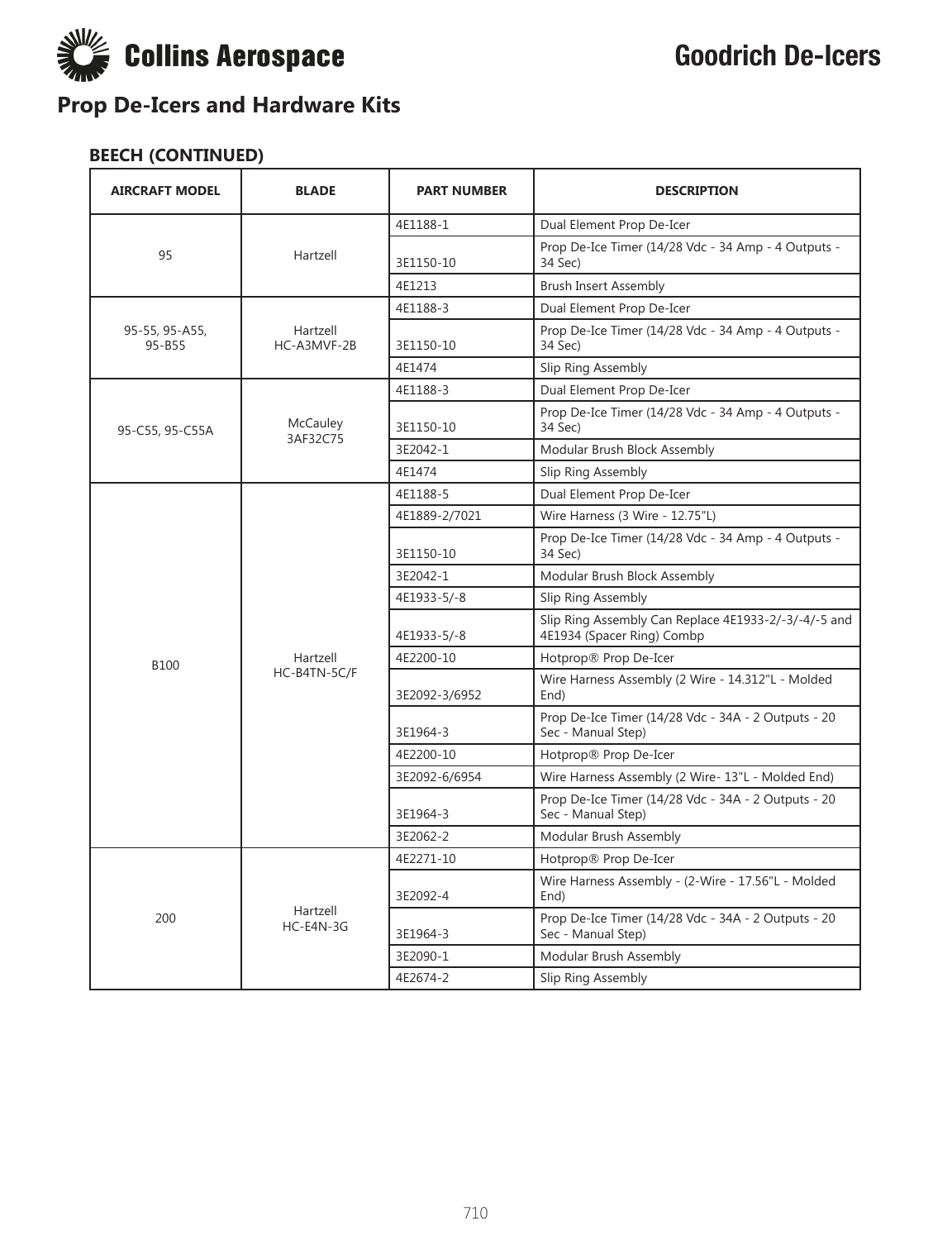

| <b>AIRCRAFT MODEL</b>                              | <b>BLADE</b>           | <b>PART NUMBER</b> | <b>DESCRIPTION</b>                                                        |
|----------------------------------------------------|------------------------|--------------------|---------------------------------------------------------------------------|
|                                                    |                        | 4E2271-14          | Propeller De-Icer Assembly                                                |
|                                                    |                        | 3E2360-5           | Wire Harness (Molded - 2 Wire - 21.25"L - Plug End)                       |
| $300T - 6$                                         | Hartzell<br>HC-E4A-2A  | 3E2205-4           | Prop De-Ice Timer (28 Vdc - 50A - 90 On / 90 Off -<br>Immediate On)       |
|                                                    |                        | 4E3196-1           | Heavy Duty Brush Block Assembly                                           |
|                                                    |                        | 4E4015-1           | Slip Ring Assembly                                                        |
|                                                    |                        | 4E2575-7           | Hotprop® Prop De-Icer                                                     |
|                                                    |                        | D4E2575-7          | DuraTherm® Prop De-Icer                                                   |
|                                                    |                        | 3E2017-8/6951      | Wire Harness (2 Wire - 17.187"L)                                          |
|                                                    |                        | 3E1964-3           | Prop De-Ice Timer (14/28 Vdc - 34A - 2 Outputs - 20<br>Sec - Manual Step) |
|                                                    |                        | 3E2090-1           | Modular Brush Assembly                                                    |
| 300,350                                            | Hartzell               | 4E2444-1           | Slip Ring Assembly                                                        |
|                                                    | $HC-B4MP-3$            | 4E2575-10          | Hotprop® Prop De-Icer                                                     |
|                                                    |                        | D4E2575-10         | DuraTherm® Prop De-Icer                                                   |
|                                                    |                        | 3E2092-2           | Wire Harness (2 Wire - 17.187"L)                                          |
|                                                    |                        | 3E1964-3           | Prop De-Ice Timer (14/28 Vdc - 34A - 2 Outputs - 20<br>Sec - Manual Step) |
|                                                    |                        | 3E2090-1           | Modular Brush Assembly                                                    |
|                                                    |                        | 4E2444-1           | Slip Ring Assembly                                                        |
|                                                    | Hartzell<br>HC-B4MP-3  | 4E2560-10          | Hotprop® Prop De-Icer                                                     |
|                                                    |                        | D4E2560-10         | DuraTherm® Prop De-Icer                                                   |
| 1900                                               |                        | 3E2092-2/6887      | Wire Harness Assembly (3 Wire - 14.75"L - Molded<br>End)                  |
|                                                    |                        | 3E1964-3           | Prop De-Ice Timer (14/28 Vdc - 34A - 2 Outputs - 20<br>Sec - Manual Step) |
|                                                    |                        | 3E2090-3/4E3197-1  | Heavy Duty Brush Block Assembly                                           |
|                                                    |                        | 4E2624-1/4E3099-1  | Slip Ring Assembly                                                        |
|                                                    |                        | 4E3400-1           | Hotprop® Prop De-Icer                                                     |
|                                                    |                        | D4E3400-1          | DuraTherm® Prop De-Icer                                                   |
|                                                    |                        | 3E2526-1           | Wire Harness Assembly (2-Wire - 13.13"L)                                  |
|                                                    |                        | 3E1964-3           | Prop De-Ice Timer (14/28 Vdc - 34A - 2 Outputs - 20<br>Sec - Manual Step) |
|                                                    |                        | 3E2510-3/4E3196-1  | Heavy Duty Brush Block Assembly                                           |
| 1900D                                              | Hartzell<br>$HC-E4A-3$ | 4E2955-1/4E3094-1  | Heavy Duty Slip Ring Assembly                                             |
|                                                    |                        | 4E3017-1           | Hotprop® Prop De-Icer                                                     |
|                                                    |                        | 3E2526-1           | Wire Harness Assembly (2-Wire - 13.13"L)                                  |
|                                                    |                        | 3E1964-3           | Prop De-Ice Timer (14/28 Vdc - 34A - 2 Outputs - 20<br>Sec - Manual Step) |
|                                                    |                        | 3E2510-3/4E3196-1  | Heavy Duty Brush Block Assembly                                           |
|                                                    |                        | 4E2955-1/4E3094-1  | Heavy Duty Slip Ring Assembly                                             |
| 65-88                                              |                        | 4E1601-4           | Dual Element Prop De-Icer                                                 |
| D18C, D18S,<br>E18S-9700, C-45G,<br>C-45H, TC-45G, | Hartzell<br>HC-B3TN-5C |                    |                                                                           |
| TC-45H, TC-45J                                     |                        | 6975-11            | Quick Disconnect Prop De-Icer Kit                                         |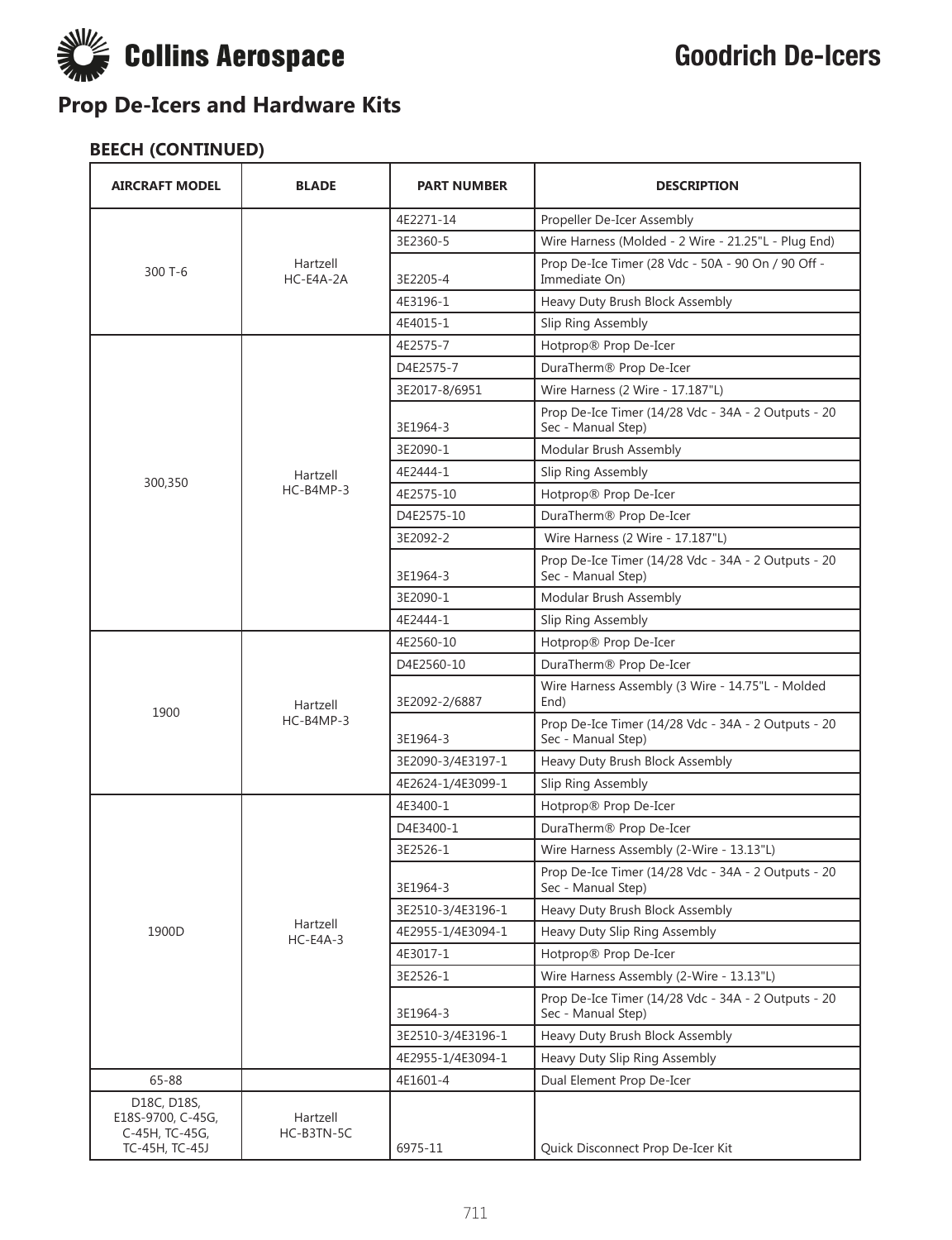

| <b>AIRCRAFT MODEL</b>                                             | <b>BLADE</b>               | <b>PART NUMBER</b> | <b>DESCRIPTION</b>                                           |
|-------------------------------------------------------------------|----------------------------|--------------------|--------------------------------------------------------------|
|                                                                   |                            | 6975-11            | Quick Disconnect Prop De-Icer Kit                            |
| T-34C T-34C                                                       | Hartzell<br>HC-B3TN-3H     | 6976-11            | Quick Disconnect Wire Harness Assembly (3-Wire -<br>14.05"L) |
| 65-90, 65-A90,                                                    | Hartzell                   | 6975-11            | Quick Disconnect Prop De-Icer Kit                            |
| 65-A90-1, 65-A90-2,<br>65-A90-3, 65-A90-4                         | HC-B3TN-3B/-3M/-2B         | 6976-11            | Quick Disconnect Wire Harness Assembly (3-Wire -<br>14.05"L) |
|                                                                   | Hartzell                   | 6975-11            | Quick Disconnect Prop De-Icer Kit                            |
| B90,C90,E90,H90                                                   | HC-B3TN-3B/-3M             | 6976-11            | Quick Disconnect Wire Harness Assembly (3-Wire -<br>14.05"L) |
|                                                                   | Hartzell                   | 6975-11            | Quick Disconnect Prop De-Icer Kit                            |
| F90                                                               | HC-B4TN-3A/-3B             | 6976-11            | Quick Disconnect Wire Harness Assembly (3-Wire -<br>14.05"L) |
|                                                                   | Hartzell                   | 6975-11            | Quick Disconnect Prop De-Icer Kit                            |
| 99,99A,A99,A99A                                                   | HC-B3TN-3B                 | 6976-11            | Quick Disconnect Wire Harness Assembly (3-Wire -<br>14.05"L) |
|                                                                   | Hartzell<br>HC-B3TN-3B/-3M | 6975-11            | Quick Disconnect Prop De-Icer Kit                            |
| C99,100                                                           |                            | 6976-11            | Quick Disconnect Wire Harness Assembly (3-Wire -<br>14.05"L) |
|                                                                   | Hartzell<br>HC-B4TN-3/-3A  | 6975-11            | Quick Disconnect Prop De-Icer Kit                            |
| A100, A100A, A100-1                                               |                            | 6976-11            | Quick Disconnect Wire Harness Assembly (3-Wire -<br>14.05"L) |
| 200, 200C, 200CT,                                                 | Hartzell<br>HC-B3TN-3G/-3N | 6975-11            | Quick Disconnect Prop De-Icer Kit                            |
| 200T, A200, A200C,<br>A200CT, B200, 200C,<br><b>B200CT, B200T</b> |                            | 6976-11            | Quick Disconnect Wire Harness Assembly (3-Wire -<br>14.05"L) |
|                                                                   |                            | 6975-11            | Quick Disconnect Prop De-Icer Kit                            |
| <b>B100</b>                                                       | Hartzell<br>HC-B4TN-5C/5F  | 6976-11            | Quick Disconnect Wire Harness Assembly (3-Wire -<br>14.05"L) |
|                                                                   | Hartzell                   | 6975-11            | Quick Disconnect Prop De-Icer Kit                            |
| JRB-6                                                             | HC-B3TN-5C                 | 6976-11            | Quick Disconnect Wire Harness Assembly (3-Wire -<br>14.05"L) |
| 65-90 series                                                      |                            | 4E2200-21          | Hotprop® Prop De-Icer                                        |
| B90,C90,E90,F90,H90                                               |                            | 6887               | Wire Harness Assembly (3 Wire - 14.75"L - Molded<br>End)     |
|                                                                   |                            | 4E2200-21          | Hotprop® Prop De-Icer                                        |
| 200 series                                                        |                            | 6887               | Wire Harness Assembly (3 Wire - 14.75"L - Molded<br>End)     |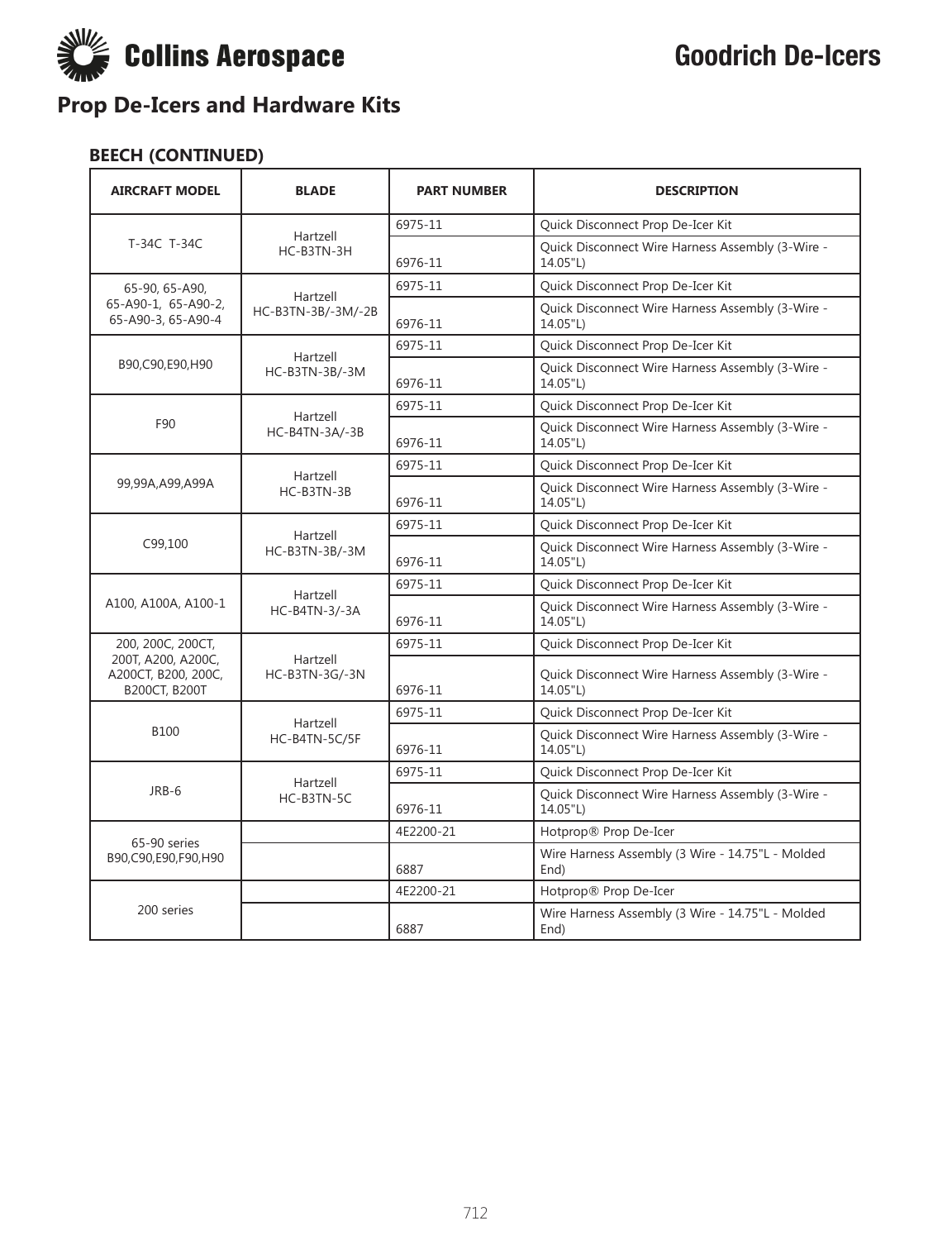

### **BERIEV**

| <b>AIRCRAFT MODEL</b> | <b>BLADE</b>               | <b>PART NUMBER</b> | <b>DESCRIPTION</b>                                                        |
|-----------------------|----------------------------|--------------------|---------------------------------------------------------------------------|
| BE-32                 | Hartzell<br>$HC-E4P-3BX-1$ | 4E3017-1           | Hotprop® Prop De-Icer                                                     |
|                       |                            | 3E2526-1           | Wire Harness Assembly (2-Wire - 13.13"L)                                  |
|                       |                            | 3E1964-3           | Prop De-Ice Timer (14/28 Vdc - 34A - 2 Outputs - 20<br>Sec - Manual Step) |
|                       |                            | 3E2090-1           | Modular Brush Assembly                                                    |
|                       |                            | 4E2674-2           | Slip Ring Assembly                                                        |

#### **BRITISH AEROSPACE**

| <b>AIRCRAFT MODEL</b> | <b>BLADE</b> | <b>PART NUMBER</b> | <b>DESCRIPTION</b>                                           |
|-----------------------|--------------|--------------------|--------------------------------------------------------------|
|                       | Hartzell     | 6975-11            | Quick Disconnect Prop De-Icer Kit                            |
| HP137MK.1             | HC-B3TN-3D   | 6976-11            | Quick Disconnect Wire Harness Assembly (3-Wire -<br>14.05"L) |

#### **BRITTEN NORMAN**

| <b>AIRCRAFT MODEL</b> | <b>BLADE</b>             | <b>PART NUMBER</b> | <b>DESCRIPTION</b>                                                        |
|-----------------------|--------------------------|--------------------|---------------------------------------------------------------------------|
|                       |                          | 4E2271-10          | Hotprop® Prop De-Icer                                                     |
|                       |                          | 3E2050/6960        | Wire Harness Assembly (2 Wire - 14"L - Molded End)                        |
|                       | Hartzell<br>HC-C3YF-2CF  | 3E1964-3           | Prop De-Ice Timer (14/28 Vdc - 34A - 2 Outputs - 20<br>Sec - Manual Step) |
|                       |                          | 3E2062-2           | Modular Brush Assembly                                                    |
| BN <sub>2</sub> T     |                          | 4E2422             | Slip Ring Assembly                                                        |
|                       |                          | 4E1188-4           | Dual Element Prop De-Icer                                                 |
|                       | Hartzell<br>HC-C2YK-2CUF | 3E1150-10          | Prop De-Ice Timer (14/28 Vdc - 34 Amp - 4 Outputs -<br>34 Sec)            |
|                       |                          | 4E1562-2           | Modified Brush & Mounting Plate Assembly                                  |
|                       |                          | 4E1673             | Slip Ring Starter Ring Gear Assembly                                      |
|                       | Hartzell<br>HC-C3YF-5F   | 4E3101-1           | Prop De-Icer                                                              |
|                       |                          | 3E2050             | <b>Wire Harness</b>                                                       |
| <b>BN2T-4/4R</b>      |                          | 3E2205-12          | Timer, Epd                                                                |
|                       |                          | 3E2062-2           | Modular Brush Assembly                                                    |
|                       |                          | 4E2422             | Slip Ring Assembly                                                        |
|                       |                          | 4E1188-4           | Dual Element Prop De-Icer                                                 |
| $BN-2/2A$             | Hartzell                 | 3E1150-10          | Prop De-Ice Timer (14/28 Vdc - 34 Amp - 4 Outputs -<br>34 Sec)            |
|                       |                          | 4E1515-3           | Mod. Brush & Mtg. Brack. Ass'Y                                            |
| <b>BN-2A Mark III</b> | HC-C2YK-2B               | 4E1673             | Slip Ring Starter Ring Gear Assembly                                      |
|                       |                          | 4E2200-4           | Hotprop® Prop De-Icer                                                     |
|                       |                          | 3E1964-3/3E1899-1  | Prop De-Ice Timer (14/28 Vdc - 34A - 90 On/90 Off -<br>Immediate On)      |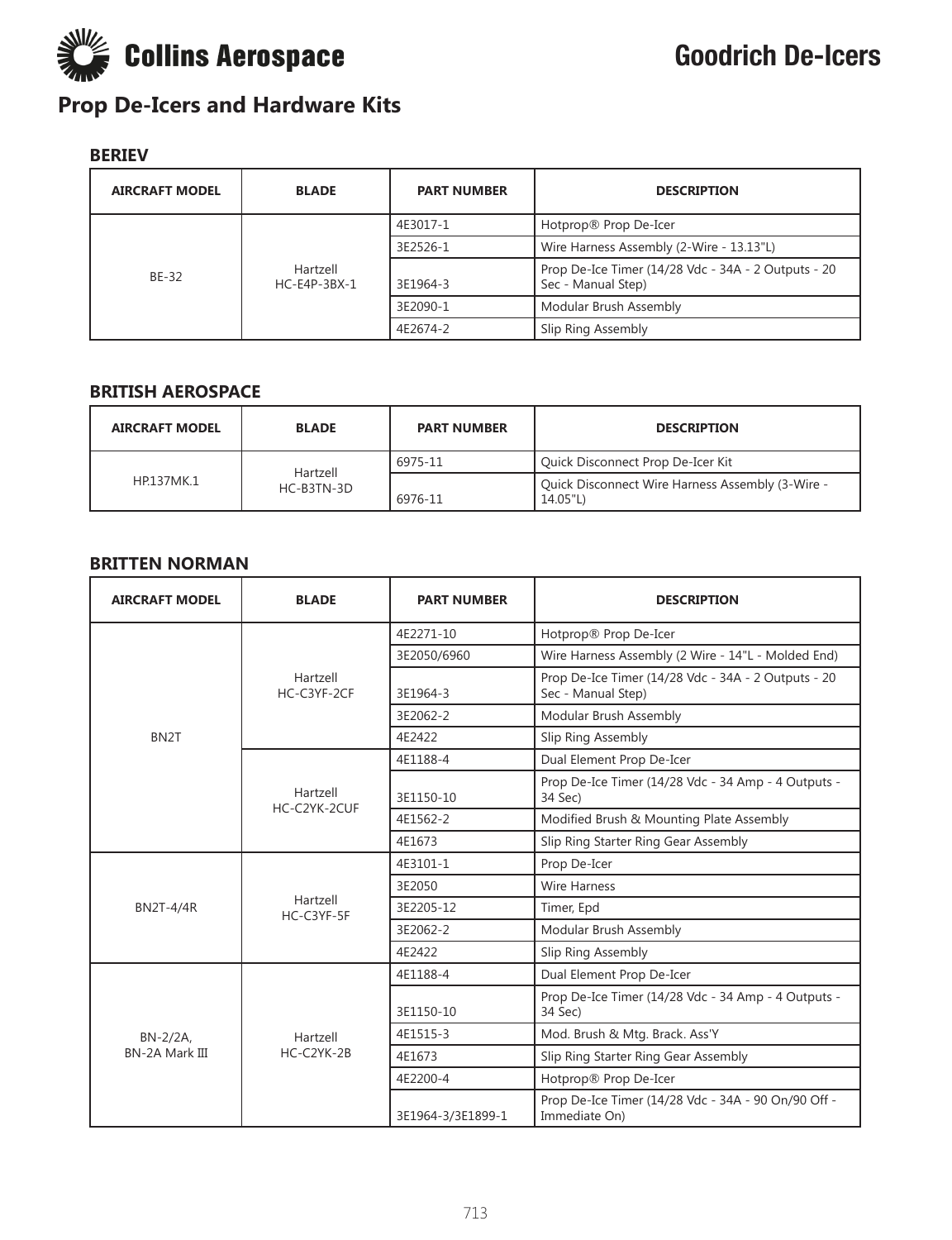

#### **BRITTEN NORMAN (CONTINUED)**

| <b>AIRCRAFT MODEL</b> | <b>BLADE</b>            | <b>PART NUMBER</b> | <b>DESCRIPTION</b>                                                                            |
|-----------------------|-------------------------|--------------------|-----------------------------------------------------------------------------------------------|
|                       |                         | 4E1188-4           | Dual Element Prop De-Icer                                                                     |
|                       |                         | 3E1150-10          | Prop De-Ice Timer (14/28 Vdc - 34 Amp - 4 Outputs -<br>34 Sec)                                |
| BN-2/2A,              | Hartzell                | 4E1515-3           | Mod. Brush & Mtg. Brack. Ass'Y                                                                |
| BN-2A Mark III        | HC-C2YK-2B              | 4E1673             | Slip Ring Starter Ring Gear Assembly                                                          |
|                       |                         | 4E2200-4           | Hotprop® Prop De-Icer                                                                         |
|                       |                         | 3E1964-3/3E1899-1  | Prop De-Ice Timer (14/28 Vdc - 34A - 90 On/90 Off -<br>Immediate On)                          |
|                       |                         | 4E1188-4           | Dual Element Prop De-Icer                                                                     |
|                       |                         | 3E1150-10          | Prop De-Ice Timer (14/28 Vdc - 34 Amp - 4 Outputs -<br>34 Sec)                                |
|                       |                         | 3E2046-1           | Brush Block Assembly Right and Left Props No Air<br>Conditioning: Right Prop Air Conditioning |
| BN-2A                 | Hartzell                | 4E1908-1           | Brush Block Assembly Left Prop Air Conditioning                                               |
|                       | HC-C2YK-2B              | 4E1673             | Slip Ring Assembly Right and Left Prop No Air Condi-<br>tioning: Right Prop Air conditioning  |
|                       |                         | 5E1730             | Slip Ring Assembly Left Prop Air Conditioning                                                 |
|                       |                         | 4E2200-4           | Hotprop® Prop De-Icer                                                                         |
|                       |                         | 3E1964-3           | Prop De-Ice Timer (14/28 Vdc - 34A - 2 Outputs - 20<br>Sec - Manual Step)                     |
|                       | Hartzell                | 4E1188-3           | Dual Element Prop De-Icer                                                                     |
| C <sub>212</sub>      |                         | 3E1150-10          | Prop De-Ice Timer (14/28 Vdc - 34 Amp - 4 Outputs -<br>34 Sec)                                |
|                       | HC-B3TN-5               | 3E2042-1           | Modular Brush Block Assembly                                                                  |
|                       |                         | 4E1526-1           | Slip Ring Assembly                                                                            |
|                       |                         | 4E1601-5           | Dual Element Prop De-Icer                                                                     |
|                       |                         | 4E1889-2/7021      | De-Icer Wire Harness (3 Wire - 12.75"L)                                                       |
| $C212-100$            | Hartzell                | 3E1150-10          | Prop De-Ice Timer (14/28 Vdc - 34 Amp - 4 Outputs -<br>34 Sec)                                |
|                       | HC-B4TN-5EL             | 3E2042-1           | Modular Brush Block Assembly                                                                  |
|                       |                         | 4E1964-1           | Slip Ring Assembly                                                                            |
|                       |                         | 4E1964-2           | Can Replace 4E1964-1/4E1934 (Spacer Ring) Combo                                               |
|                       |                         | 4E2336-10/-12      | Hotprop® Prop De-Icer                                                                         |
|                       | Hartzell<br>HC-B4MN-5AL | 3E2092-2/6887      | Wire Harness Assembly (3 Wire - 14.75"L - Molded<br>End)                                      |
| C212-200              |                         | 3E1964-3           | Prop De-Ice Timer (14/28 Vdc - 34A - 2 Outputs - 20<br>Sec - Manual Step)                     |
|                       |                         | 3E2062-2           | Modular Brush Assembly                                                                        |
|                       |                         | 4E2350-1           | Slip Ring Assembly                                                                            |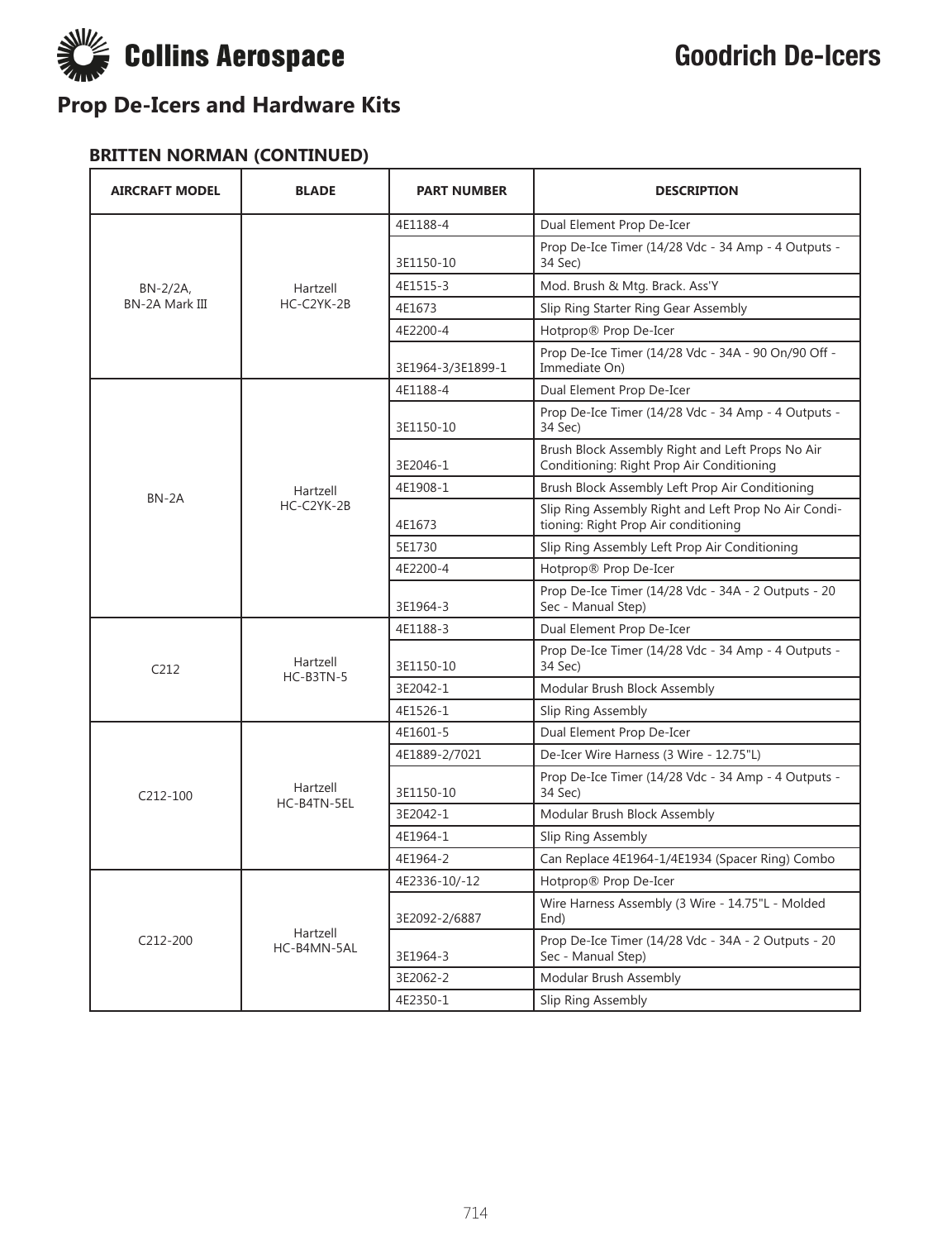

#### **CESSNA**

| <b>AIRCRAFT MODEL</b>         | <b>BLADE</b>          | <b>PART NUMBER</b> | <b>DESCRIPTION</b>                                                        |
|-------------------------------|-----------------------|--------------------|---------------------------------------------------------------------------|
|                               |                       | 4E2200-3           | Hotprop® Prop De-Icer                                                     |
| TR-182                        | McCauley B2D34C214    | 3E1899-1           | Prop De-Ice Timer (14/28 Vdc - 34A - 90 On/90 Off -<br>Immediate On)      |
|                               |                       | 3E2071             | Modular Brush Assembly                                                    |
|                               |                       | 5E1857-1           | Slip Ring Assembly                                                        |
|                               |                       | 4E2271-10          | Hotprop® Prop De-Icer                                                     |
|                               |                       | 3E2050/6960        | Wire Harness Assembly (2 Wire - 14"L - Molded End)                        |
| 206Н, Т206Н,<br>TU206G, U206G | Hartzel<br>HC-C3YN-5A | 3E1899-1           | Prop De-Ice Timer (14/28 Vdc - 34A - 90 On/90 Off -<br>Immediate On)      |
|                               |                       | 3E2062-2           | Modular Brush Assembly                                                    |
|                               |                       | 4E2761-1           | Slip Ring Assembly                                                        |
|                               |                       | 4E2336-12          | Hotprop® Prop De-Icer                                                     |
|                               |                       | 3E2092-2/6887      | Wire Harness Assembly (3 Wire - 14.75"L - Molded<br>End)                  |
|                               |                       | 3E2205-4           | Prop De-Ice Timer (28 Vdc - 50A - 90 On / 90 Off -<br>Immediate On)       |
|                               | Hartzell HC-B3MN-3    | 3E2090-1           | Modular Brush Assembly                                                    |
| 208                           | Hartzel HC-B3TN-      | 4E2551-1           | Slip Ring Assembly                                                        |
|                               | 3AF/3AFY              | 4E2560-10          | Hotprop® Prop De-Icer                                                     |
|                               |                       | D4E2560-10         | DuraTherm® Prop De-Icer                                                   |
|                               |                       | 3E2092-2           | Wire Harness Assembly - (2-Wire - 14.56"L - Molded<br>End)                |
|                               |                       | 3E2090-1           | Modular Brush Assembly                                                    |
|                               |                       | 4E2551-1           | Slip Ring Assembly                                                        |
|                               |                       | 4E2560-10          | Hotprop® Prop De-Icer                                                     |
|                               | Hartzell              | 3E2092-2           | Wire Harness Assembly - (2-Wire - 14.56"L - Molded<br>End)                |
|                               | HC-B3MN-3             | 3E2205-4           | Prop De-Ice Timer (28 Vdc - 50A - 90 On / 90 Off -<br>Immediate On)       |
|                               |                       | 4E2551-1           | Slip Ring Assembly                                                        |
| 208, 208A, 208B               |                       | 4E2560-10          | Hotprop® Prop De-Icer                                                     |
|                               |                       | D4E2560-10         | DuraTherm® Prop De-Icer                                                   |
|                               | Hartzell              | 3E2092-2           | Wire Harness Assembly - (2-Wire - 14.56"L - Molded<br>End)                |
|                               | HC-D4N-3R             | 3E2205-4           | Prop De-Ice Timer (28 Vdc - 50A - 90 On / 90 Off -<br>Immediate On)       |
|                               |                       | 3E2090-1           | Modular Brush Assembly                                                    |
|                               |                       | 4E2674-2           | Slip Ring Assembly                                                        |
|                               |                       | 4E1214-3           | Dual Element Prop De-Icer                                                 |
| 210                           | McCauley<br>E3A34C70  | 3E1964-1           | Prop De-Ice Timer (14/28 Vdc - 34A - 2 Outputs - 34<br>Sec - Manual Step) |
|                               |                       | 3E2042-1           | Modular Brush Block Assembly                                              |
|                               |                       | 4E1708             | Slip Ring Assembly                                                        |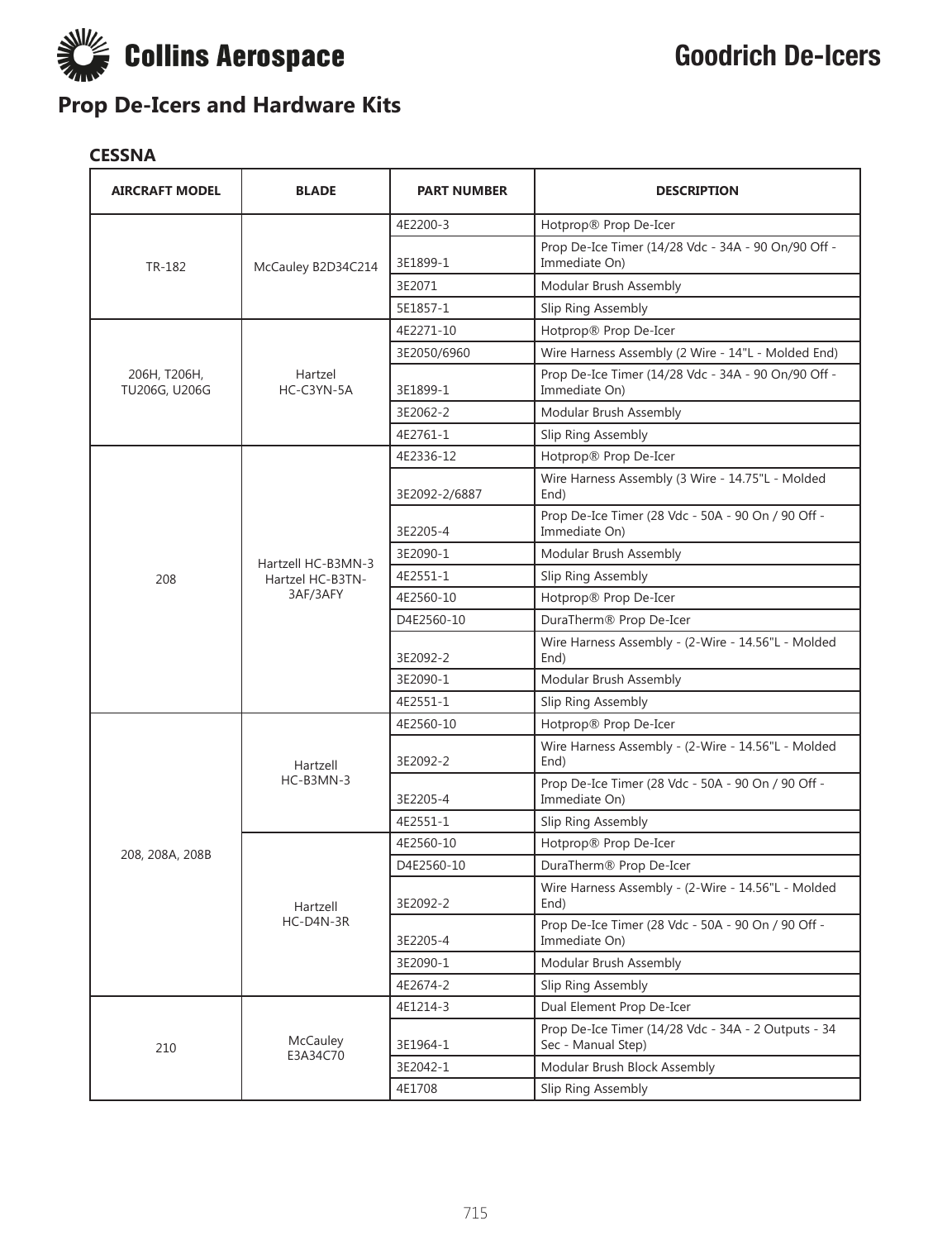

### **CESSNA (CONTINUED)**

| <b>AIRCRAFT MODEL</b> | <b>BLADE</b>                  | <b>PART NUMBER</b> | <b>DESCRIPTION</b>                                                        |
|-----------------------|-------------------------------|--------------------|---------------------------------------------------------------------------|
|                       |                               | 4E1214-3           | Dual Element Prop De-Icer                                                 |
|                       | McCauley                      | 3E1964-1           | Prop De-Ice Timer (14/28 Vdc - 34A - 2 Outputs - 34<br>Sec - Manual Step) |
|                       | D3A32C88                      | 3E2042-1           | Modular Brush Block Assembly                                              |
|                       |                               | 4E1706             | Slip Ring Assembly                                                        |
|                       |                               | 4E1188-2           | Dual Element Prop De-Icer                                                 |
| 210                   | McCauley                      | 3E1964-1           | Prop De-Ice Timer (14/28 Vdc - 34A - 2 Outputs - 34<br>Sec - Manual Step) |
|                       | E2A34C70                      | 3E2042-1           | Modular Brush Block Assembly                                              |
|                       |                               | 4E1708             | Slip Ring Assembly                                                        |
|                       |                               | 4E1188-2           | Dual Element Prop De-Icer                                                 |
|                       | McCauley<br>D3A32C88          | 3E1964-1           | Prop De-Ice Timer (14/28 Vdc - 34A - 2 Outputs - 34<br>Sec - Manual Step) |
|                       |                               | 3E2042-1           | Modular Brush Block Assembly                                              |
|                       |                               | 4E1706             | Slip Ring Assembly                                                        |
|                       |                               | 4E1188-7           | Dual Element Prop De-Icer                                                 |
| 210K, 210L,           | Hartzell                      | 3E2205-1           | Timer, Epd                                                                |
| 210M, 210N            | PHC-J3YF-1RF                  | 3E2042-2           | Modular Brush Block Assembly                                              |
|                       |                               | 4E2459-2           | Slip Ring Assembly                                                        |
|                       | Hartzell<br>HC-B3TF-7A        | 4E3048-10          | Prop De-Icer Thermal Efficient                                            |
|                       |                               | 3E2507-1           | Wire Harness Assembly (2-Wire - 12.76"L - Molded<br>End)                  |
| <b>P210N</b>          |                               | 3E1899-1           | Prop De-Ice Timer (14/28 Vdc - 34A - 90 On/90 Off -<br>Immediate On)      |
|                       |                               | 3E2062-2           | Modular Brush Assembly                                                    |
|                       |                               | 4E2714-1           | Slip Ring Assembly                                                        |
|                       |                               | 4E1601-10          | Dual Element Prop De-Icer (Left Rotation)                                 |
|                       |                               | 4E1967-3           | Wire Harness (3 Wires - 13.94"L)                                          |
|                       | Hartzell<br>PHC-C3YF-2UF      | 3E1150-10          | Prop De-Ice Timer (14/28 Vdc - 34 Amp - 4 Outputs -<br>34 Sec)            |
|                       |                               | 3E2042-1           | Modular Brush Block Assembly                                              |
| 310                   |                               | 4E1924-1           | Slip Ring Assembly                                                        |
|                       |                               | 4E1601-10          | Dual Element Prop De-Icer (Left Rotation)                                 |
|                       |                               | 4E1967-3           | Wire Harness (3 Wires - 13.94"L)                                          |
|                       | Hartzell<br>PHC-J3YF-2UF      | 3E1150-10          | Prop De-Ice Timer (14/28 Vdc - 34 Amp - 4 Outputs -<br>34 Sec)            |
|                       |                               | 3E2042-2           | Modular Brush Block Assembly                                              |
|                       |                               | 4E2459-2           | Slip Ring Assembly                                                        |
|                       |                               | 4E1188-3           | Dual Element Prop De-Icer                                                 |
| 310 Thru 310H, 320    | Hartzell<br>HC-A2XF(VF/MVF)-2 | 3E1150-10          | Prop De-Ice Timer (14/28 Vdc - 34 Amp - 4 Outputs -<br>34 Sec)            |
|                       |                               | 4E1294             | <b>Brush Block</b>                                                        |
|                       |                               | 4E1295-2           | Slip Ring Assembly                                                        |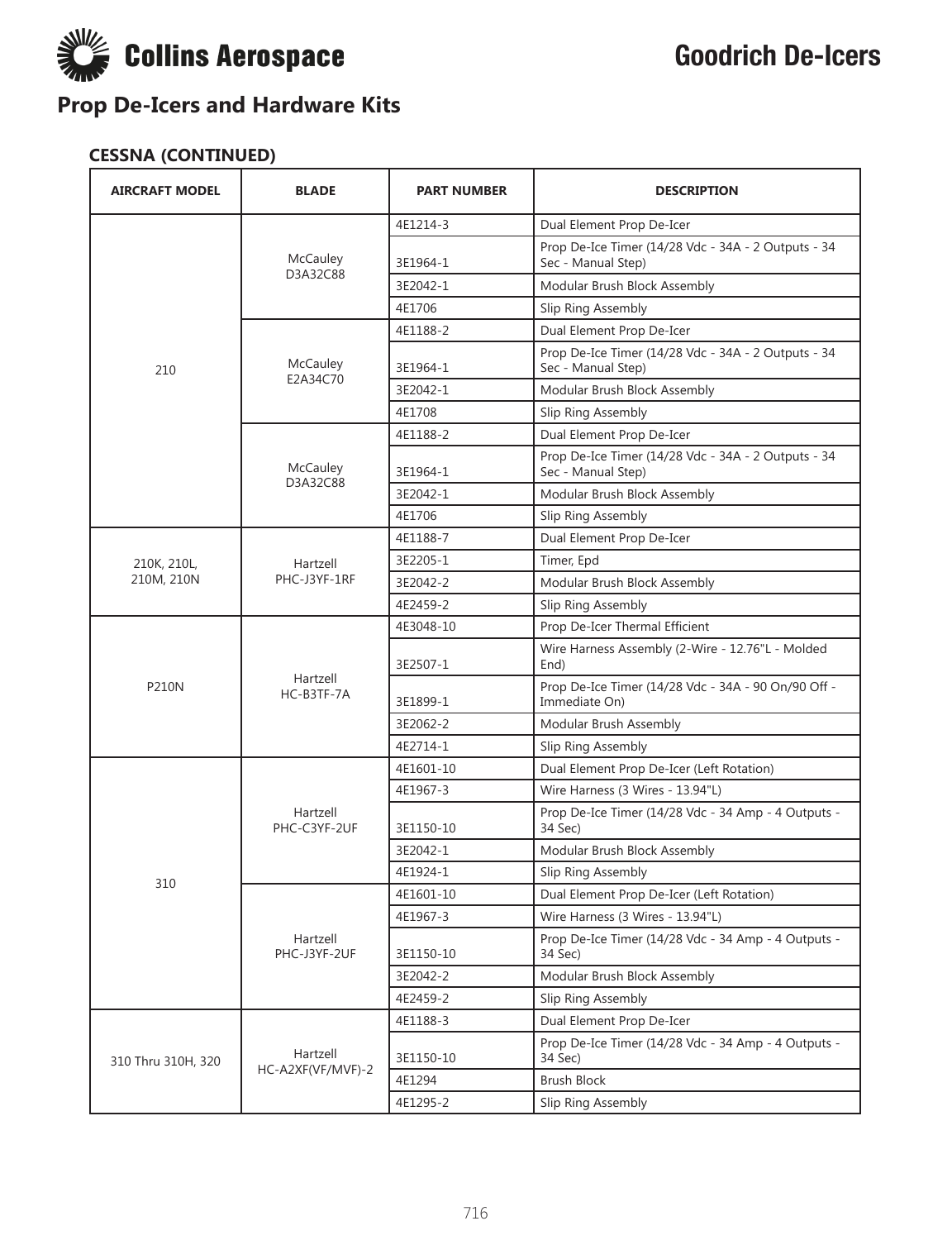

#### **CESSNA (CONTINUED)**

| <b>AIRCRAFT MODEL</b>                           | <b>BLADE</b>          | <b>PART NUMBER</b> | <b>DESCRIPTION</b>                                                        |
|-------------------------------------------------|-----------------------|--------------------|---------------------------------------------------------------------------|
| T310P, T310Q, T310R,                            | Hartzell              | 4E1601-14          | Dual Element Prop De-Icer                                                 |
| 320D, 320E, 320F, 340,<br>340A, 402C, 414, 414A | PHC-C3YF-2UF          | 4E1967-3           | Wire Harness (3 Wires - 13.94"L)                                          |
|                                                 |                       | 4E1188-3           | Dual Element Prop De-Icer                                                 |
|                                                 | McCauley              | 3E1150-10          | Prop De-Ice Timer (14/28 Vdc - 34 Amp - 4 Outputs -<br>34 Sec)            |
| 336, 337                                        | D2AF34C300/301/59     | 3E2042-1           | Modular Brush Block Assembly                                              |
|                                                 |                       | 4E1575             | Slip Ring Assembly Not Used With C300 Series Z Prop                       |
|                                                 |                       | 4E1974             | Slip Ring Assembly C300 Series Z Prop                                     |
|                                                 | McCauley              | 4E1601-10          | Dual Element Prop De-Icer (Left Rotation)                                 |
| 340, 340A                                       | 3AF32C93              | 4E1967-3/6964      | Wire Harness Assembly (3 Wire - 14"L - Molded End)                        |
|                                                 | Hartzell              | 4E1601-10          | Dual Element Prop De-Icer (Left Rotation)                                 |
|                                                 | PHC-C3YF-2UF          | 4E1967-3/6964      | Wire Harness Assembly (3 Wire - 14"L - Molded End)                        |
|                                                 |                       | 4E1188-3           | Dual Element Prop De-Icer                                                 |
|                                                 |                       | 3E1150-10          | Prop De-Ice Timer (14/28 Vdc - 34 Amp - 4 Outputs -<br>34 Sec)            |
|                                                 |                       | 3E2042-1           | Modular Brush Block Assembly                                              |
| 402                                             | Hartzell              | 4E1489             | Slip Ring & Holder Assembly                                               |
|                                                 | HC-B3TF-7             | 4E2200-10          | Hotprop® Prop De-Icer                                                     |
|                                                 |                       | 3E2092-3/6952      | Wire Harness Assembly (2 Wire - 14.312"L - Molded<br>End)                 |
|                                                 |                       | 3E1964-3           | Prop De-Ice Timer (14/28 Vdc - 34A - 2 Outputs - 20<br>Sec - Manual Step) |
| 421C                                            | Hartzell              | 4E1601-14          | Dual Element Prop De-Icer                                                 |
|                                                 | PHC-C3YN-2UF          | 4E1967-3           | Wire Harness (3 Wires - 13.94"L)                                          |
|                                                 |                       | 4E1188-6           | Dual Element Prop De-Icer                                                 |
|                                                 |                       | 4E1889-7/6995      | De-Icer Wire Harness (3 Wire - 14.062"L)                                  |
| 425                                             | Hartzell<br>HC-B3TN-3 | 3E1964-2           | Prop De-Ice Timer (14/28 Vdc - 34A - 2 Outputs - 20<br>Sec - Manual Step) |
|                                                 |                       | 3E2044-1           | Modular Brush Block Assembly                                              |
|                                                 |                       | 4E1555-1           | Slip Ring Assembly                                                        |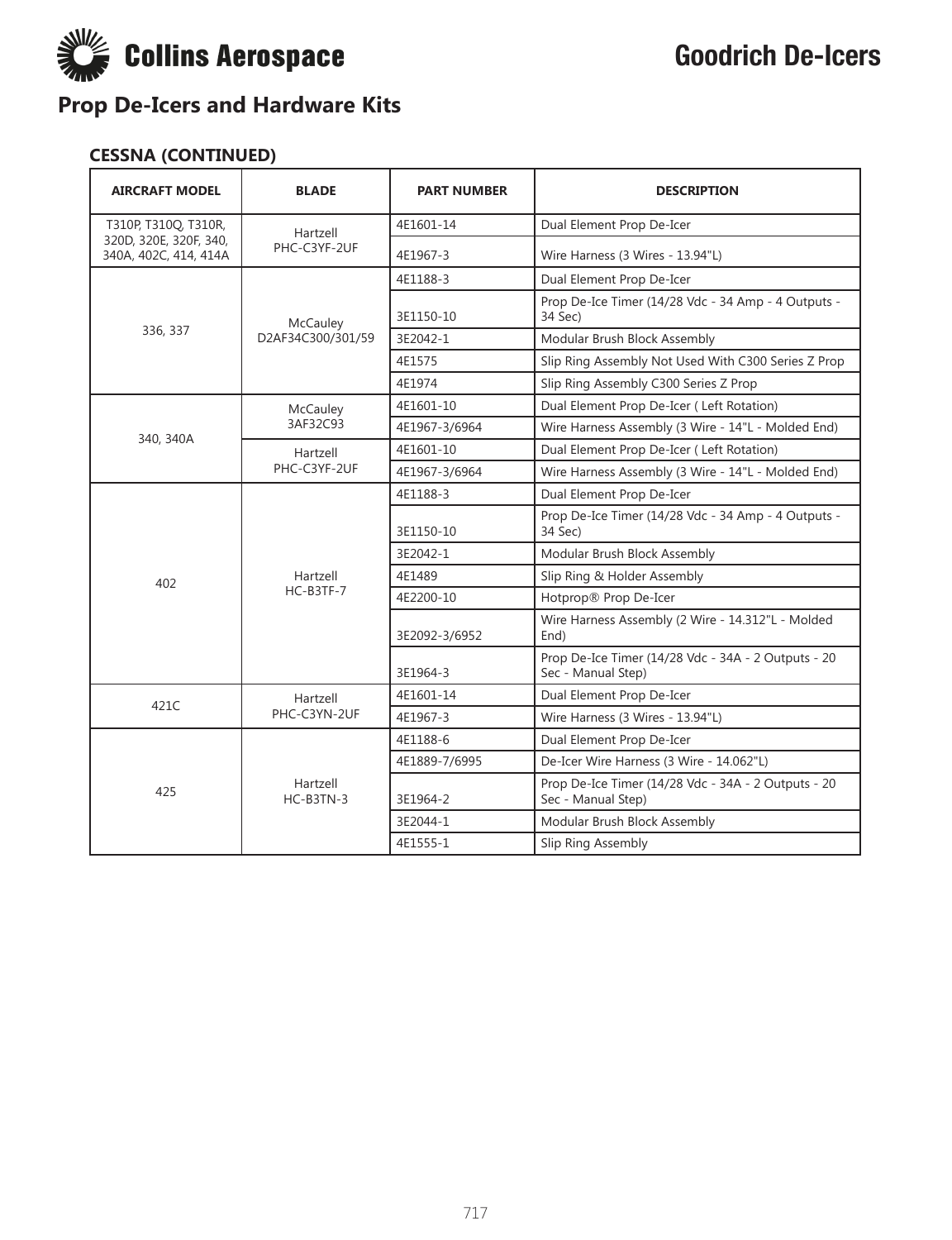

### **CESSNA (CONTINUED)**

| <b>AIRCRAFT MODEL</b> | <b>BLADE</b>            | <b>PART NUMBER</b> | <b>DESCRIPTION</b>                                                        |
|-----------------------|-------------------------|--------------------|---------------------------------------------------------------------------|
|                       |                         | 4E1188-6           | Dual Element Prop De-Icer                                                 |
|                       |                         | 4E1889-2/7021      | Wire Harness (3 Wire - 12.75"L)                                           |
|                       | Hartzell                | 3E1964-2           | Prop De-Ice Timer (14/28 Vdc - 34A - 2 Outputs - 20<br>Sec - Manual Step) |
|                       | HC-B3TN-5E/M            | 3E2044-2           | Modular Brush Block Assembly                                              |
|                       |                         | 4E1614-2           | Slip Ring Assembly                                                        |
|                       |                         | 4E1614-3           | Slip Ring Assembly Can Replace 4E1614-2/4E1689-3<br>(Spacer Ring) Combo   |
|                       | Hartzell<br>$HC-E4N-5$  | 4E2271-10          | Hotprop® Prop De-Icer                                                     |
| 441                   |                         | 3E2092-4           | Wire Harness Assembly - (2-Wire - 17.56"L - Molded<br>End)                |
|                       |                         | 3E1964-3           | Prop De-Ice Timer (14/28 Vdc - 34A - 2 Outputs - 20<br>Sec - Manual Step) |
|                       |                         | 3E2090-2           | Modular Brush Assy                                                        |
|                       |                         | 4E2674-1           | Slip Ring Assembly                                                        |
|                       | Hartzell<br>$HC-B4TN-3$ | 4E1188-5           | Dual Element Prop De-Icer                                                 |
|                       |                         | 4E1889-2/7021      | De-Icer Wire Harness (3 Wire - 12.75"L)                                   |
|                       |                         | 3E1150-10          | Prop De-Ice Timer (14/28 Vdc - 34 Amp - 4 Outputs -<br>34 Sec)            |
|                       |                         | 3E2044-1           | Modular Brush Block Assembly                                              |
|                       |                         | 4E1676-1           | Slip Ring, Base & Holder Assembly                                         |

#### **CZECH TURBOLET**

| <b>AIRCRAFT MODEL</b> | <b>BLADE</b>           | <b>PART NUMBER</b> | <b>DESCRIPTION</b>                                             |
|-----------------------|------------------------|--------------------|----------------------------------------------------------------|
|                       |                        | 4E1188-5/5735      | Dual Element Prop De-Icer                                      |
|                       |                        | 4E1889-2/7021      | De-Icer Wire Harness (3 Wire - 12.75"L)                        |
| $L-410$               | Hartzell<br>HC-B3TN-3D | 3E1150-10          | Prop De-Ice Timer (14/28 Vdc - 34 Amp - 4 Outputs -<br>34 Sec) |
|                       |                        | 3E2044-1           | Modular Brush Block Assembly                                   |
|                       |                        | 4E1555-1           | Slip Ring Assembly                                             |

#### **DEHAVILLAND**

| <b>AIRCRAFT MODEL</b> | <b>BLADE</b>           | <b>PART NUMBER</b> | <b>DESCRIPTION</b>                                             |
|-----------------------|------------------------|--------------------|----------------------------------------------------------------|
|                       | Hartzell<br>HC-B5MA-3A | 4E3101-7           | Prop De-Icer                                                   |
|                       |                        | 3E2017-10          | Wire Harness (2-Wire - 10.12"L)                                |
| DHC-4                 |                        | 4E2835-4           | Timer/Monitor, Epd                                             |
|                       |                        | 3E2090-2           | Modular Brush Assy                                             |
|                       |                        | 4E2863             | Slip Ring Assembly                                             |
| DHC-6                 | Hartzell<br>HC-B3TN-3  | 4E1188-5           | Dual Element Prop De-Icer                                      |
|                       |                        | 4E1889-2/7021      | De-Icer Wire Harness (3 Wire - 12.75"L)                        |
|                       |                        | 3E1150-10          | Prop De-Ice Timer (14/28 Vdc - 34 Amp - 4 Outputs -<br>34 Sec) |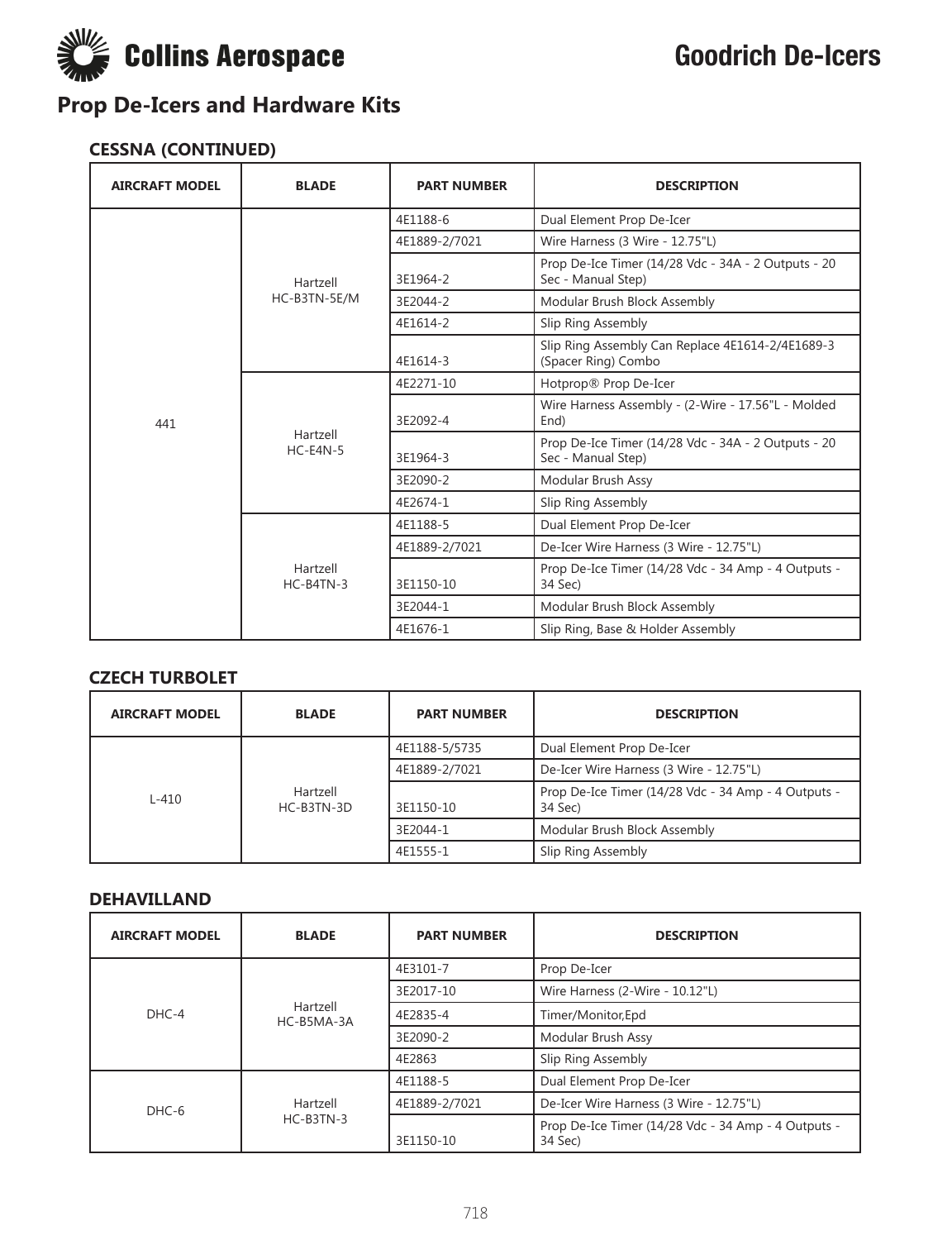

### **DEHAVILLAND (CONTINUED)**

| <b>AIRCRAFT MODEL</b> | <b>BLADE</b>            | <b>PART NUMBER</b> | <b>DESCRIPTION</b>                                                        |
|-----------------------|-------------------------|--------------------|---------------------------------------------------------------------------|
| DHC-6                 | Hartzell<br>$HC-B3TN-3$ | 4E2360-2           | Modular Brush Assembly W/ Receptacle                                      |
|                       |                         | 4E1555-1           | Slip Ring Assembly                                                        |
| DHC-6-300             | Hartzell<br>HC-D4N-3A   | 4E2271-10          | Hotprop® Prop De-Icer                                                     |
|                       |                         | 3E2383-4           | Wire Harness (Molded - 2 Wire - 17.56"L - Plug End)                       |
|                       |                         | 3E1964-3           | Prop De-Ice Timer (14/28 Vdc - 34A - 2 Outputs - 20<br>Sec - Manual Step) |
|                       |                         | 3E2090-2           | Modular Brush Assy                                                        |
|                       |                         | 4E2674-1           | Slip Ring Assembly                                                        |

#### **DORNIER**

| <b>AIRCRAFT MODEL</b> | <b>BLADE</b>               | <b>PART NUMBER</b>                | <b>DESCRIPTION</b>                                                        |
|-----------------------|----------------------------|-----------------------------------|---------------------------------------------------------------------------|
|                       |                            | 4E1188-5                          | Dual Element Prop De-Icer                                                 |
|                       |                            | 4E1889-2/7021                     | De-Icer Wire Harness (3 Wire - 12.75"L)                                   |
| DO128-6               | Hartzell<br>HC-B3TN-3D     | 3E1150-10                         | Prop De-Ice Timer (14/28 Vdc - 34 Amp - 4 Outputs -<br>34 Sec)            |
|                       |                            | 3E2044-1                          | Modular Brush Block Assembly                                              |
|                       |                            | 4E1555-2                          | Slip Ring Assembly (Master Unit) Left Prop                                |
|                       |                            | 4E1555-3                          | Slip Ring Assembly (Master Unit) Right Prop                               |
|                       | Hartzell<br>HC-B4TN-5HL/ML | 4E2598-10                         | Hotprop® Prop De-Icer                                                     |
| <b>DO228</b>          |                            | 4E2369-1/6987                     | Wire Harness (3 Wire With Connector - 12.93"L)                            |
|                       |                            | 3E1964-1/-5                       | Prop De-Ice Timer (14/28 Vdc - 34A - 2 Outputs - 34<br>Sec - Manual Step) |
|                       |                            | 3E2042-1                          | Modular Brush Block Assembly                                              |
|                       |                            | 4E1964-4                          | Slip Ring Assembly                                                        |
| DO328                 | Hartzell<br>$HD-E6-3$      | 5E2606-1 (Superseded<br>5E2446-7) | Deicer, Propeller                                                         |
| DO328<br>DO328        |                            | 3E2515-2                          | Modular Brush Block Assembly (Replaced By 3E2515)                         |
|                       |                            | 5E2532                            | Slip Ring Assembly                                                        |

#### **DOUGLAS**

| <b>AIRCRAFT MODEL</b> | <b>BLADE</b>             | <b>PART NUMBER</b> | <b>DESCRIPTION</b>                                                        |
|-----------------------|--------------------------|--------------------|---------------------------------------------------------------------------|
| DC-3A, DC-3C          | Hartzell<br>$HC-B5MA-3J$ | 4E2595-7           | Hotprop® Prop De-Icer                                                     |
|                       |                          | 3E2017-10          | Wire Harness (2-Wire - 10.12"L)                                           |
|                       |                          | 3E1964-3           | Prop De-Ice Timer (14/28 Vdc - 34A - 2 Outputs - 20<br>Sec - Manual Step) |
|                       |                          | 3E2090-1           | Modular Brush Assembly                                                    |
|                       |                          | 4E2863             | Slip Ring Assembly                                                        |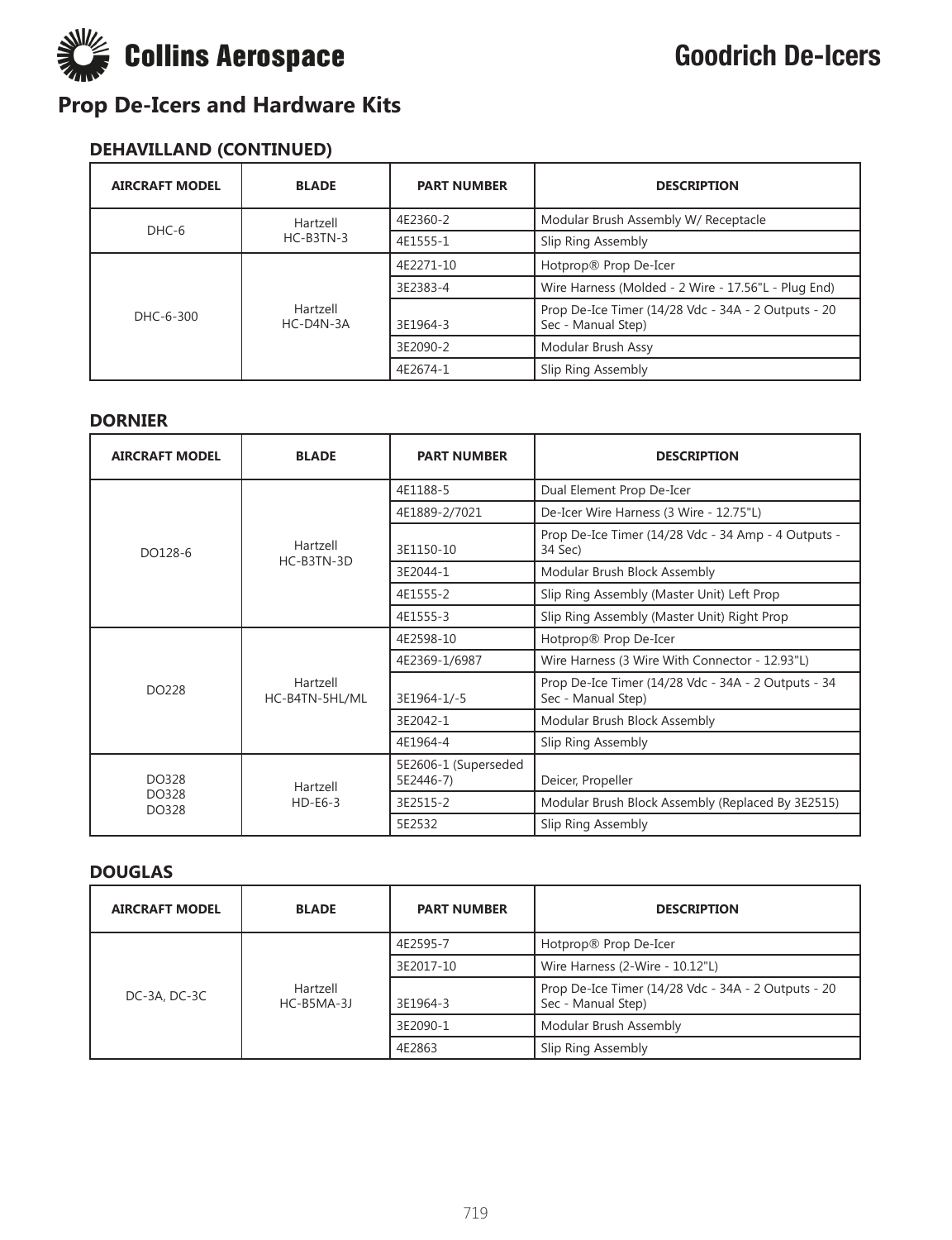

### **DOUGLAS (CONTINUED)**

| <b>AIRCRAFT MODEL</b> | <b>BLADE</b>            | <b>PART NUMBER</b> | <b>DESCRIPTION</b>                                                        |
|-----------------------|-------------------------|--------------------|---------------------------------------------------------------------------|
| $DC-3C$               |                         | 4E2595-7           | Hotprop® Prop De-Icer                                                     |
|                       | Hartzell<br>$HC-B5MA-3$ | 3E2017-10          | Wire Harness (2-Wire - 10.12"L)                                           |
|                       |                         | 3E1964-3           | Prop De-Ice Timer (14/28 Vdc - 34A - 2 Outputs - 20<br>Sec - Manual Step) |
|                       |                         | 3E2090-2           | Modular Brush Assy                                                        |
|                       |                         | 4E2863             | Slip Ring Assembly                                                        |

#### **EMBRAER**

| <b>AIRCRAFT MODEL</b> | <b>BLADE</b>            | <b>PART NUMBER</b> | <b>DESCRIPTION</b>                                                        |
|-----------------------|-------------------------|--------------------|---------------------------------------------------------------------------|
|                       |                         | 4E1188-6           | Dual Element Prop De-Icer                                                 |
|                       |                         | 4E1889-2/7021      | Wire Harness (3 Wire - 12.75"L)                                           |
|                       |                         | 3E1150-10          | Prop De-Ice Timer (14/28 Vdc - 34 Amp - 4<br>Outputs<br>$-34$ Sec)        |
|                       | Hartzell                | 3E2044-1           | Modular Brush Block Assembly                                              |
| <b>EMB110</b>         | $HC-B3TN-3$             | 4E1555-1           | Slip Ring Assembly                                                        |
|                       |                         | 4E2200-10          | Hotprop® Prop De-Icer                                                     |
|                       |                         | 3E2092-2/6887      | Wire Harness Assembly (3 Wire - 14.75"L - Molded<br>End)                  |
|                       |                         | 3E1964-3           | Prop De-Ice Timer (14/28 Vdc - 34A - 2 Outputs - 20<br>Sec - Manual Step) |
|                       |                         | 4E1188-5           | Dual Element Prop De-Icer                                                 |
|                       | Hartzell<br>HC-B4TN-3   | 4E1889-3/6959      | Wire Harness (3 Wire - 12.406"L)                                          |
| <b>EMB121</b>         |                         | 3E1150-10          | Prop De-Ice Timer (14/28 Vdc - 34 Amp - 4 Outputs -<br>34 Sec)            |
|                       |                         | 3E2044-1           | Modular Brush Block Assembly                                              |
|                       |                         | 4F1676-2           | Slip Ring Assembly (Master Unit) Left Prop,                               |
|                       |                         | 4E1676-4           | Slip Ring Assembly (Master Unit) Right Prop                               |
|                       | Hartzell                | 4E2271-10          | Hotprop® Prop De-Icer                                                     |
|                       |                         | 3E2383-7           | Wire Harness Assembly (Molded, 2 Wire, Plug End,<br>Shrink Tubing)        |
| 312                   | HC-D4N-5C               | 3E2311-1           | Timer / Monitor                                                           |
|                       |                         | 3E2044-3           | <b>Brush Block Assembly</b>                                               |
|                       |                         | 4E2661-1           | Slip Ring Assembly                                                        |
|                       |                         | 4E1188-6           | Dual Element Prop De-Icer                                                 |
| 312A                  |                         | 4E1889-2           | Wire Harness Assembly                                                     |
|                       | Hartzell<br>$HC-B3TN-3$ | 3E1964-1           | Prop De-Ice Timer (14/28 Vdc - 34A - 2 Outputs - 34<br>Sec - Manual Step) |
|                       |                         | 3E2044-1           | Modular Brush Block Assembly                                              |
|                       |                         | 4E1555-1           | Slip Ring Assembly                                                        |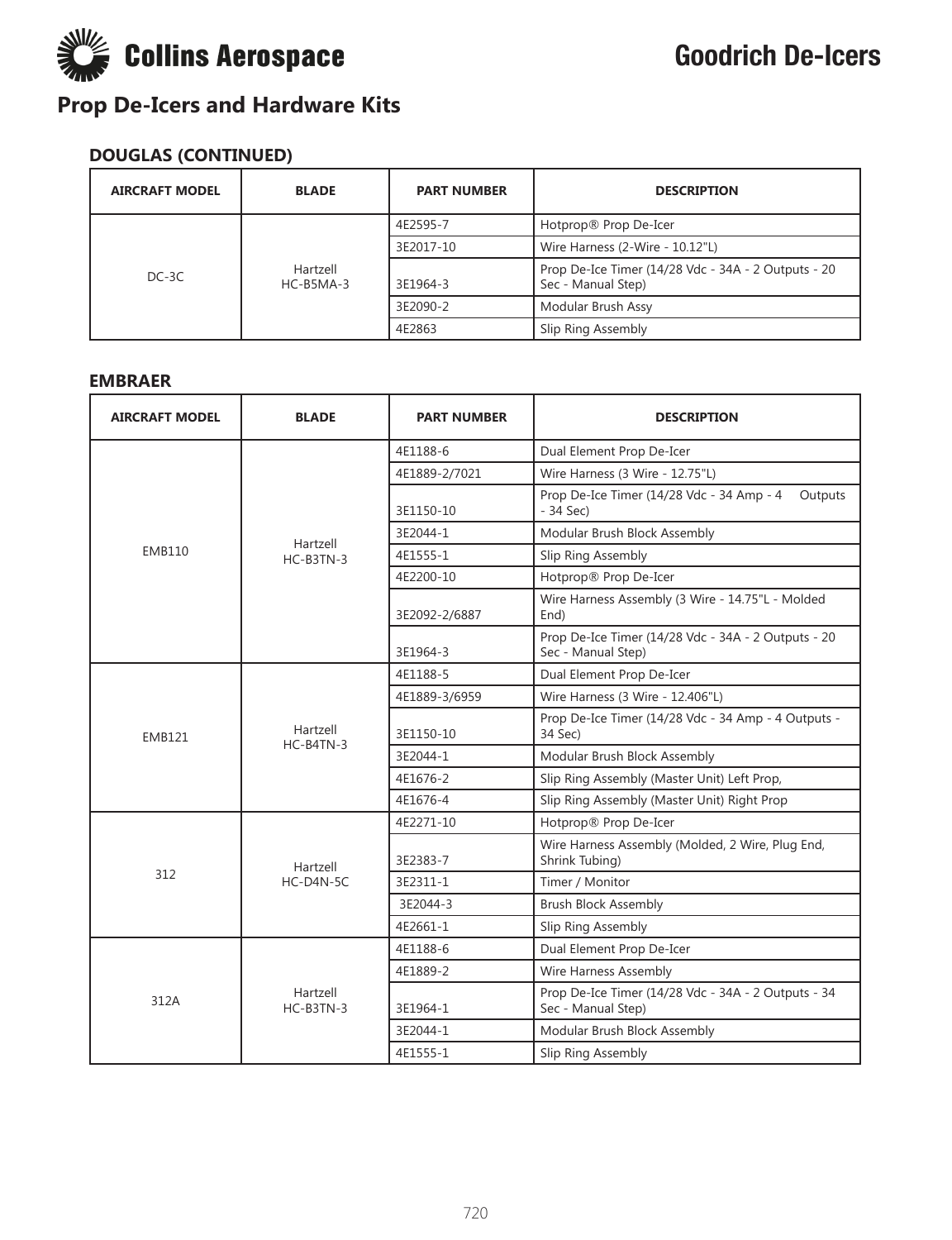

### **EMBRAER (CONTINUED)**

| <b>AIRCRAFT MODEL</b>   | <b>BLADE</b>            | <b>PART NUMBER</b> | <b>DESCRIPTION</b>                                                   |
|-------------------------|-------------------------|--------------------|----------------------------------------------------------------------|
|                         | Hartzell<br>HC-B3TN-3   | 4E2200-10          | Hotprop® Prop De-Icer                                                |
|                         |                         | 3E2092-2           | Wire Harness Assembly - (2-Wire - 14.56"L - Molded<br>End)           |
| 312A, 312F              |                         | 3E1899-1           | Prop De-Ice Timer (14/28 Vdc - 34A - 90 On/90 Off -<br>Immediate On) |
|                         |                         | 3E2090-1           | Modular Brush Assembly                                               |
|                         |                         | 4E2442-1           | Slip Ring Assembly                                                   |
|                         | Hartzell<br>$HC-B5MA-2$ | 4E3064-1           | De-Icer, Propeller                                                   |
|                         |                         | 4E1889-9           | Wire Harness Assembly, De-Icer                                       |
| 314 ALX                 |                         | 3E2311-6           | Timer Monitor, 3E2311-6                                              |
|                         |                         | 3E2342-2           | Brush Block Assy, Modular, Constant Force                            |
|                         |                         | 4E3060-1           | Slip Ring Assembly                                                   |
|                         | Hartzell                | 6975-11            | Quick Disconnect Prop De-Icer Kit                                    |
| EMB-110P1,<br>EMB-110P2 | HC-B3TN-3C/-3D          | 6976-11            | Quick Disconnect Wire Harness Assembly (3-Wire -<br>14.05"L)         |
| EMB 110 series          |                         | 4E2200-21          | Hotprop® Prop De-Icer                                                |
| EMB 110 series          |                         | 6887               | Wire Harness Assembly (3 Wire - 14.75"L - Molded<br>End)             |

#### **EVANGEL**

| <b>AIRCRAFT MODEL</b> | <b>BLADE</b>        | <b>PART NUMBER</b> | <b>DESCRIPTION</b>                                             |
|-----------------------|---------------------|--------------------|----------------------------------------------------------------|
| 4500-300              | Hartzell<br>HC-C2YK | 4E1214-4           | Dual Element Prop De-Icer                                      |
|                       |                     | 3E1150-10          | Prop De-Ice Timer (14/28 Vdc - 34 Amp - 4 Outputs -<br>34 Sec) |
|                       |                     | 3E2046-1           | Modular Brush Block Assembly                                   |
|                       |                     | 4E1673             | Slip Ring Starter Ring Gear Assembly                           |

#### **FAIRCHILD**

| <b>AIRCRAFT MODEL</b>          | <b>BLADE</b>           | <b>PART NUMBER</b> | <b>DESCRIPTION</b>                                                        |
|--------------------------------|------------------------|--------------------|---------------------------------------------------------------------------|
|                                |                        | 4E1188-4           | Dual Element Prop De-Icer                                                 |
|                                |                        | 3E1964-1           | Prop De-Ice Timer (14/28 Vdc - 34A - 2 Outputs - 34<br>Sec - Manual Step) |
|                                |                        | 3E2042-1           | Modular Brush Block Assembly                                              |
|                                | Hartzell<br>HC-B3TN-5C | 4E1526-4           | Slip Ring Assembly                                                        |
| SA26-T, SA26-AT,               |                        | 4E2200-10          | Hotprop® Prop De-Icer                                                     |
| SA226-T, SA226-AT,<br>SA226-TC |                        | 3E2092-2/6887      | Wire Harness Assembly (3 Wire - 14.75"L - Molded<br>End)                  |
|                                |                        | 3E1899-1           | Prop De-Ice Timer (14/28 Vdc - 34A - 90 On/90 Off -<br>Immediate On)      |
|                                | Hartzell<br>HC-B3TN-3  | 4E1188-3           | Dual Element Prop De-Icer                                                 |
|                                |                        | 3E1150-10          | Prop De-Ice Timer (14/28 Vdc - 34 Amp - 4 Outputs -<br>34 Sec)            |
|                                |                        | 3E2044-1           | Modular Brush Block Assembly                                              |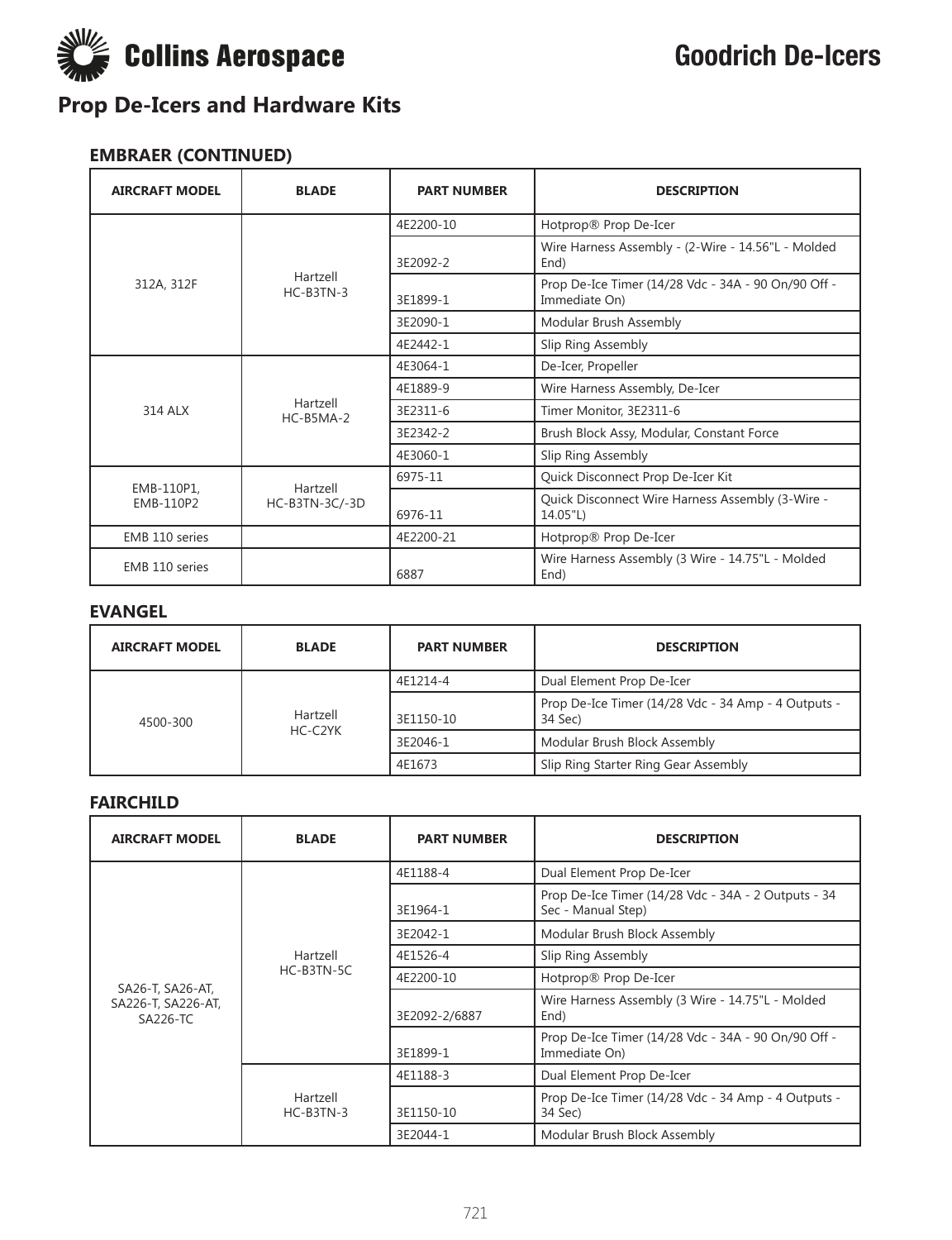

### **FAIRCHILD (CONTINUED)**

| <b>AIRCRAFT MODEL</b>                              | <b>BLADE</b>          | <b>PART NUMBER</b> | <b>DESCRIPTION</b>                                                        |
|----------------------------------------------------|-----------------------|--------------------|---------------------------------------------------------------------------|
|                                                    |                       | 4E1555-1           | Slip Ring Assembly                                                        |
|                                                    |                       | 4E1188-4           | Dual Element Prop De-Icer                                                 |
|                                                    | Hartzell<br>HC-B3TN-3 | 3E1150-10          | Prop De-Ice Timer (14/28 Vdc - 34 Amp - 4 Outputs -<br>34 Sec)            |
|                                                    |                       | 3E2044-1           | Modular Brush Block Assembly                                              |
|                                                    |                       | 4E1555-1           | Slip Ring Assembly                                                        |
|                                                    |                       | 4E1188-3           | Dual Element Prop De-Icer                                                 |
| SA26-T, SA26-AT,<br>SA226-T, SA226-AT,<br>SA226-TC |                       | 3E1150-10          | Prop De-Ice Timer (14/28 Vdc - 34 Amp - 4 Outputs -<br>34 Sec)            |
|                                                    |                       | 3E2042-1           | Modular Brush Block Assembly                                              |
|                                                    | Hartzell              | 4E1526-1           | Slip Ring Assembly                                                        |
|                                                    | HC-B3TN-5             | 4E1188-4           | Dual Element Prop De-Icer                                                 |
|                                                    |                       | 3E1150-10          | Prop De-Ice Timer (14/28 Vdc - 34 Amp - 4 Outputs -<br>34 Sec)            |
|                                                    |                       | 3E2042-1           | Modular Brush Block Assembly                                              |
|                                                    |                       | 4E1526-1           | Slip Ring Assembly                                                        |
|                                                    |                       | 4E1188-6           | Dual Element Prop De-Icer                                                 |
|                                                    | Hartzell              | 4E1889-2           | Wire Harness Assembly (3-Wire - 12.76"L)                                  |
|                                                    |                       | 3E1964-1           | Prop De-Ice Timer (14/28 Vdc - 34A - 2 Outputs - 34<br>Sec - Manual Step) |
| SA226-T,                                           |                       | 3E2042-1           | Modular Brush Block Assembly                                              |
| SA226-AT.<br><b>SA226-TC</b>                       | HC-B3TN-5C            | 4E1526-1           | Slip Ring Assembly                                                        |
|                                                    |                       | 4E1526-1/-4        | Slip Ring Assembly Can Replace 4E1526-1/4E1689<br>(Spacer Ring) Combo     |
|                                                    |                       | 4E2200-10          | Hotprop® Prop De-Icer                                                     |
|                                                    |                       | 3E2092-2/6887      | Wire Harness Assembly (3 Wire - 14.75"L - Molded<br>End)                  |
|                                                    |                       | 4E1601-5           | Dual Element Prop De-Icer                                                 |
|                                                    |                       | 4E1889-2/7021      | Wire Harness (3 Wire - 12.75"L)                                           |
|                                                    |                       | 3E1964-1           | Prop De-Ice Timer (14/28 Vdc - 34A - 2 Outputs - 34<br>Sec - Manual Step) |
|                                                    |                       | 3E2042-1           | Modular Brush Block Assembly                                              |
|                                                    |                       | 4E1964-1           | Slip Ring Assembly                                                        |
| SA226-T(B), SA227-AC,<br>SA227-AT, SA227-TT        | Hartzell              | 4E1964-3           | Slip Ring Assembly Can Replace 4E1964-1/4E1934<br>(Spacer Ring) Combo     |
|                                                    | HC-B4TN-5EL           | 4E2271-10          | Hotprop® Prop De-Icer                                                     |
|                                                    |                       | 3E2092-2/6952      | Wire Harness Assembly (2 Wire - 14.312"L - Molded<br>End)                 |
|                                                    |                       | 3E1899-1           | Prop De-Ice Timer (14/28 Vdc - 34A - 90 On/90 Off -<br>Immediate On)      |
|                                                    |                       | 4E1601-10          | Dual Element Prop De-Icer (Left Rotation)                                 |
|                                                    |                       | 4E2369-1/6987      | Wire Harness Assembly (3-Wire - 13.31"L - Molded<br>End)                  |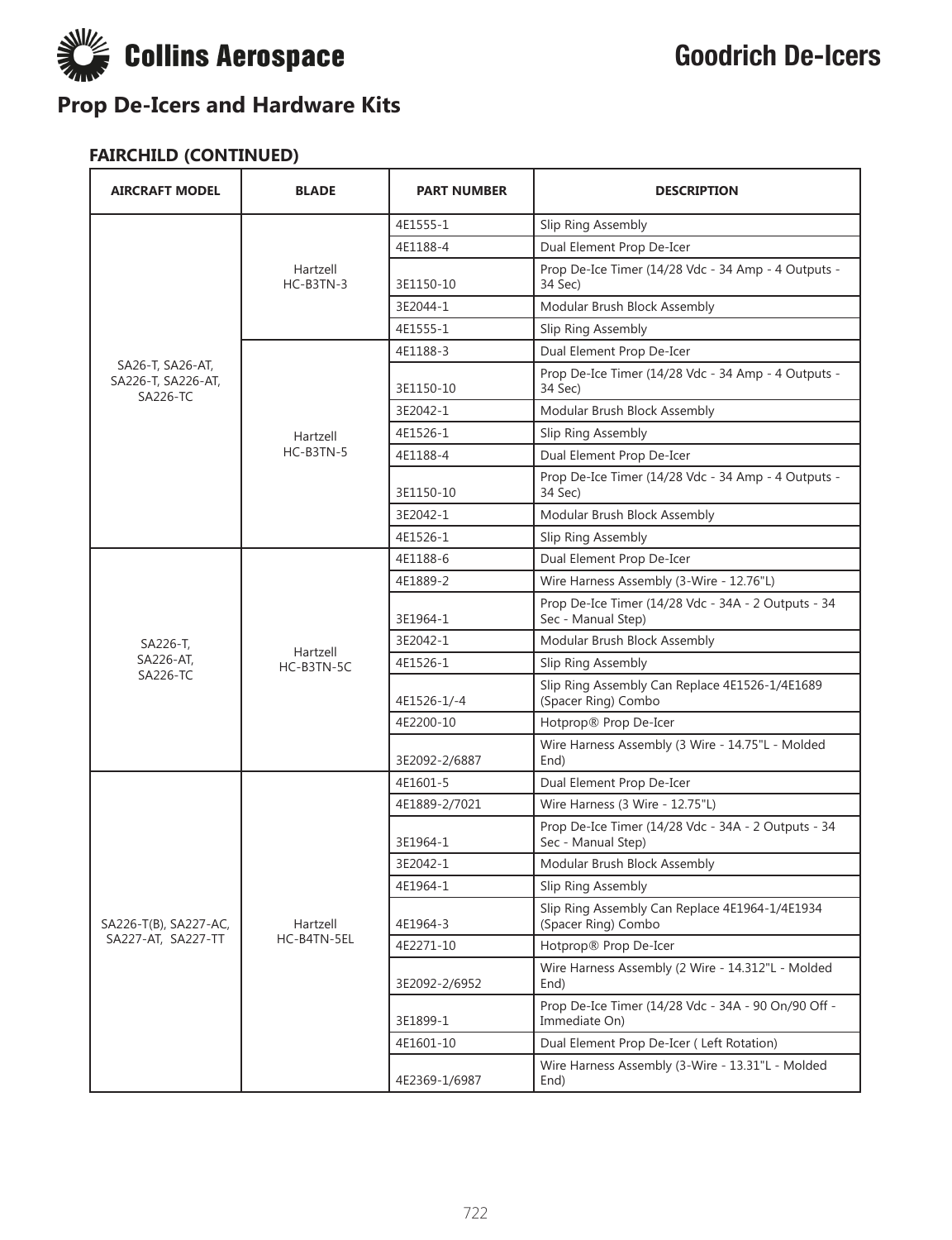

#### **FAIRCHILD (CONTINUED)**

| <b>AIRCRAFT MODEL</b>                                                  | <b>BLADE</b>               | <b>PART NUMBER</b> | <b>DESCRIPTION</b>                                                        |
|------------------------------------------------------------------------|----------------------------|--------------------|---------------------------------------------------------------------------|
|                                                                        |                            | 3E1964-1           | Prop De-Ice Timer (14/28 Vdc - 34A - 2 Outputs - 34<br>Sec - Manual Step) |
| SA226-T(B),                                                            | Hartzell                   | 3E2042-1           | Modular Brush Block Assembly                                              |
| SA227-AC, SA227-AT,<br><b>SA227-TT</b>                                 | HC-B4TN-5EL                | 4E1964-1           | Slip Ring Assembly                                                        |
|                                                                        |                            | 4E1964-3           | Slip Ring Assembly Can Replace 4E1964-1/4E1934<br>(Spacer Ring) Combo     |
|                                                                        |                            | 4E1601-10          | Dual Element Prop De-Icer (Left Rotation)                                 |
|                                                                        |                            | 4E2369-5           | Wire Harness (3 Wire With Connector - 17.56"L)                            |
| <b>SA226-TC</b>                                                        | Hartzell<br>HC-E4N-5D      | 3E1964-1           | Prop De-Ice Timer (14/28 Vdc - 34A - 2 Outputs - 34<br>Sec - Manual Step) |
|                                                                        |                            | 3E2044-3           | Brush Block Asssemblies - Modular                                         |
|                                                                        |                            | 4E2661-1           | Slip Ring Assembly                                                        |
|                                                                        |                            | 4E2598-10/6885     | Dual Element Prop De-Icer                                                 |
| SA227-AT S/N 423-549,                                                  | Dowty Rotol<br>R321 & R324 | 4E2369-2/6941      | Wire Harness Assembly (3 Wire - 13.25"L - Molded<br>End)                  |
| SA227-AC S/N 420-545,<br>SA227-TT S/N 421-541                          |                            | 3E1964-4           | Prop De-Ice Timer (14/28 Vdc - 34A - 2 Outputs - 34<br>Sec - Manual Step) |
|                                                                        |                            | 3E2042-1           | Modular Brush Block Assembly                                              |
|                                                                        |                            | 4E2438-1           | Slip Ring Assembly                                                        |
|                                                                        |                            | 4E2762-10          | Hotprop® Prop De-Icer                                                     |
| SA227-AT, SA227-AC,<br>SA227-TT S/N 420 thru<br>632 Post Fairchild SB- | Dowty Rotol<br>R321 & R324 | 4E2369-2/6941      | Wire Harness Assembly (3 Wire - 13.25"L - Molded<br>End)                  |
| 30-004                                                                 |                            | 3E2205-6           | Timer, Epd                                                                |
|                                                                        |                            | 4E2438-2           | Slip Ring Assembly                                                        |
|                                                                        | Hartzell                   | 6975-11            | Quick Disconnect Prop De-Icer Kit                                         |
| SA226-AT, SA226-T                                                      | HC-B3TN-5                  | 6976-11            | Quick Disconnect Wire Harness Assembly (3-Wire -<br>14.05"L)              |
|                                                                        | Hartzell                   | 6975-11            | Quick Disconnect Prop De-Icer Kit                                         |
| SA226-TC                                                               | HC-B3TN-5                  | 6976-11            | Quick Disconnect Wire Harness Assembly (3-Wire -<br>14.05"L)              |
|                                                                        |                            | 6975-11            | Quick Disconnect Prop De-Icer Kit                                         |
|                                                                        | Hartzell<br>HC-B4TN-5      | 6976-11            | Quick Disconnect Wire Harness Assembly (3-Wire -<br>14.05"L)              |
|                                                                        |                            | 4E2200-10          | Hotprop® Prop De-Icer                                                     |
| SA226-AT, SA226-T,<br>SA226-TC                                         |                            | 6887               | Wire Harness Assembly (3 Wire - 14.75"L - Molded<br>End)                  |

#### **GOVERNMENT AIRCRAFT FACTORIES**

| <b>AIRCRAFT MODEL</b> | <b>BLADE</b>                | <b>PART NUMBER</b> | <b>DESCRIPTION</b>                                             |
|-----------------------|-----------------------------|--------------------|----------------------------------------------------------------|
| N-22B Nomad           | Hartzell<br>$HC - A3VF - 7$ | 4E1188-5           | Dual Element Prop De-Icer                                      |
|                       |                             | 4E1889-2/7021      | De-Icer Wire Harness (3 Wire - 12.75"L)                        |
|                       |                             | 3E1150-10          | Prop De-Ice Timer (14/28 Vdc - 34 Amp - 4 Outputs -<br>34 Sec) |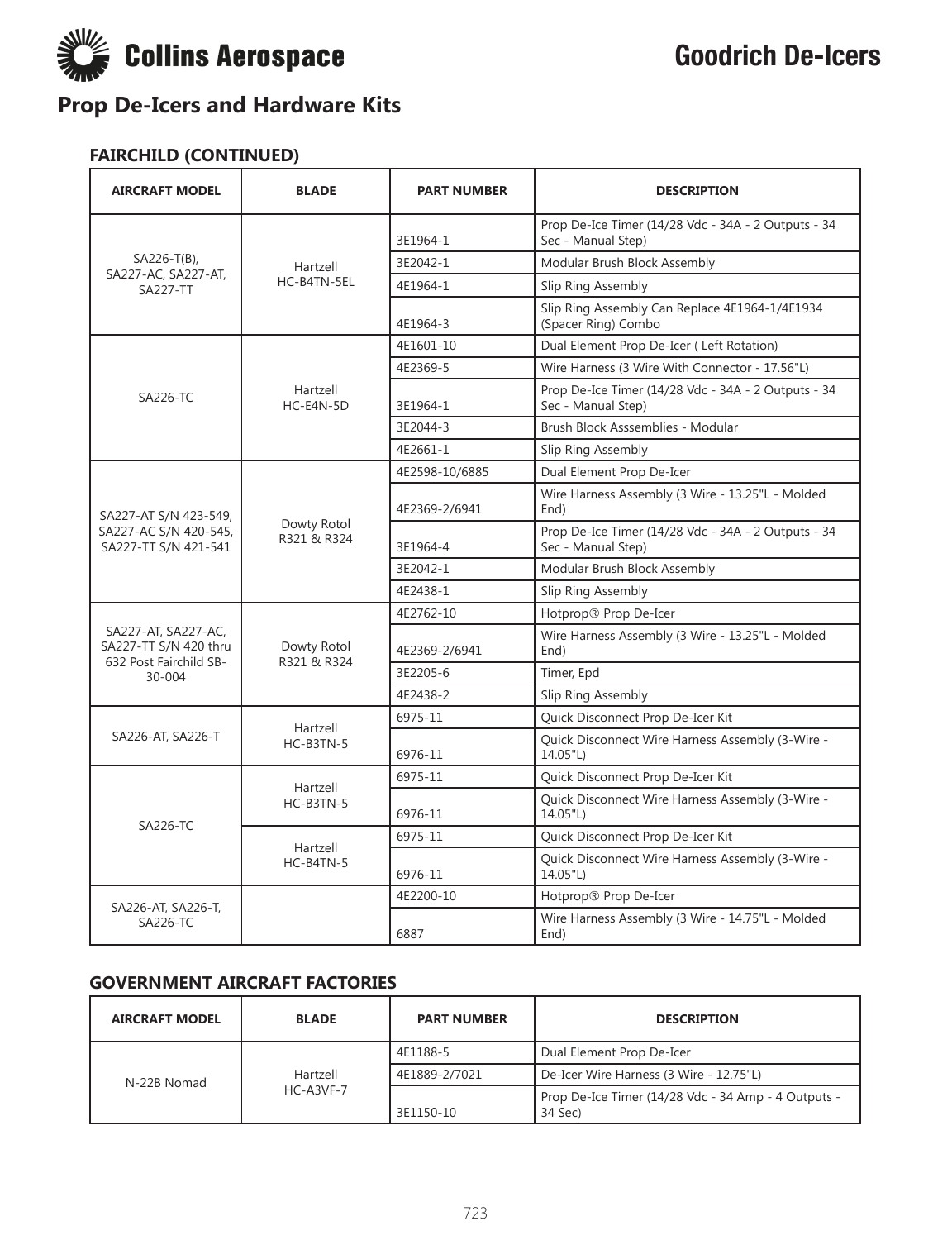

#### **GOVERNMENT AIRCRAFT FACTORIES (CONTINUED)**

| <b>AIRCRAFT MODEL</b> | <b>BLADE</b>    | <b>PART NUMBER</b> | <b>DESCRIPTION</b>           |
|-----------------------|-----------------|--------------------|------------------------------|
| N-22B Nomad           | Hartzell        | 3E2042-1           | Modular Brush Block Assembly |
|                       | $HC - A3VF - 7$ | 4E1948-1           | Slip Ring Assembly           |

#### **GRUMMAN**

| <b>AIRCRAFT MODEL</b> | <b>BLADE</b>           | <b>PART NUMBER</b> | <b>DESCRIPTION</b>           |
|-----------------------|------------------------|--------------------|------------------------------|
| $S-2$                 | Hartzell<br>$HC-ESB-5$ | 5E2429-1           | Propeller De-Icer            |
|                       |                        | 3E2493-1           | Subassy. Wire Harness        |
|                       |                        | 3E2205-9           | Timer, Epd                   |
|                       |                        | 3E2457-2           | Modular Brush Block Assembly |
|                       |                        | 4E3000-1           | Slip Ring Assembly/5-Way Hub |

#### **HANDLEY PAGE**

| <b>AIRCRAFT MODEL</b> | <b>BLADE</b>           | <b>PART NUMBER</b> | <b>DESCRIPTION</b>                                                        |
|-----------------------|------------------------|--------------------|---------------------------------------------------------------------------|
| 137 MK.1              | Hartzell<br>HC-B3TN-3D | 4E1188-5           | Dual Element Prop De-Icer                                                 |
|                       |                        | 4E1889-2/7021      | De-Icer Wire Harness (3 Wire - 12.75"L)                                   |
|                       |                        | 3E1964-1           | Prop De-Ice Timer (14/28 VDC - 34A - 2 Outputs - 34<br>Sec - Manual Step) |
|                       |                        | 3E2044-1           | Modular Brush Block Assembly                                              |
|                       |                        | 4E1555-2/-3        | Slip Ring Assembly (Master Unit)/ -2 Left Prop, -3 Right<br>Prop          |

#### **HARBIN**

| <b>AIRCRAFT MODEL</b> | <b>BLADE</b>              | <b>PART NUMBER</b> | <b>DESCRIPTION</b>                                             |
|-----------------------|---------------------------|--------------------|----------------------------------------------------------------|
|                       |                           | 4E2271-10          | Hotprop® Prop De-Icer                                          |
|                       |                           | 3E2050             | <b>Wire Harness</b>                                            |
| $Y-11B$               | Hartzell<br>PHC-C3YF-2KUF | 3E2205-3           | Timer, Epd                                                     |
|                       |                           | 3E2414-3           | Modular Brush Block Assembly                                   |
|                       |                           | 4E2422             | Slip Ring Assembly                                             |
| $Y - 12$              | Hartzell<br>HC-B3TN-3B    | 4E1188-5           | Dual Element Prop De-Icer                                      |
|                       |                           | 4E1889-2/7021      | De-Icer Wire Harness (3 Wire - 12.75"L)                        |
|                       |                           | 3E1150-10          | Prop De-Ice Timer (14/28 Vdc - 34 Amp - 4 Outputs -<br>34 Sec) |
|                       |                           | 3E2044-1           | Modular Brush Block Assembly                                   |
|                       |                           | 4E1555-1           | Slip Ring Assembly                                             |

#### **ISRAEL AIRCRAFT INDUSTRIES**

| <b>AIRCRAFT MODEL</b> | <b>BLADE</b> | <b>PART NUMBER</b> | <b>DESCRIPTION</b>                      |
|-----------------------|--------------|--------------------|-----------------------------------------|
|                       | Hartzell     | 4E1188-5           | Dual Element Prop De-Icer               |
| 101                   | HC-B3TN-3D   | 4E1889-2/7021      | De-Icer Wire Harness (3 Wire - 12.75"L) |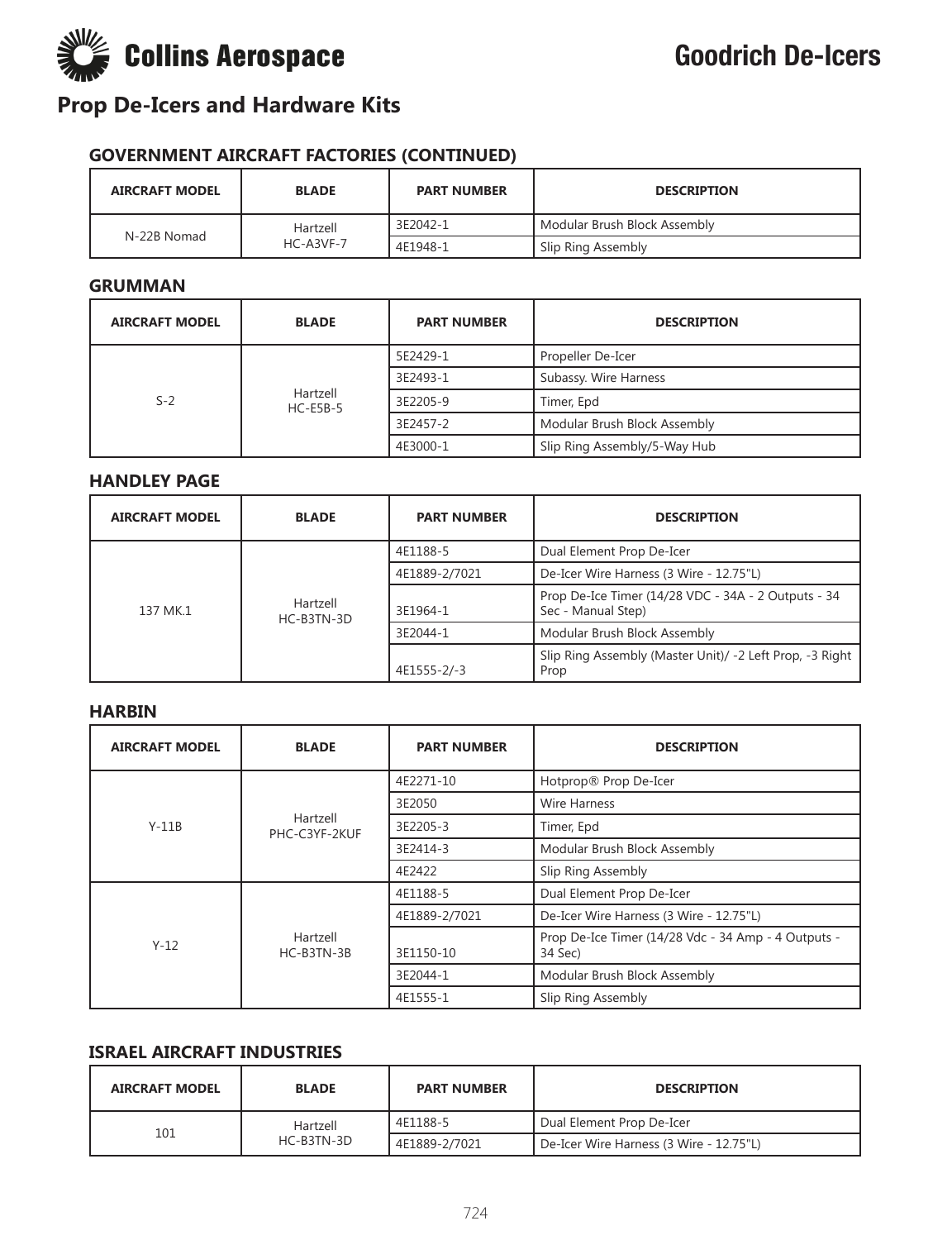

#### **ISRAEL AIRCRAFT INDUSTRIES (CONTINUED)**

| <b>AIRCRAFT MODEL</b> | <b>BLADE</b>           | <b>PART NUMBER</b> | <b>DESCRIPTION</b>                                                        |
|-----------------------|------------------------|--------------------|---------------------------------------------------------------------------|
| 101                   | Hartzell<br>HC-B3TN-3D | 3E1964-1           | Prop De-Ice Timer (14/28 Vdc - 34A - 2 Outputs - 34<br>Sec - Manual Step) |
|                       |                        | 3E2044-1           | Modular Brush Block Assembly                                              |
|                       |                        | 4E1555-1           | Slip Ring Assembly                                                        |

#### **KOREAN AEROSPACE INDUSTRIES**

| <b>AIRCRAFT MODEL</b> | <b>BLADE</b>             | <b>PART NUMBER</b> | <b>DESCRIPTION</b>                                                   |
|-----------------------|--------------------------|--------------------|----------------------------------------------------------------------|
| $KT-1$                | Hartzell<br>$HC-B3TN-3C$ | 4E2200-10          | Hotprop® Prop De-Icer                                                |
|                       |                          | 3E2092-2           | Wire Harness Assembly - (2-Wire - 14.56"L - Molded<br>End)           |
|                       |                          | 3E1899-1           | Prop De-Ice Timer (14/28 Vdc - 34A - 90 On/90 Off -<br>Immediate On) |
|                       |                          | 3E2090-1           | Modular Brush Assembly                                               |
|                       |                          | 4E2442-1           | Slip Ring Assembly                                                   |

#### **MITSUBISHI**

| <b>AIRCRAFT MODEL</b> | <b>BLADE</b>            | <b>PART NUMBER</b> | <b>DESCRIPTION</b>                                                        |
|-----------------------|-------------------------|--------------------|---------------------------------------------------------------------------|
|                       |                         | 4E1188-7           | Dual Element Prop De-Icer                                                 |
|                       |                         | 4E1889-4/6871      | De-Icer Wire Harness (3 Wire - 15.125"L)                                  |
|                       |                         | 3E1150-10          | Prop De-Ice Timer (14/28 Vdc - 34 Amp - 4 Outputs -<br>34 Sec)            |
|                       | Hartzell                | 3E1405-2           | Modular Brush & Mounting Bracket Assembly                                 |
|                       | HC-B4TN-5L              | 4E1964-2           | Slip Ring Assembly                                                        |
|                       |                         | 4E2271-10          | Hotprop® Prop De-Icer                                                     |
| $MU-2$                |                         | 3E2092-2/6887      | Wire Harness Assembly (3 Wire - 14.75"L - Molded<br>End)                  |
|                       |                         | 3E1899-1           | Prop De-Ice Timer (14/28 Vdc - 34A - 90 On/90 Off -<br>Immediate On)      |
|                       | Hartzell<br>$HC-B3TN-5$ | 4E1188-3/-4        | Dual Element Prop De-Icer                                                 |
|                       |                         | 3E1150-10          | Prop De-Ice Timer (14/28 Vdc - 34 Amp - 4 Outputs -<br>34 Sec)            |
|                       |                         | 3E1405-2           | Modular Brush & Mounting Bracket Assembly                                 |
|                       |                         | 4E1526-1           | Slip Ring Assembly                                                        |
|                       |                         | 4E1526-4           | Slip Ring Assembly Can Replace 4E1526-1/4E1689<br>(Spacer Ring) Combo     |
|                       |                         | 4E2200-10          | Hotprop® Prop De-Icer                                                     |
|                       |                         | 3E2092-2/6887      | Wire Harness Assembly (3 Wire - 14.75"L - Molded<br>End)                  |
|                       |                         | 3E1964-3           | Prop De-Ice Timer (14/28 Vdc - 34A - 2 Outputs - 20<br>Sec - Manual Step) |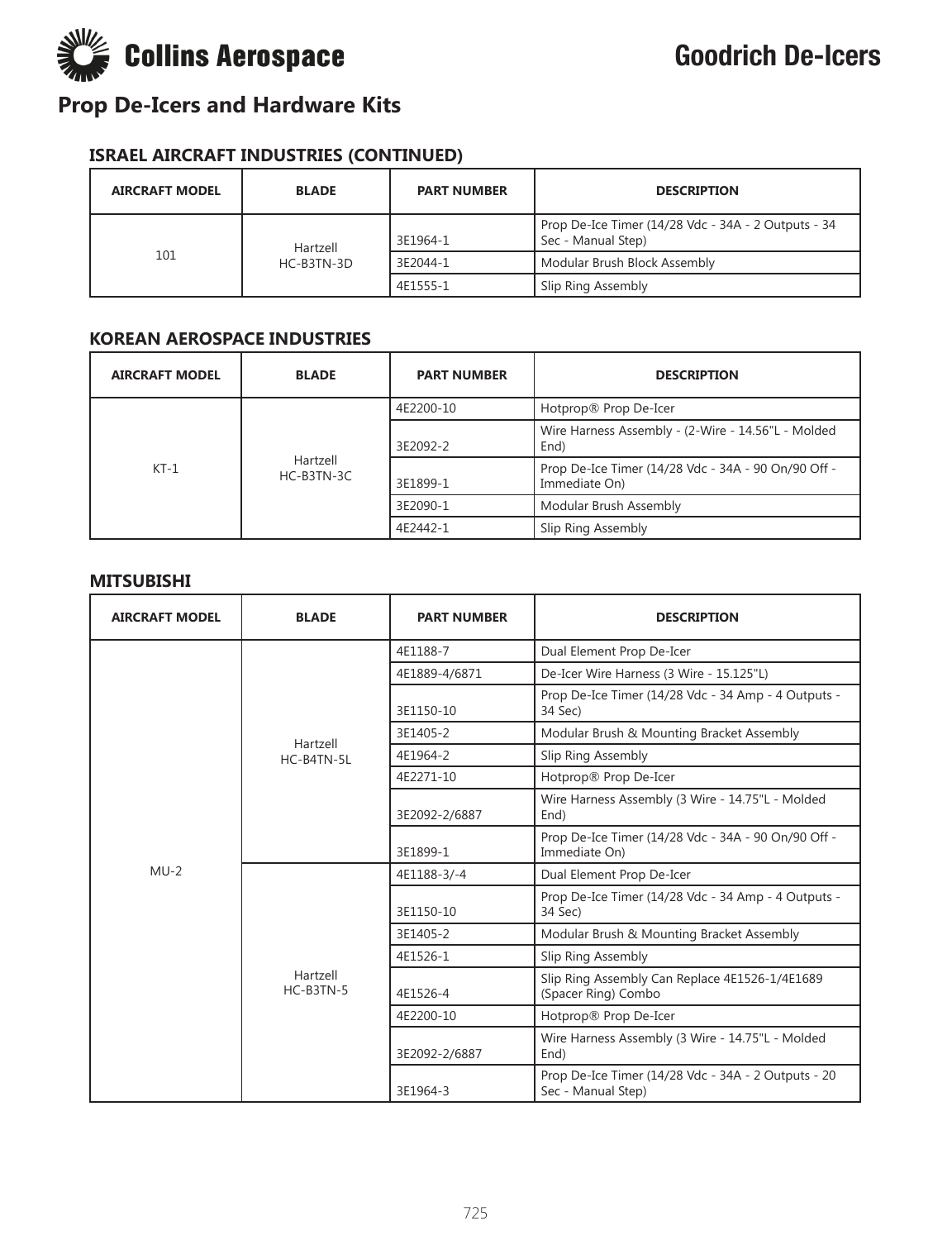

### **MITSUBISHI (CONTINUED)**

| <b>AIRCRAFT MODEL</b> | <b>BLADE</b>             | <b>PART NUMBER</b> | <b>DESCRIPTION</b>                                                        |
|-----------------------|--------------------------|--------------------|---------------------------------------------------------------------------|
|                       |                          | 4E1188-5           | Dual Element Prop De-Icer                                                 |
|                       |                          | 4E1889-2/7021      | De-Icer Wire Harness (3 Wire - 12.75"L)                                   |
|                       |                          | 3E1150-10          | Prop De-Ice Timer (14/28 Vdc - 34 Amp - 4 Outputs -<br>34 Sec)            |
|                       |                          | 3E1405-2           | Modular Brush & Mounting Bracket Assembly                                 |
|                       | Hartzell                 | 4E1526-1           | Slip Ring Assembly                                                        |
| $MU-2$                | HC-B3TN-5                | 4E1526-4           | Slip Ring Assembly Can Replace 4E1526-1/4E1689<br>(Spacer Ring) Combo     |
|                       |                          | 4E2200-10          | Hotprop® Prop De-Icer                                                     |
|                       |                          | 3E2092-2/6887      | Wire Harness Assembly (3 Wire - 14.75"L - Molded<br>End)                  |
|                       |                          | 3E1964-3           | Prop De-Ice Timer (14/28 Vdc - 34A - 2 Outputs - 20<br>Sec - Manual Step) |
|                       |                          | 4E2351-4           | Hot Prop, 4E2351 Series                                                   |
|                       |                          | 3E1964-3           | Prop De-Ice Timer (14/28 Vdc - 34A - 2 Outputs - 20<br>Sec - Manual Step) |
|                       |                          | 3E2044-1           | Modular Brush Block Assembly                                              |
| 201(M20J)             | McCauley<br>B2D34C214    | 5E1914             | Slip Ring                                                                 |
|                       |                          | 4E2200-4           | Hotprop® Prop De-Icer                                                     |
|                       |                          | 3E1899-1           | Prop De-Ice Timer (14/28 Vdc - 34A - 90 On/90 Off -<br>Immediate On)      |
|                       |                          | 3E2090-2           | Modular Brush Assy                                                        |
|                       |                          | 5E2169             | Slip Ring                                                                 |
|                       |                          | 4E2351-3           | Hotprop® Prop De-Icer                                                     |
| 231                   | HO-V123                  | 3E1964-3           | Prop De-Ice Timer (14/28 Vdc - 34A - 2 Outputs - 20<br>Sec - Manual Step) |
|                       |                          | 3E2042-1           | Modular Brush Block Assembly                                              |
|                       |                          | 4E2459             | Slip Ring Assembly                                                        |
|                       |                          | 4E2200-3           | Hotprop® Prop De-Icer                                                     |
|                       | Hartzell<br>BHC-J2YF-1BF | 3E1899-1           | Prop De-Ice Timer (14/28 Vdc - 34A - 90 On/90 Off -<br>Immediate On)      |
| 252                   |                          | 3E2062-2           | Modular Brush Assembly                                                    |
|                       |                          | 4E2200-3           | Hotprop® Prop De-Icer                                                     |
|                       | McCauley<br>2A34C216     | 3E1899-1           | Prop De-Ice Timer (14/28 Vdc - 34A - 90 On/90 Off -<br>Immediate On)      |
|                       |                          | 3E2062-2           | Modular Brush Assembly                                                    |
|                       |                          | 4E2351-3           | Hotprop® Prop De-Icer                                                     |
| M20K                  | Hartzell P<br>HC-J2YF-1B | 3E1964-3           | Prop De-Ice Timer (14/28 Vdc - 34A - 2 Outputs - 20<br>Sec - Manual Step) |
|                       |                          | 3E2042-1           | Modular Brush Block Assembly                                              |
|                       |                          | 4E2406             | Slip Ring & Holder Assembly                                               |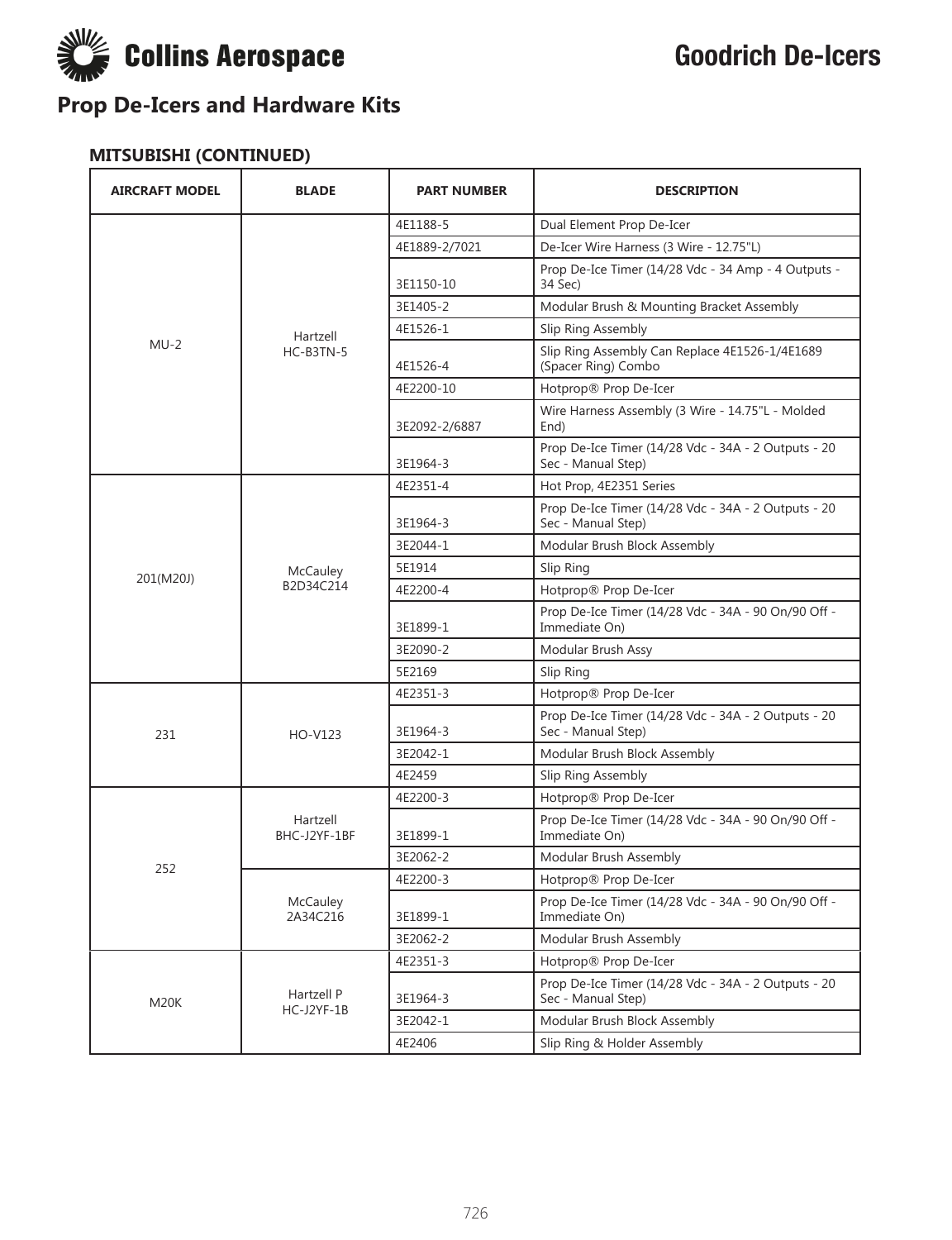

### **MITSUBISHI (CONTINUED)**

| <b>AIRCRAFT MODEL</b> | <b>BLADE</b>             | <b>PART NUMBER</b> | <b>DESCRIPTION</b>                                                        |
|-----------------------|--------------------------|--------------------|---------------------------------------------------------------------------|
|                       |                          | 4E2351-3           | Hotprop® Prop De-Icer                                                     |
|                       | McCauley<br>2A34C216     | 3E1964-3           | Prop De-Ice Timer (14/28 Vdc - 34A - 2 Outputs - 20<br>Sec - Manual Step) |
|                       |                          | 3E2042-1           | Modular Brush Block Assembly                                              |
|                       |                          | 4E2406             | Slip Ring & Holder Assembly                                               |
| M20K                  | Hartzell<br>PHC-J3YF-1RF | 4E2200-3           | Hotprop® Prop De-Icer, 28 VDC                                             |
|                       |                          | 4E2267-2           | Slip Ring Assembly                                                        |
|                       |                          | 4E2351-3           | Hotprop® Prop De-Icer, 14 VDC                                             |
|                       |                          | 3E1964-3           | Prop De-Ice Timer (14/28 Vdc - 34A - 2 Outputs - 20<br>Sec - Manual Step) |
|                       |                          | 3E2042-1           | Modular Brush Block Assembly                                              |
|                       |                          | 4E2459-2           | Slip Ring Assembly                                                        |

#### **PARTENAVIA**

| <b>AIRCRAFT MODEL</b> | <b>BLADE</b>            | <b>PART NUMBER</b> | <b>DESCRIPTION</b>                                                        |
|-----------------------|-------------------------|--------------------|---------------------------------------------------------------------------|
|                       |                         | 4E2200-10          | Hotprop® Prop De-Icer                                                     |
|                       |                         | 3E2092-2/6887      | Wire Harness Assembly (3 Wire - 14.75"L - Molded<br>End)                  |
| AP68TC                | Hartzell<br>$HC-B3TF-7$ | 3E1964-3           | Prop De-Ice Timer (14/28 Vdc - 34A - 2 Outputs - 20<br>Sec - Manual Step) |
|                       |                         | 3E2062-1           | Modular Brush Assy.                                                       |
|                       |                         | 4E2468             | Holder & Slip Ring Assembly                                               |
|                       |                         | 4E1188-4           | Dual Element Prop De-Icer                                                 |
|                       | Hartzell<br>HC-C2YK2CUF | 3E1150-10          | Prop De-Ice Timer (14/28 Vdc - 34 Amp - 4 Outputs -<br>34 Sec)            |
|                       |                         | 4E1639             | <b>Brush Block Assembly</b>                                               |
| <b>P68</b>            |                         | 5E1835-1           | Slipring Gear Assy                                                        |
|                       | Hartzell<br>$HC-C3YK-2$ | 4E1188-4           | Dual Element Prop De-Icer                                                 |
|                       |                         | 3E1150-10          | Prop De-Ice Timer (14/28 Vdc - 34 Amp - 4 Outputs -<br>34 Sec)            |
|                       |                         | 4E1639             | <b>Brush Block Assembly</b>                                               |
|                       |                         | 4E1673             | Slip Ring Starter Ring Gear Assembly                                      |
|                       |                         | 4E1188-10          | Propeller De-Icer                                                         |
| <b>P68TC</b>          | Hartzell<br>HC-B3TF-7A  | 4E2333-1/6957      | Wire Harness Assembly (3 Wire - 15.25"L - Molded<br>End)                  |
|                       |                         | 3E1150-10          | Prop De-Ice Timer (14/28 Vdc - 34 Amp - 4 Outputs -<br>34 Sec)            |
|                       |                         | 3E2042-1           | Modular Brush Block Assembly                                              |
|                       |                         | 4E1948-1           | Slip Ring Assembly                                                        |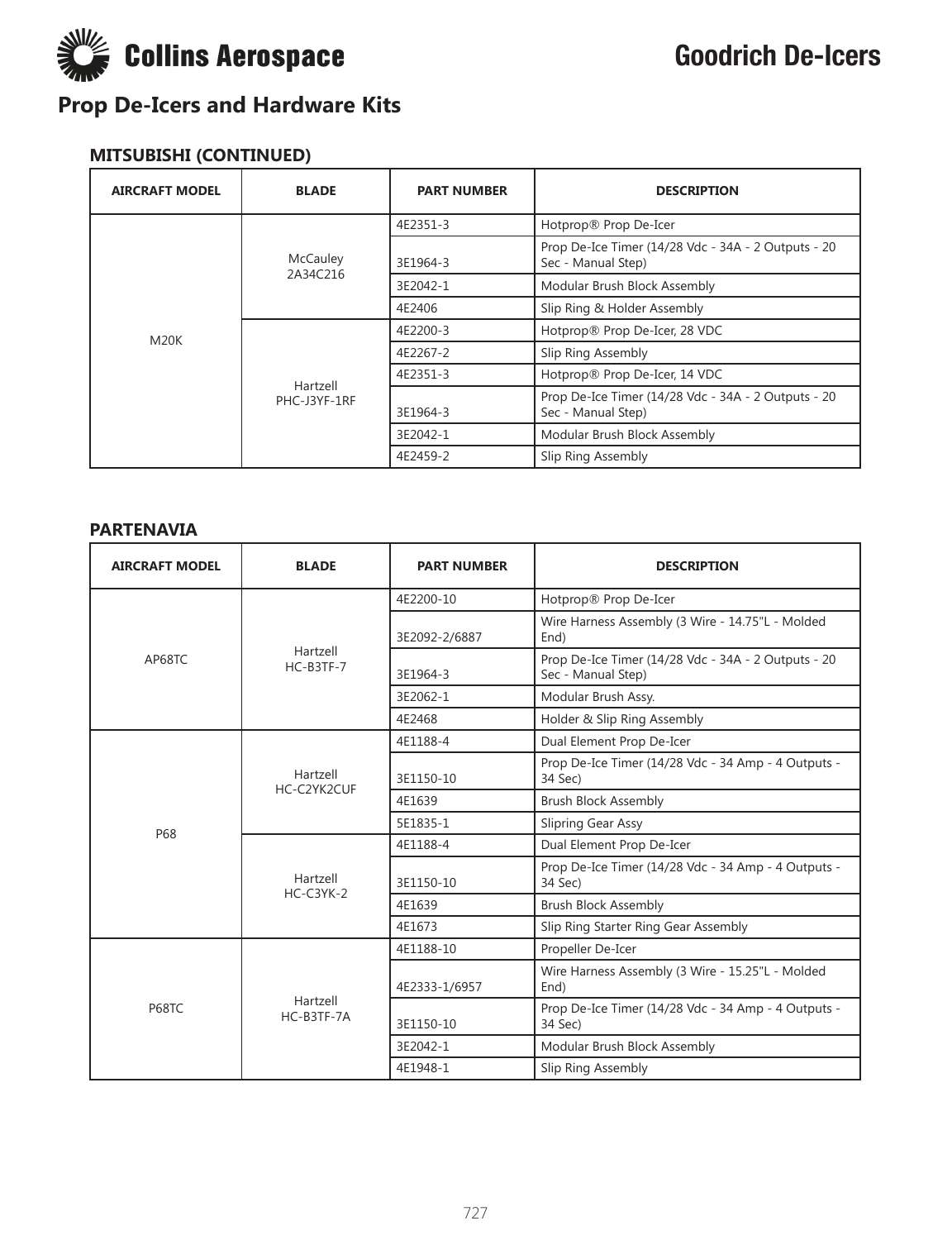

### **PEZETEL RZESZOW**

| <b>AIRCRAFT MODEL</b> | <b>BLADE</b>           | <b>PART NUMBER</b> | <b>DESCRIPTION</b>                             |
|-----------------------|------------------------|--------------------|------------------------------------------------|
| <b>M28B</b>           | Hartzell<br>HC-5BMP-3D | 4E4048-10          | Hot Prop Deicer                                |
|                       |                        | 4E2369-5           | Wire Harness (3 Wire With Connector - 17.56"L) |
|                       |                        | 3E2205-14          | Timer, Epd                                     |
|                       |                        | 3E2044-1           | Modular Brush Block Assembly                   |
|                       |                        | 4E1988-1           | Slip Ring Assembly                             |

#### **PILATUS**

| <b>AIRCRAFT MODEL</b>                     | <b>BLADE</b>             | <b>PART NUMBER</b> | <b>DESCRIPTION</b>                                                        |
|-------------------------------------------|--------------------------|--------------------|---------------------------------------------------------------------------|
|                                           |                          | 4E1188-5           | Dual Element Prop De-Icer                                                 |
|                                           |                          | 4E1889-2/7021      | Wire Harness (3 Wire - 12.75"L)                                           |
|                                           |                          | 3E1964-1           | Prop De-Ice Timer (14/28 Vdc - 34A - 2 Outputs - 34<br>Sec - Manual Step) |
| $PC-6$                                    | Hartzell<br>$HC-B3TN-3$  | 3E2044-1           | Modular Brush Block Assembly                                              |
|                                           |                          | 4E1555-1           | Slip Ring Assembly                                                        |
|                                           |                          | 4E2200-10          | Hotprop® Prop De-Icer                                                     |
|                                           |                          | 3E2092-2/6887      | Wire Harness Assembly (3 Wire - 14.75"L - Molded<br>End)                  |
|                                           |                          | 4E2271-10          | Hotprop® Prop De-Icer                                                     |
|                                           |                          | 3E2383-4           | Wire Harness (Molded - 2 Wire - 17.56"L - Plug End)                       |
| PC-6/B1-H2,<br>PC-6/B2-H2,<br>PC-6B/B2-H4 | Hartzell<br>$HC-DAN-3P$  | 3E1964-3           | Prop De-Ice Timer (14/28 Vdc - 34A - 2 Outputs - 20<br>Sec - Manual Step) |
|                                           |                          | 3E2044-2           | Modular Brush Block Assembly                                              |
|                                           |                          | 4E2661-1           | Slip Ring Assembly                                                        |
|                                           | Hartzell<br>$HC-B3TN-3$  | 4E2200-10          | Hotprop® Prop De-Icer                                                     |
|                                           |                          | 3E2092-2/6887      | Wire Harness Assembly (3 Wire - 14.75"L - Molded<br>End)                  |
| $PC-7$                                    |                          | 3E1899-1           | Prop De-Ice Timer (14/28 Vdc - 34A - 90 On/90 Off -<br>Immediate On)      |
|                                           |                          | 3E2090-1           | Modular Brush Assembly                                                    |
|                                           |                          | 4E2442-1           | Slip Ring Assembly                                                        |
|                                           |                          | 4E2271-10          | Hotprop® Prop De-Icer                                                     |
|                                           |                          | 3E2092-4           | Wire Harness Assembly - (2-Wire - 17.56"L - Molded<br>End)                |
| PC-7MK II, PC-9                           | Hartzell<br>$HC-D4N-2$   | 3E2311-4           | Prop De-Ice Timer/Monitor (28 Vdc - 8.0-12.0A - 2<br>Outputs)             |
|                                           |                          | 3E2044-2           | Modular Brush Block Assembly                                              |
|                                           |                          | 4E2661-1           | Slip Ring Assembly                                                        |
|                                           |                          | 4E2661-4           | Slip Ring Assembly Used With Vapor Drive Pulley                           |
|                                           |                          | 4E3064-1           | De-Icer, Propeller                                                        |
| $PC-9-TT$                                 | Hartzell<br>HC-B5MA-3GX1 | 4E1889-9           | Wire Harness Assembly, De-Icer                                            |
|                                           |                          | 3E2311-6           | Timer Monitor, 3E2311-6                                                   |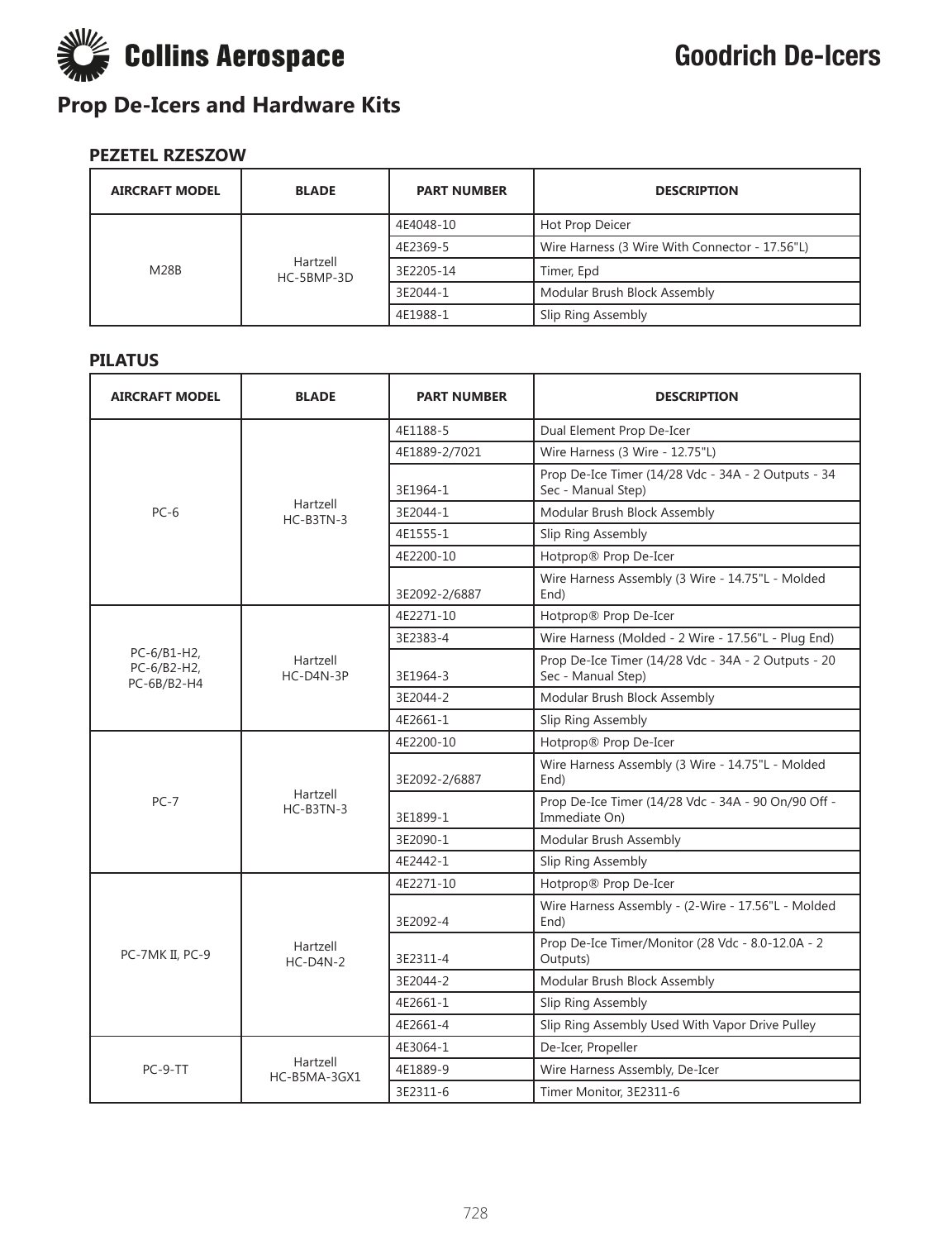

#### **PILATUS (CONTINUED)**

| <b>AIRCRAFT MODEL</b>                     | <b>BLADE</b>                  | <b>PART NUMBER</b> | <b>DESCRIPTION</b>                                                             |
|-------------------------------------------|-------------------------------|--------------------|--------------------------------------------------------------------------------|
| PC-9-TT                                   | Hartzell                      | 3E2342-2           | Brush Block Assy, Modular, Constant Force                                      |
|                                           | HC-B5MA-3GX1                  | 4E3060-1           | Slip Ring Assembly                                                             |
|                                           |                               | 4E3051-10          | Hotprop® Prop De-Icer                                                          |
| $PC-12$                                   | Hartzell                      | 3E2360-4           | Wire Harness (Molded - 2 Wire - 20.25"L - Plug End)                            |
|                                           | $HC-E4A-3D$                   | 3E2042-4           | Modular Brush Block Assembly                                                   |
|                                           |                               | 4E3008-1           | Slip Ring Assembly                                                             |
|                                           | Hartzell<br><b>HC-E5A-2X2</b> | 4E4072-1           | Propeller De-Icer, 4E4072-1, Pilatus Pc-21                                     |
|                                           |                               | 3E2526-2           | Wire Harness, Prop De-Icer                                                     |
| $PC-21$                                   |                               | 4E3163-3           | Prop De-Ice Controller (28Vdc - 35 Amp - 2 Outputs - 3<br>Modes - Oat Monitor) |
|                                           |                               | 3E2457-4           | Modular Brush Block Assy (Same As -2, With 2E1709                              |
|                                           |                               | 4E4069-1           | Slip Ring Assembly                                                             |
| $PC-6/B-H2$ ,                             |                               | 6975-11            | Quick Disconnect Prop De-Icer Kit                                              |
| PC-6/B1-H2,<br>PC-6/C-H2,<br>$PC-6/C1-H2$ | Hartzell<br>HC-B3TN-3C        | 6976-11            | Quick Disconnect Wire Harness Assembly (3-Wire -<br>14.05"L)                   |
| PC-6/B-H2 & B1-H2,                        |                               | 4E2200-21          | <b>ODS Prop</b>                                                                |
| PC-6/C-H2 & C1-H2,<br>$PC-7$              |                               | 6887               | Wire Harness Assembly (3 Wire - 14.75"L - Molded<br>End)                       |

#### **PIPER**

| <b>AIRCRAFT MODEL</b> | <b>BLADE</b>                | <b>PART NUMBER</b> | <b>DESCRIPTION</b>                                                        |
|-----------------------|-----------------------------|--------------------|---------------------------------------------------------------------------|
|                       |                             | 4E1214-2           | Dual Element Prop De-Icer                                                 |
| PA-23                 | Hartzell<br>HC-A3XK-2B/2C   | 3E1150-10          | Prop De-Ice Timer (14/28 Vdc - 34 Amp - 4 Outputs -<br>34 Sec)            |
|                       |                             | 4E1365-2           | Slip Ring Assembly                                                        |
|                       |                             | 4E1188-1           | Dual Element Prop De-Icer                                                 |
| PA-23-Navy UO-1       | Hartzell<br>$HC-A2(M)$ VK-2 | 3E1150-10          | Prop De-Ice Timer (14/28 Vdc - 34 Amp - 4 Outputs -<br>34 Sec)            |
|                       |                             | 4E1240             | <b>Brush Block Assembly</b>                                               |
|                       | Hartzell<br>$HC-A2XL-2$     | 4E1214-1           | Dual Element Prop De-Icer                                                 |
|                       |                             | 3E1150-10          | Prop De-Ice Timer (14/28 Vdc - 34 Amp - 4 Outputs -<br>34 Sec)            |
|                       |                             | 4E2292-10          | Hotprop® Prop De-Icer                                                     |
| PS-23.PA-23-160       |                             | 3E2092-2/6887      | Wire Harness Assembly (3 Wire - 14.75"L - Molded<br>End)                  |
|                       |                             | 3E1964-3           | Prop De-Ice Timer (14/28 Vdc - 34A - 2 Outputs - 20<br>Sec - Manual Step) |
|                       | Hartzell                    | 4E1214-1           | Dual Element Prop De-Icer                                                 |
|                       | $HC-C2YK-2$                 | 3E1150-10          | Prop De-Ice Timer (14/28 Vdc - 34 Amp - 4 Outputs -<br>34 Sec)            |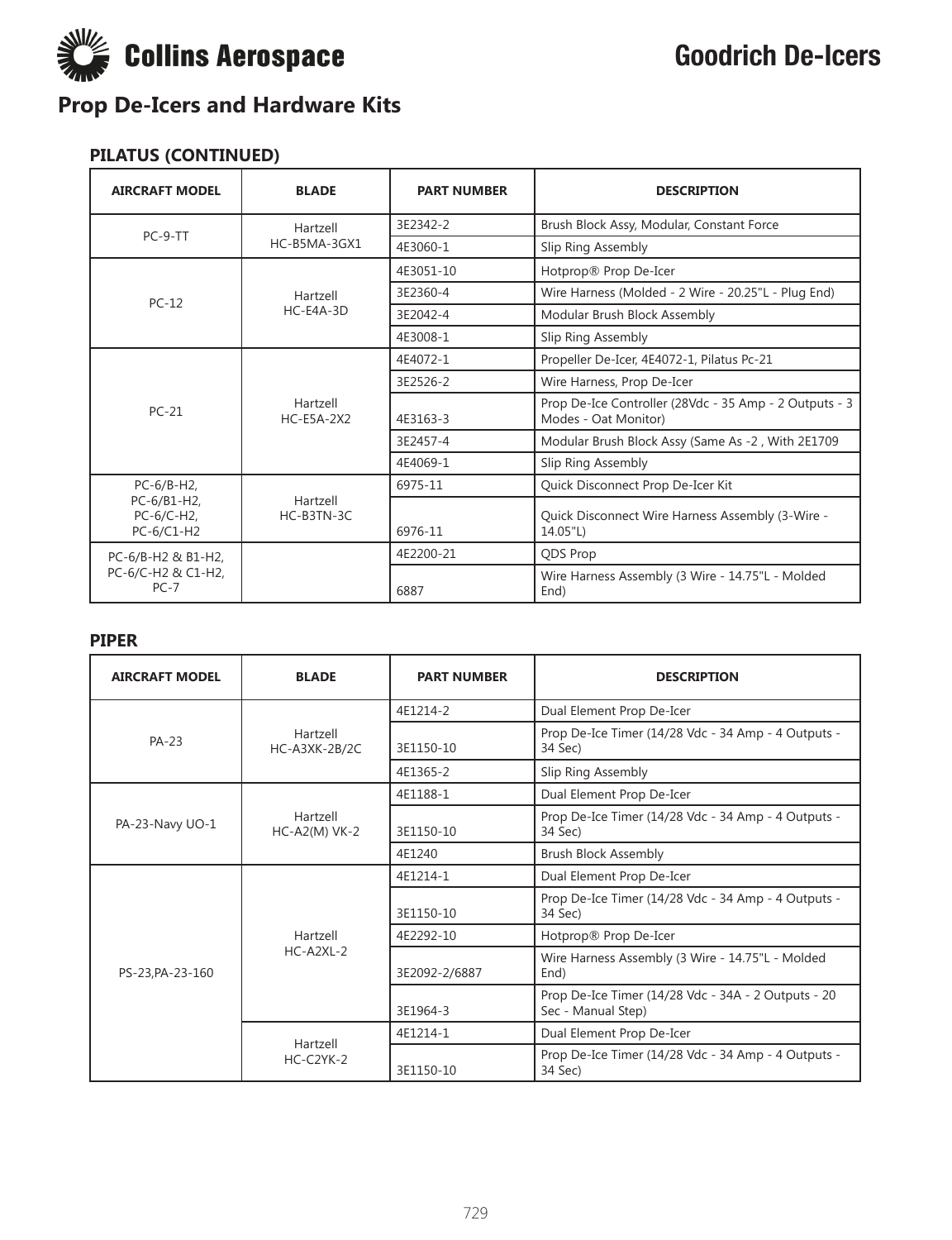

| <b>AIRCRAFT MODEL</b>      | <b>BLADE</b>            | <b>PART NUMBER</b> | <b>DESCRIPTION</b>                                                        |
|----------------------------|-------------------------|--------------------|---------------------------------------------------------------------------|
|                            | Hartzell<br>$HC-C2YK-2$ | 4E2292-10          | Hotprop® Prop De-Icer                                                     |
| PS-23, PA-23-160           |                         | 3E2092-2/6887      | Wire Harness Assembly (3 Wire - 14.75"L - Molded<br>End)                  |
|                            |                         | 3E1964-3           | Prop De-Ice Timer (14/28 Vdc - 34A - 2 Outputs - 20<br>Sec - Manual Step) |
|                            |                         | 4E1214-2           | Dual Element Prop De-Icer                                                 |
|                            |                         | 3E1150-10          | Prop De-Ice Timer (14/28 Vdc - 34 Amp - 4 Outputs -<br>34 Sec)            |
| PA-23, PA-E23-250          | Hartzell<br>HC-E2YK-2RB | 4E1365-4           | Slip Ring                                                                 |
|                            |                         | 4E2292-2           | Hotprop® Prop De-Icer                                                     |
|                            |                         | 3E1964-3           | Prop De-Ice Timer (14/28 Vdc - 34A - 2 Outputs - 20<br>Sec - Manual Step) |
|                            |                         | 4E1214-1           | Dual Element Prop De-Icer                                                 |
|                            |                         | 3E1150-10          | Prop De-Ice Timer (14/28 Vdc - 34 Amp - 4 Outputs -<br>34 Sec)            |
|                            | Hartzell                | 4E1213             | <b>Brush Insert Assembly</b>                                              |
|                            | $HC-A3XK-2$             | 4E2292-10          | Hotprop® Prop De-Icer                                                     |
|                            |                         | 3E2092-2/6887      | Wire Harness Assembly (3 Wire - 14.75"L - Molded<br>End)                  |
| PA-23-250                  |                         | 3E1964-3           | Prop De-Ice Timer (14/28 Vdc - 34A - 2 Outputs - 20<br>Sec - Manual Step) |
|                            |                         | 4E1188-3           | Dual Element Prop De-Icer                                                 |
|                            |                         | 3E1150-10          | Prop De-Ice Timer (14/28 Vdc - 34 Amp - 4 Outputs -<br>34 Sec)            |
|                            | Hartzell                | 4E1515-3           | Mod. Brush & Mtg. Brack. Ass'Y                                            |
|                            | HC-E2YR-2B              | 4E1365-4           | Slip Ring                                                                 |
|                            |                         | 4E2200-3           | Hotprop® Prop De-Icer                                                     |
|                            |                         | 3E1964-3           | Prop De-Ice Timer (14/28 Vdc - 34A - 2 Outputs - 20<br>Sec - Manual Step) |
|                            |                         | 4E1214-4           | Dual Element Prop De-Icer                                                 |
| PA-30, PA-39               | Hartzell<br>HC-C2YK-2   | 3E1150-10          | Prop De-Ice Timer (14/28 Vdc - 34 Amp - 4 Outputs -<br>34 Sec)            |
|                            |                         | 4E1639             | <b>Brush Block Assembly</b>                                               |
|                            |                         | 4E1673             | Slip Ring Starter Ring Gear Assembly                                      |
|                            |                         | 4E1188-3           | Dual Element Prop De-Icer                                                 |
| PA-31<br>(Non-pressurized) | Hartzell<br>HC-E2YR-2   | 3E1150-10          | Prop De-Ice Timer (14/28 Vdc - 34 Amp - 4 Outputs -<br>34 Sec)            |
|                            |                         | 3E2046-1           | Modular Brush Block Assembly                                              |
|                            |                         | 4E1673             | Slip Ring Starter Ring Gear Assembly                                      |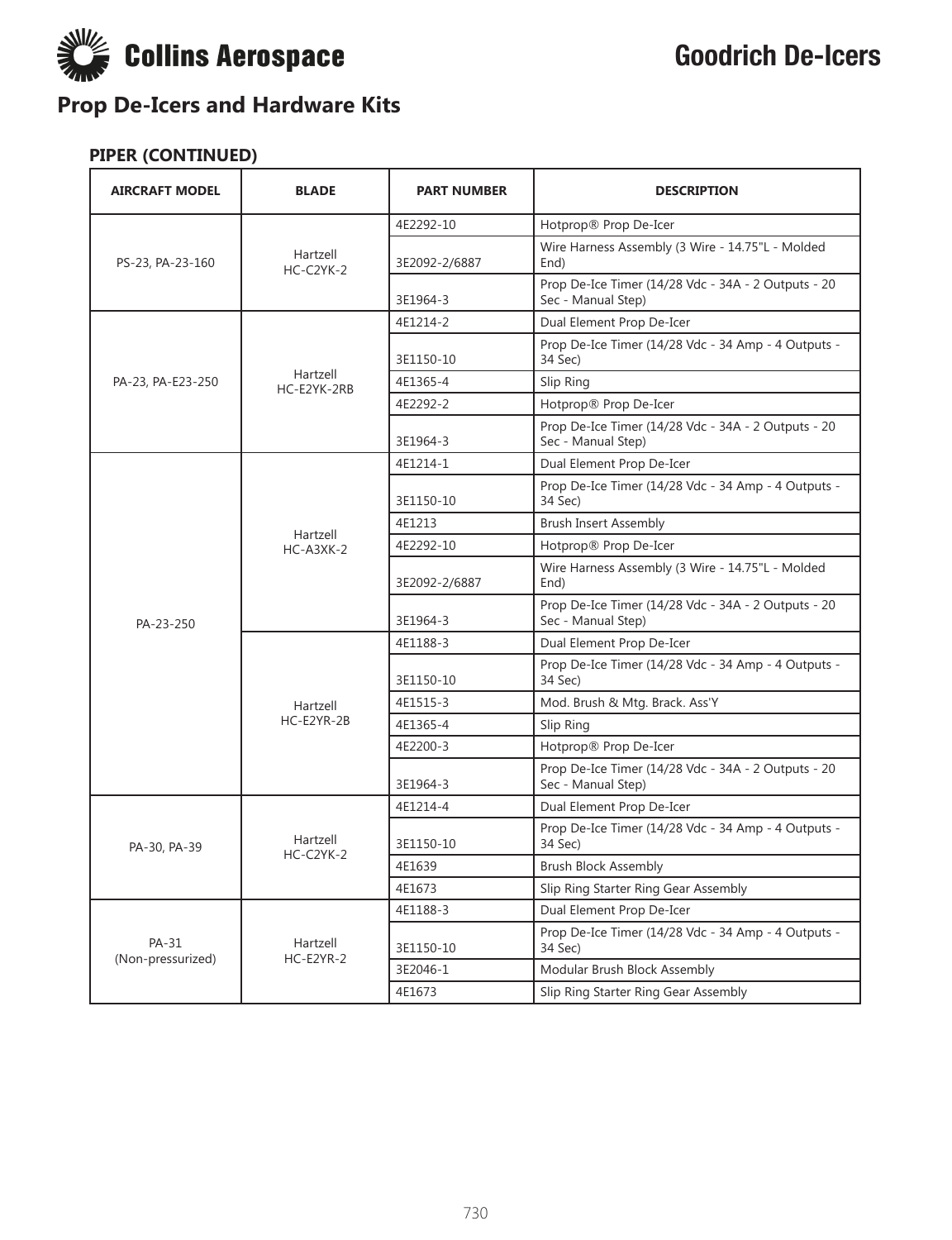

| <b>AIRCRAFT MODEL</b>      | <b>BLADE</b>                                   | <b>PART NUMBER</b> | <b>DESCRIPTION</b>                                                        |
|----------------------------|------------------------------------------------|--------------------|---------------------------------------------------------------------------|
|                            | Hartzell<br>HC-E2YR-2                          | 4E2271-10          | Hotprop® Prop De-Icer                                                     |
|                            |                                                | 3E2094-1/6955      | Wire Harness Assembly (2 Wire - 14.969"L - Molded<br>End)                 |
|                            |                                                | 3E1964-3           | Prop De-Ice Timer (14/28 Vdc - 34A - 2 Outputs - 20<br>Sec - Manual Step) |
|                            |                                                | 4E1188-3           | Dual Element Prop De-Icer                                                 |
| PA-31<br>(Non-pressurized) |                                                | 3E1150-10          | Prop De-Ice Timer (14/28 Vdc - 34 Amp - 4 Outputs -<br>34 Sec)            |
|                            |                                                | 3E2046-1           | Modular Brush Block Assembly                                              |
|                            | Hartzell                                       | 5E1421             | Slip Ring & Starter Gear Assembly                                         |
|                            | BHC-3YR-2A                                     | 4E2271-10          | Hotprop® Prop De-Icer                                                     |
|                            |                                                | 3E2094-1/6955      | Wire Harness Assembly (2 Wire - 14.969"L - Molded<br>End)                 |
|                            |                                                | 3E1964-3           | Prop De-Ice Timer (14/28 Vdc - 34A - 2 Outputs - 20<br>Sec - Manual Step) |
|                            |                                                | 4E1188-3           | Dual Element Prop De-Icer, Normal Rotating Props                          |
|                            | Hartzell<br>HC-E3YR-2A(AF,ALF,AT-<br>F,ALTF) ) | 3E1150-10          | Prop De-Ice Timer (14/28 Vdc - 34 Amp - 4 Outputs -<br>34 Sec)            |
|                            |                                                | 3E2046-1           | Modular Brush Block Assembly                                              |
|                            |                                                | 5E1421             | Slip Ring Assembly no AC                                                  |
|                            |                                                | 5E1526-1           | Slip Ring Assembly AC                                                     |
|                            |                                                | 4E2271-10          | Hotprop® Prop De-Icer, Normal Rotating Props                              |
| PA-31,<br>PA-31-350        |                                                | 3E2094-1/6955      | Wire Harness Assembly (2 Wire - 14.969"L - Molded<br>End)                 |
|                            |                                                | 4E1601-3/6881      | Prop De-Icer, Right Prop Counter Rotating                                 |
|                            |                                                | 4E1908-1           | <b>Brush Block Assembly</b>                                               |
|                            |                                                | 5E1551-1           | Slip Ring Assembly AC                                                     |
|                            |                                                | 5E1549-1           | Slip Ring Assembly no AC                                                  |
|                            |                                                | 4E2200-10          | Hotprop® Prop De-Icer, Right Prop Counter Rotating                        |
|                            |                                                | 3E2094-1/6955      | Wire Harness Assembly (2 Wire - 14.969"L - Molded<br>End)                 |
|                            |                                                | 4E1601-7/-14       | Dual Element Prop De-Icer, Normal Rotating Props                          |
|                            |                                                | 4E1967-1           | Wire Harness for 4E1188-7 or 4E1601-7                                     |
|                            |                                                | 3E1150-10          | Prop De-Ice Timer (14/28 Vdc - 34 Amp - 4 Outputs -<br>34 Sec)            |
| PA-31 Series,              |                                                | 4E1562-2           | Modified Brush & Mounting Plate Assembly                                  |
| PA31-325,<br>PA31-350      | Hartzell<br>HC-C4YR-2                          | 4E1188-7/-14       | Dual Element Prop De-Icer, Right Prop Counter Rotat-<br>ing               |
|                            |                                                | 4E1967-3           | Wire Harness for 4E1188-14 or 4E1601-14                                   |
|                            |                                                | 3E1150-10          | Prop De-Ice Timer (14/28 Vdc - 34 Amp - 4 Outputs -<br>34 Sec)            |
|                            |                                                | 4E1908-1           | <b>Brush Block Assembly</b>                                               |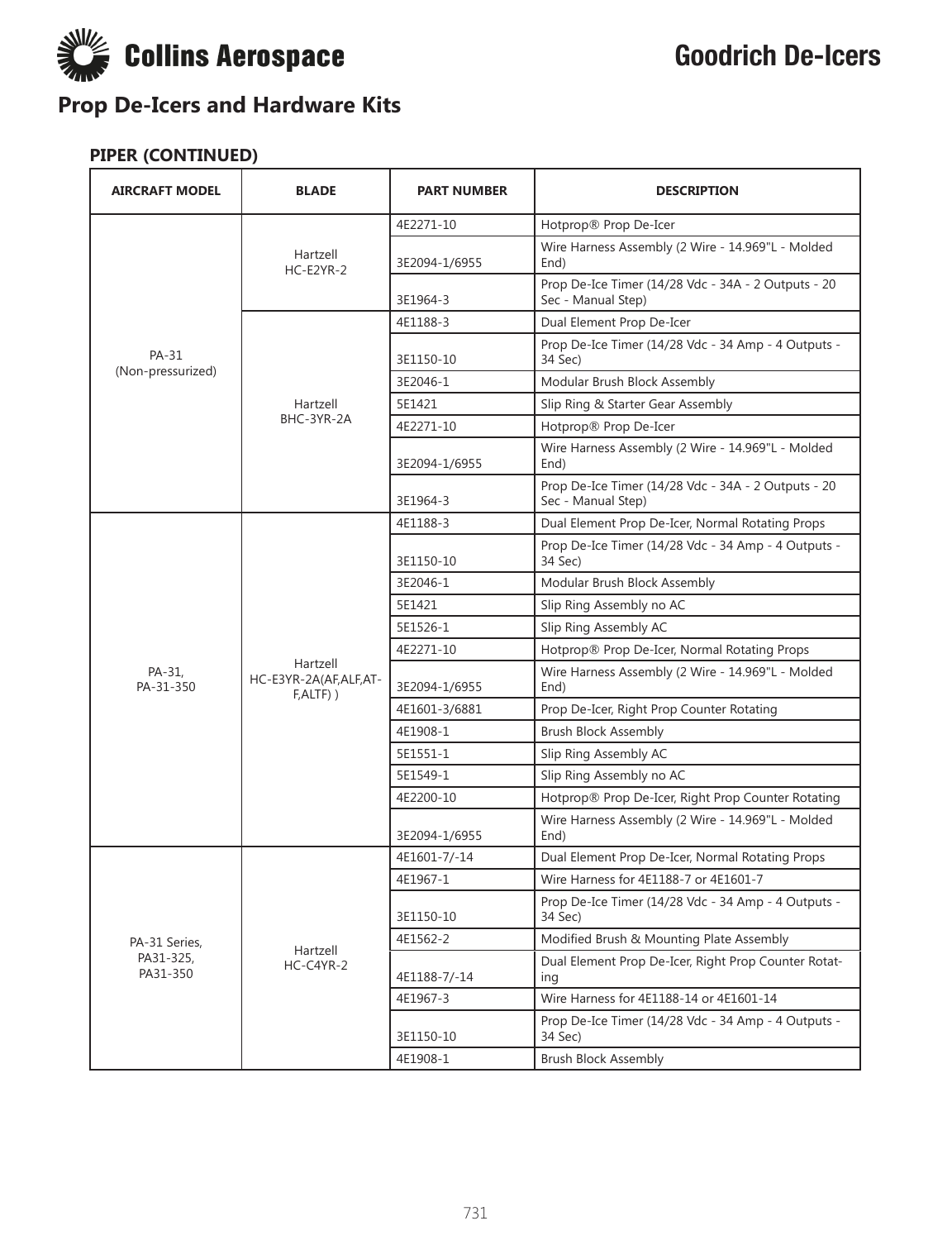

| <b>AIRCRAFT MODEL</b>          | <b>BLADE</b>           | <b>PART NUMBER</b> | <b>DESCRIPTION</b>                                                        |
|--------------------------------|------------------------|--------------------|---------------------------------------------------------------------------|
|                                |                        | 4E1601-3           | Prop De-Icer                                                              |
|                                |                        | 3E1150-10          | Prop De-Ice Timer (14/28 Vdc - 34 Amp - 4 Outputs -<br>34 Sec)            |
|                                |                        | 3E2042-1           | Modular Brush Block Assembly                                              |
| <b>PA-31P</b>                  | Hartzell               | 4E1731-1           | Slip Ring Assembly                                                        |
|                                | HC-C3YN-2L             | 4E2200-10          | Hotprop® Prop De-Icer                                                     |
|                                |                        | 3E2094-3/6993      | Wire Harness Assembly (2-Wire - 14.218"L - Molded<br>End)                 |
|                                |                        | 3E1964-3           | Prop De-Ice Timer (14/28 Vdc - 34A - 2 Outputs - 20<br>Sec - Manual Step) |
|                                |                        | 4E2200-10 (RH)     | Hotprop® Prop De-Icer                                                     |
|                                |                        | 3E2050/6960        | Wire Harness Assembly (2 Wire - 14"L - Molded End)                        |
|                                |                        | 3E1964-3           | Prop De-Ice Timer (14/28 Vdc - 34A - 2 Outputs - 20<br>Sec - Manual Step) |
|                                |                        | 3E2071             | Modular Brush Assembly                                                    |
| PA-31P-350                     | Hartzell               | 5E2026             | Slip Ring                                                                 |
|                                | HC-I3YR-2UF            | 4E2271-10 (LH)     | Hotprop® Prop De-Icer                                                     |
|                                |                        | 3E2050/6960        | Wire Harness Assembly (2 Wire - 14"L - Molded End)                        |
|                                |                        | 3E1964-3           | Prop De-Ice Timer (14/28 Vdc - 34A - 2 Outputs - 20<br>Sec - Manual Step) |
|                                |                        | 3E2071             | Modular Brush Assembly                                                    |
|                                |                        | 5E2027             | Slip Ring Assembly                                                        |
|                                |                        | 4E1188-5           | Dual Element Prop De-Icer                                                 |
| PA-31T,                        |                        | 4E1889-2/7021      | De-Icer Wire Harness (3 Wire - 12.75"L)                                   |
| PA-31T1,<br>PA-31T2,           | Hartzell<br>HC-B3TN-3B | 3E1150-10/-12      | Prop De-Ice Timer (14/28 Vdc - 34 Amp - 4 Outputs -<br>34 Sec)            |
| PA-42                          |                        | 3E2044-1           | Modular Brush Block Assembly                                              |
|                                |                        | 4E1555-1           | Slip Ring Assembly                                                        |
|                                |                        | 4E1601-10          | Dual Element Prop De-Icer (Left Rotation)                                 |
|                                |                        | 4E2369-4           | Wire Harness (3 Wire With Connector - 17.75"L)                            |
| PA-31T,<br>PA-31T1,<br>PA31-T2 | Hartzell<br>HC-E4N-3N  | 3E1150-12          | Prop De-Ice Timer (14/28 Vdc - 34 Amp - 4 Outputs -<br>34 Sec)            |
|                                |                        | 3E2342-4           | Brush Module Assembly (Constant Force)                                    |
|                                |                        | 4E2661-1           | Slip Ring Assembly                                                        |
|                                |                        | 4E2200-10          | Hotprop® Prop De-Icer                                                     |
| PA-31T1A,<br>PA-31T2A,         | Hartzell<br>HC-B3TN-3B | 3E2092-2/6887      | Wire Harness Assembly (3 Wire - 14.75"L - Molded<br>End)                  |
| PA-31T3                        |                        | 3E2090-1           | Modular Brush Assembly                                                    |
|                                |                        | 4E2442-1           | Slip Ring Assembly                                                        |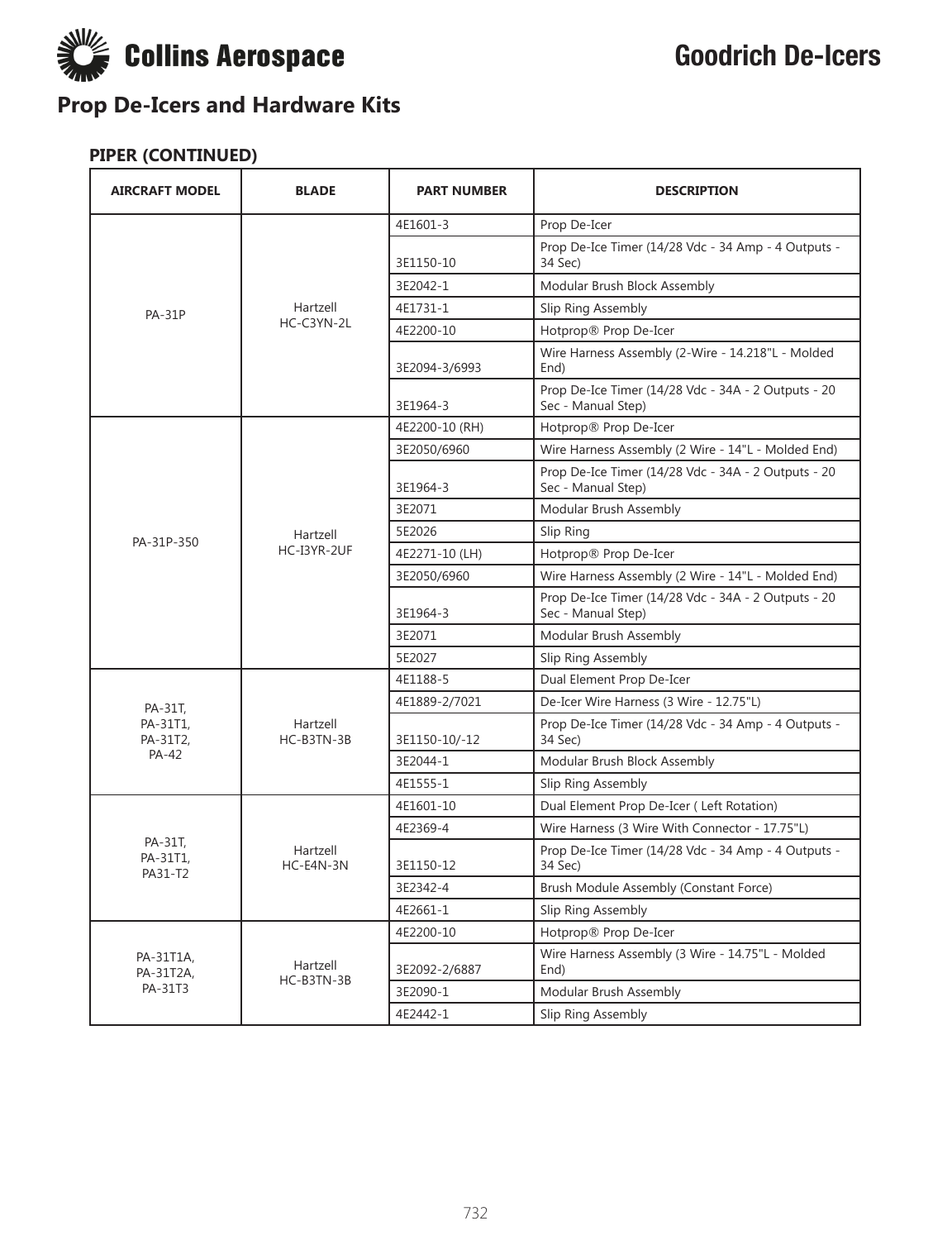

| <b>AIRCRAFT MODEL</b>   | <b>BLADE</b>            | <b>PART NUMBER</b> | <b>DESCRIPTION</b>                                                        |
|-------------------------|-------------------------|--------------------|---------------------------------------------------------------------------|
| PA-32-260               | Hartzell<br>HC-C2YK-1B  | 4E1214-1           | Dual Element Prop De-Icer                                                 |
|                         |                         | 3E1964-1           | Prop De-Ice Timer (14/28 Vdc - 34A - 2 Outputs - 34<br>Sec - Manual Step) |
|                         |                         | 4E1213             | <b>Brush Insert Assembly</b>                                              |
|                         |                         | 4E2351-3           | Hotprop® Prop De-Icer                                                     |
| PA-32-300,<br>PA-32-301 | Hartzell<br>HC-E2YR-1B  | 3E1964-3           | Prop De-Ice Timer (14/28 Vdc - 34A - 2 Outputs - 20<br>Sec - Manual Step) |
|                         |                         | 4E1639             | <b>Brush Block Assembly</b>                                               |
|                         |                         | 4E2351-3           | Hotprop® Prop De-Icer                                                     |
| PA-32-301               | Hartzell<br>HC-E3YR-IRF | 3E1964-3           | Prop De-Ice Timer (14/28 Vdc - 34A - 2 Outputs - 20<br>Sec - Manual Step) |
|                         |                         | 4E1639             | <b>Brush Block Assembly</b>                                               |
|                         |                         | 4E1214-2 (LH)      | Dual Element Prop De-Icer                                                 |
|                         |                         | 3E1150-10          | Prop De-Ice Timer (14/28 Vdc - 34 Amp - 4 Outputs -<br>34 Sec)            |
|                         |                         | 4E1908-1           | <b>Brush Block Assembly</b>                                               |
|                         |                         | 4E1943-1           | Slip Ring                                                                 |
|                         |                         | 4E2303-10 (LH)     | Hotprop® Prop De-Icer                                                     |
|                         | Hartzell                | 3E2094-1/6955      | Wire Harness Assembly (2 Wire - 14.969"L - Molded<br>End)                 |
| PA-34-200               |                         | 3E1964-3           | Prop De-Ice Timer (14/28 Vdc - 34A - 2 Outputs - 20<br>Sec - Manual Step) |
|                         | $HC-C2YK-2$             | 4E1895-2 (RH)      | Dual Element Prop De-Icer                                                 |
|                         |                         | 3E1150-10          | Prop De-Ice Timer (14/28 Vdc - 34 Amp - 4 Outputs -<br>34 Sec)            |
|                         |                         | 4E1908-1           | <b>Brush Block Assembly</b>                                               |
|                         |                         | 5E1561-1           | Slip Ring                                                                 |
|                         |                         | 4E2292-10 (RH)     | Hotprop® Prop De-Icer                                                     |
|                         |                         | 3E2094-1/6955      | Wire Harness Assembly (2 Wire - 14.969"L - Molded<br>End)                 |
|                         |                         | 3E1964-3           | Prop De-Ice Timer (14/28 Vdc - 34A - 2 Outputs - 20<br>Sec - Manual Step) |
|                         |                         | 4E1188-10 (RH)     | Propeller De-Icer                                                         |
|                         |                         | 3E1150-10          | Prop De-Ice Timer (14/28 Vdc - 34 Amp - 4 Outputs -<br>34 Sec)            |
|                         |                         | 3E2042-1           | Modular Brush Block Assembly                                              |
|                         | Hartzell                | 4E1923-3           | Slip Ring & Holder Assembly                                               |
| PA-34-200T              | BHC-C2YF-2CLKF          | 4E1601-10 (LH)     | Dual Element Prop De-Icer (Left Rotation)                                 |
|                         |                         | 4E1967-3           | Wire Harness (3 Wires - 13.94"L)                                          |
|                         |                         | 3E1150-10          | Prop De-Ice Timer (14/28 Vdc - 34 Amp - 4 Outputs -<br>34 Sec)            |
|                         |                         | 3E2042-1           | Modular Brush Block Assembly                                              |
|                         |                         | 4E1923-3           | Slip Ring & Holder Assembly                                               |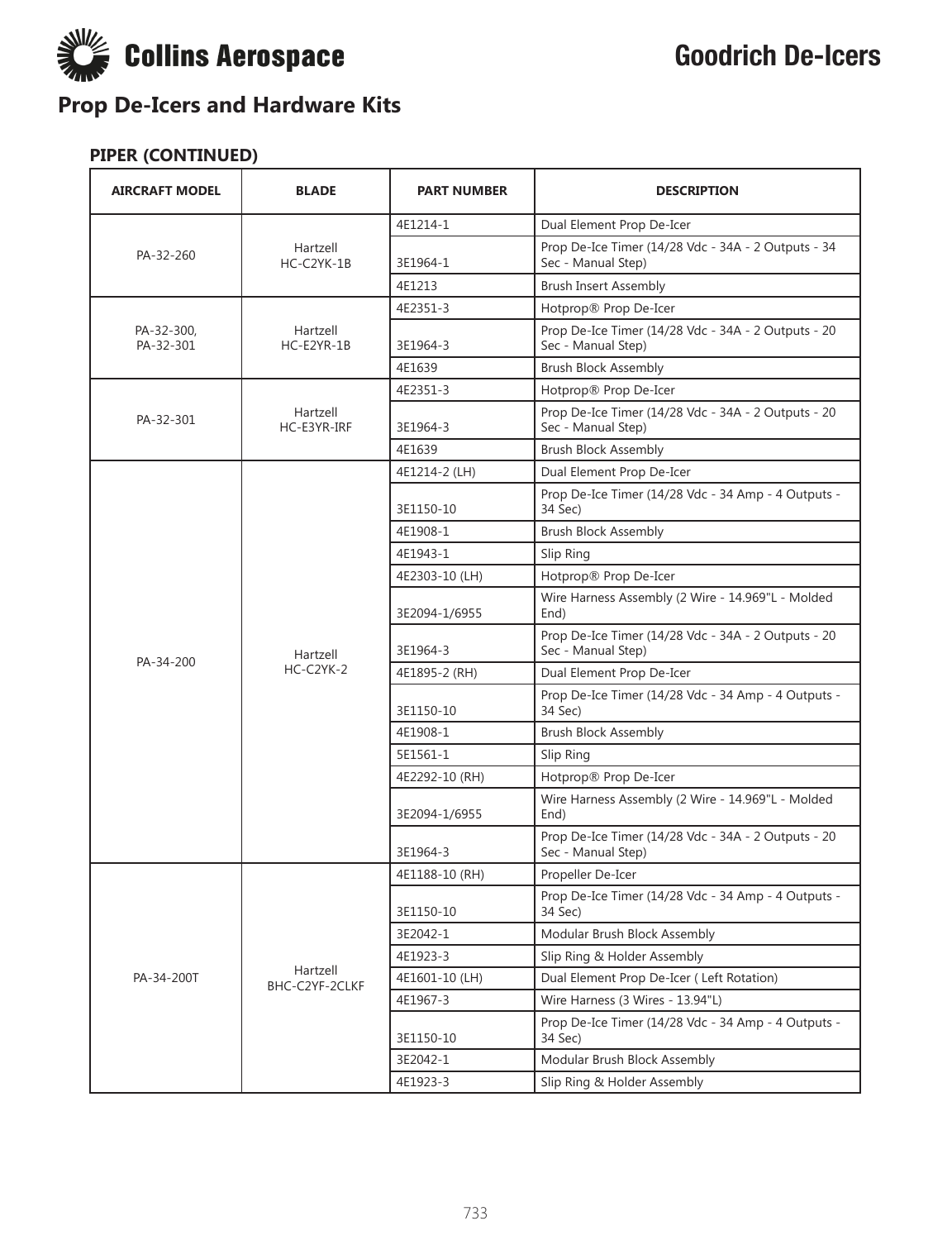

| <b>AIRCRAFT MODEL</b> | <b>BLADE</b>                       | <b>PART NUMBER</b> | <b>DESCRIPTION</b>                                                        |
|-----------------------|------------------------------------|--------------------|---------------------------------------------------------------------------|
|                       |                                    | 4E1214-10 (RH)     | Dual Element Prop De-Icer                                                 |
|                       |                                    | 4E2235-3           | Wire Harness Assembly (3 Wire - 18"L - Molded End)                        |
|                       |                                    | 3E1150-10          | Prop De-Ice Timer (14/28 Vdc - 34 Amp - 4 Outputs -<br>34 Sec)            |
|                       |                                    | 3E2042-1           | Modular Brush Block Assembly                                              |
|                       |                                    | 4E2058             | Slip Ring Mounting Plate                                                  |
|                       |                                    | 4E2292-10 (RH)     | Hotprop® Prop De-Icer                                                     |
|                       | Hartzell                           | 3E2094-1/6955      | Wire Harness Assembly (2 Wire - 14.969"L - Molded<br>End)                 |
|                       | BHC-C2YF-2CLKF                     | 4E1895-10 (LH)     | Dual Element Prop De-Icer                                                 |
|                       |                                    | 4E1967-3/6964      | Wire Harness Assembly (3 Wire - 14"L - Molded End)                        |
|                       |                                    | 3E1150-10          | Prop De-Ice Timer (14/28 Vdc - 34 Amp - 4 Outputs -<br>34 Sec)            |
|                       |                                    | 3E2042-1           | Modular Brush Block Assembly                                              |
|                       |                                    | 4E2058             | Slip Ring Mounting Plate                                                  |
|                       |                                    | 4E2303-10 (LH)     | Hotprop® Prop De-Icer                                                     |
|                       |                                    | 3E2094-1/6955      | Wire Harness Assembly (2 Wire - 14.969"L - Molded<br>End)                 |
|                       | McCauley 3AF34C502<br>/503/508/509 | 4E2292-10 (RH)     | Hotprop® Prop De-Icer                                                     |
| PA-34-200T,           |                                    | 3E2092-5/6953      | Wire Harness Assembly (2 Wire - 14"L - Molded End)                        |
| PA-34-220T            |                                    | 3E1964-3           | Prop De-Ice Timer (14/28 Vdc - 34A - 2 Outputs - 20<br>Sec - Manual Step) |
|                       |                                    | 3E2062-2           | Modular Brush Assembly                                                    |
|                       |                                    | 4E2362             | Slip Ring Assembly                                                        |
|                       | McCauley 3AF34C502/<br>503/508/509 | 4E2303-10 (LH)     | Hotprop® Prop De-Icer                                                     |
|                       |                                    | 3E2092-5/6953      | Wire Harness Assembly (2 Wire - 14"L - Molded End)                        |
|                       |                                    | 3E1964-3           | Prop De-Ice Timer (14/28 Vdc - 34A - 2 Outputs - 20<br>Sec - Manual Step) |
|                       |                                    | 3E2062-2           | Modular Brush Assembly                                                    |
|                       |                                    | 4E2362             | Slip Ring Assembly                                                        |
|                       |                                    | 4E2292-10 (RH)     | Hotprop® Prop De-Icer                                                     |
|                       |                                    | 3E2050/6960        | Wire Harness Assembly (2 Wire - 14"L - Molded End                         |
|                       |                                    | 3E1964-3           | Prop De-Ice Timer (14/28 Vdc - 34A - 2 Outputs - 20<br>Sec - Manual Step) |
|                       | Hartzell                           | 3E2062-2           | Modular Brush Assembly                                                    |
|                       | PHC-C3YF-2(L)KUF                   | 4E2303-10 (LH)     | Hotprop® Prop De-Icer                                                     |
|                       |                                    | 3E2050/6960        | Wire Harness Assembly (2 Wire - 14"L - Molded End                         |
|                       |                                    | 3E1964-3           | Prop De-Ice Timer (14/28 Vdc - 34A - 2 Outputs - 20<br>Sec - Manual Step) |
|                       |                                    | 3E2062-2           | Modular Brush Assembly                                                    |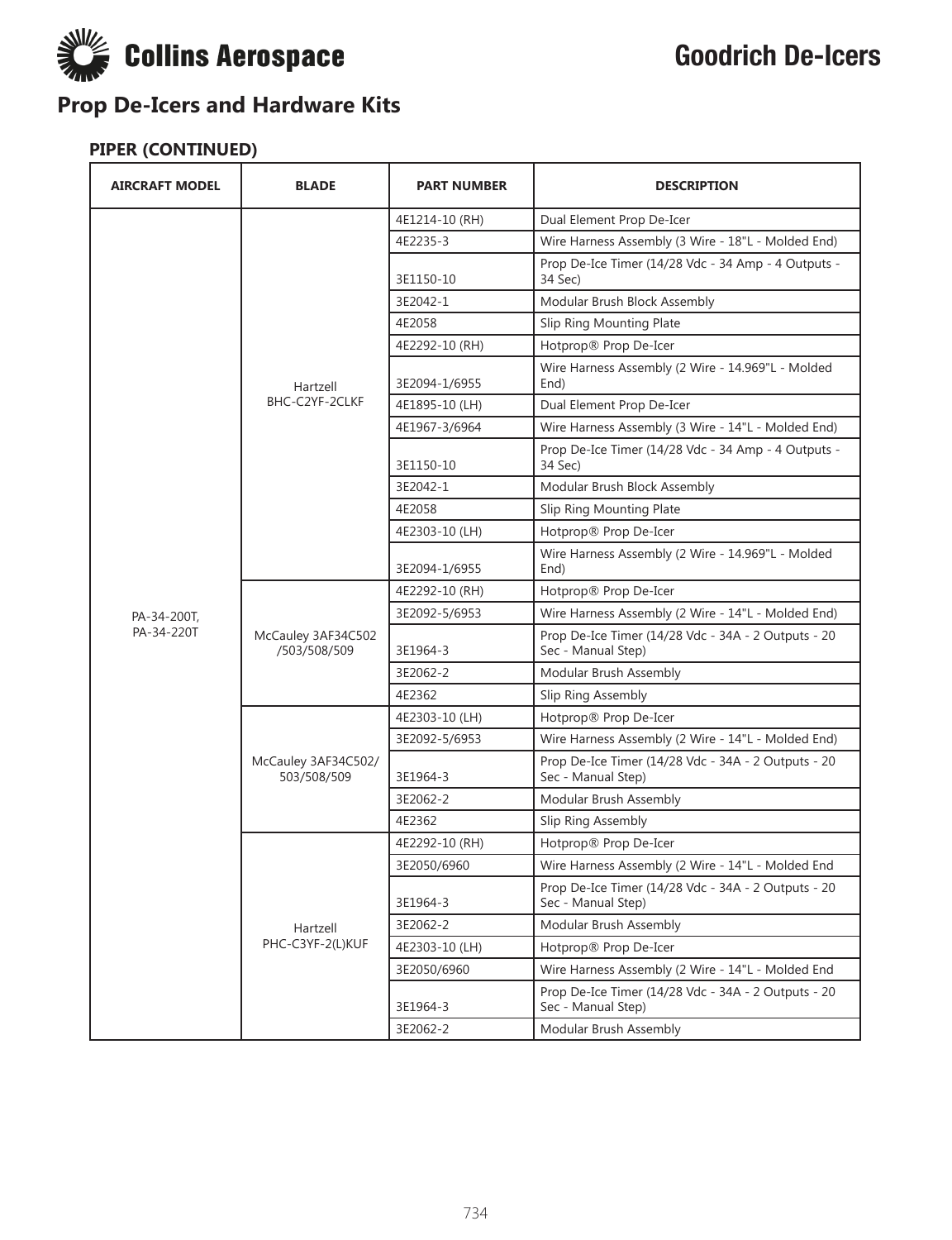

| <b>AIRCRAFT MODEL</b> | <b>BLADE</b>                     | <b>PART NUMBER</b> | <b>DESCRIPTION</b>                                                        |
|-----------------------|----------------------------------|--------------------|---------------------------------------------------------------------------|
|                       |                                  | 4E2271-10 (LH)     | Hotprop® Prop De-Icer                                                     |
|                       |                                  | 3E1964-3           | Prop De-Ice Timer (14/28 Vdc - 34A - 2 Outputs - 20<br>Sec - Manual Step) |
|                       |                                  | 3E2062-2           | Modular Brush Assembly                                                    |
| PA-34-200T,           | McCauley<br>3AF34C503/502 (200T) | 4E2362             | Slip Ring Assembly                                                        |
| PA-34-220T            | & C508/509 (220T)                | 4E2200-10 (RH)     | Hotprop® Prop De-Icer                                                     |
|                       |                                  | 3E1964-3           | Prop De-Ice Timer (14/28 Vdc - 34A - 2 Outputs - 20<br>Sec - Manual Step) |
|                       |                                  | 3E2062-2           | Modular Brush Assembly                                                    |
|                       |                                  | 4E2362             | Slip Ring Assembly                                                        |
|                       |                                  | 4E2200-10 (RH)     | Hotprop® Prop De-Icer                                                     |
|                       |                                  | 3E2092-9           | .Wire Harness - Molded (Two Wires)                                        |
|                       |                                  | 3E1964-3           | Prop De-Ice Timer (14/28 Vdc - 34A - 2 Outputs - 20<br>Sec - Manual Step) |
|                       |                                  | 3E2062-2           | Modular Brush Assembly                                                    |
|                       | McCauley 3AF-<br>32C522(LH)/3AF- | 4E3177             | Slip Ring & Sleeve Assembly                                               |
|                       | 32C523(RH)                       | 4E2271-10 (LH)     | Hotprop® Prop De-Icer                                                     |
|                       |                                  | 3E2092-9           | Wire Harness - Molded (Two Wires)                                         |
|                       |                                  | 3E1964-3           | Prop De-Ice Timer (14/28 Vdc - 34A - 2 Outputs - 20<br>Sec - Manual Step) |
| PA-34-220T            |                                  | 3E2062-2           | Modular Brush Assembly                                                    |
|                       |                                  | 4E3177             | Slip Ring & Sleeve Assembly                                               |
|                       | Hartzell BHC-J2YF-               | 4E2271-10 (LH)     | Hotprop® Prop De-Icer                                                     |
|                       |                                  | 3E1964-3           | Prop De-Ice Timer (14/28 Vdc - 34A - 2 Outputs - 20<br>Sec - Manual Step) |
|                       |                                  | 3E2062-2           | Modular Brush Assembly                                                    |
|                       |                                  | 4E3219             | Slip Ring Assembly                                                        |
|                       | 2CUF/2CLUF                       | 4E2200-10 (RH)     | Hotprop® Prop De-Icer                                                     |
|                       |                                  | 3E1964-3           | Prop De-Ice Timer (14/28 Vdc - 34A - 2 Outputs - 20<br>Sec - Manual Step) |
|                       |                                  | 3E2062-2           | Modular Brush Assembly                                                    |
|                       |                                  | 4E3219             | Slip Ring Assembly                                                        |
|                       |                                  | 4E2292-10 (RH)     | Hotprop® Prop De-Icer                                                     |
|                       |                                  | 3E2050/6960        | Wire Harness Assembly (2 Wire - 14"L - Molded End                         |
|                       | Hartzell HC-C2YR-2C/             | 3E1964-3           | Prop De-Ice Timer (14/28 Vdc - 34A - 2 Outputs - 20<br>Sec - Manual Step) |
| PA-44-180             | CL                               | 3E2090-1           | Modular Brush Assembly                                                    |
|                       |                                  | 5E1922             | Slip Ring Assembly                                                        |
|                       |                                  | 4E2303-10 (LH)     | Hotprop® Prop De-Icer                                                     |
|                       |                                  | 3E2050/6960        | Wire Harness Assembly (2 Wire - 14"L - Molded End)                        |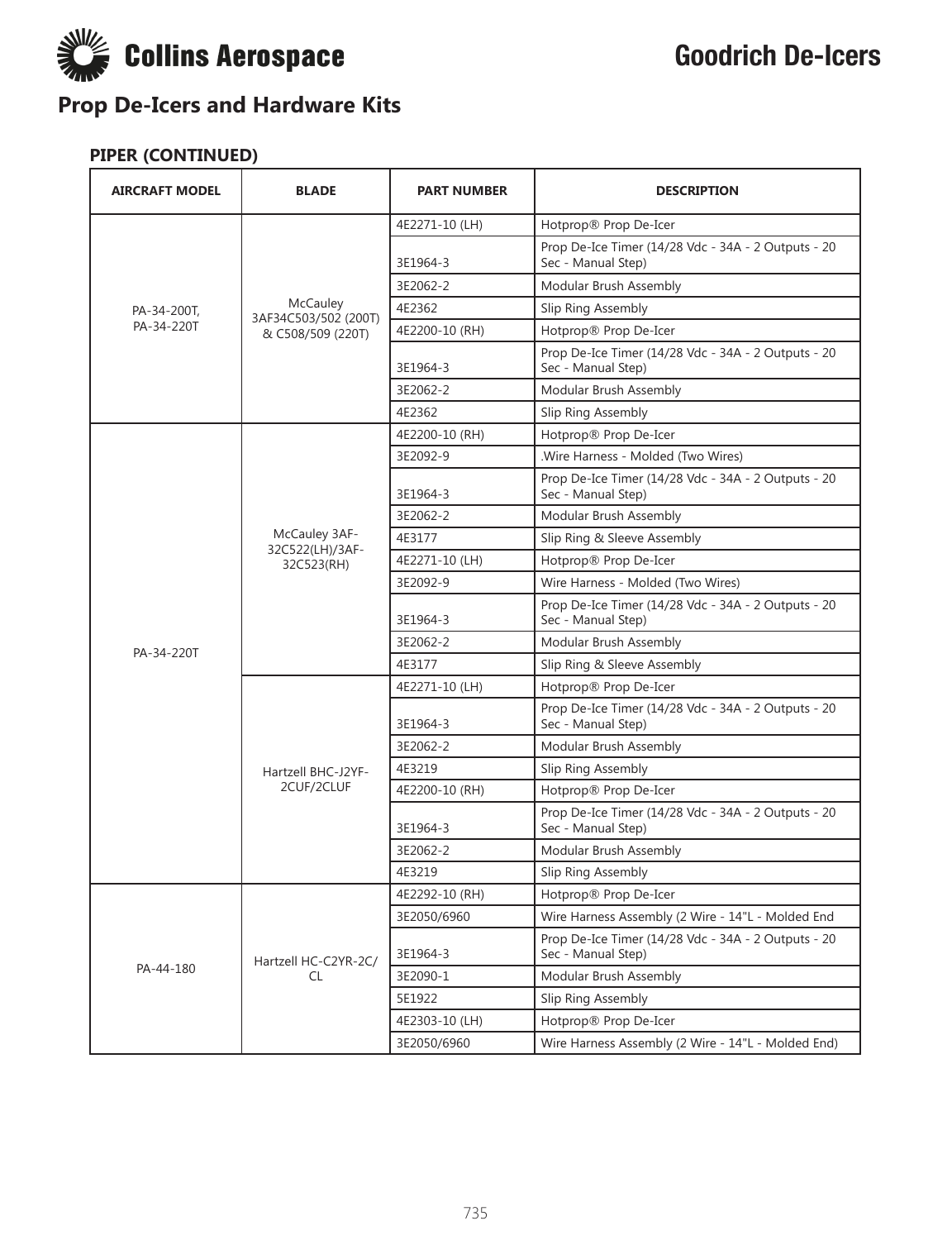

| <b>AIRCRAFT MODEL</b>   | <b>BLADE</b>             | <b>PART NUMBER</b> | <b>DESCRIPTION</b>                                                        |
|-------------------------|--------------------------|--------------------|---------------------------------------------------------------------------|
|                         | Hartzell                 | 3E1964-3           | Prop De-Ice Timer (14/28 Vdc - 34A - 2 Outputs - 20<br>Sec - Manual Step) |
|                         | HC-C2YR-2C/CL            | 3E2090-1           | Modular Brush Assembly                                                    |
|                         |                          | 4E2292-10 (RH)     | Hotprop® Prop De-Icer                                                     |
|                         |                          | 3E2050/6960        | Wire Harness Assembly (2 Wire - 14"L - Molded End)                        |
|                         |                          | 3E1964-3           | Prop De-Ice Timer (14/28 Vdc - 34A - 2 Outputs - 20<br>Sec - Manual Step) |
| PA-44-180               |                          | 3E2090-1           | Modular Brush Assembly                                                    |
|                         | Hartzell<br>HC-C3YR-2-2L | 4E2303-10 (LH)     | Hotprop® Prop De-Icer                                                     |
|                         |                          | 3E2050/6960        | Wire Harness Assembly (2 Wire - 14"L - Molded End)                        |
|                         |                          | 3E1964-3           | Prop De-Ice Timer (14/28 Vdc - 34A - 2 Outputs - 20<br>Sec - Manual Step) |
|                         |                          | 3E2090-1           | Modular Brush Assembly                                                    |
|                         |                          | 4E3436-10          | Propeller De-Icer                                                         |
| PA-46 Turbo<br>Meridian | Hartzell<br>HC-B3TN-3ACX | 3E2092-2           | Wire Harness Assembly - (2-Wire - 14.56"L - Molded<br>End)                |
|                         |                          | 3E2090-1           | Modular Brush Assembly                                                    |
|                         |                          | 4E2442-1           | Slip Ring Assembly                                                        |
|                         | Hartzell<br>BHC-C2YF-1BF | 4E2200-3           | Hotprop® Prop De-Icer                                                     |
|                         |                          | 3E1899-1           | Prop De-Ice Timer (14/28 Vdc - 34A - 90 On/90 Off -<br>Immediate On)      |
|                         |                          | 3E2071             | Modular Brush Assembly                                                    |
|                         |                          | 4E2626             | Slip Ring Assembly                                                        |
|                         |                          | 4E3997-1           | Prop De-Icer                                                              |
| PA-46-310P              |                          | 3E1899-1           | Prop De-Ice Timer (14/28 Vdc - 34A - 90 On/90 Off -<br>Immediate On)      |
|                         |                          | 3E2071             | Modular Brush Assembly                                                    |
|                         | Hartzell                 | 4E2626             | Slip Ring Assembly                                                        |
|                         | PHC-G3YF-1E              | 4E3997-1           | Prop De-Icer                                                              |
|                         |                          | 3E1899-1           | Prop De-Ice Timer (14/28 Vdc - 34A - 90 On/90 Off -<br>Immediate On)      |
|                         |                          | 3E2071             | Modular Brush Assembly                                                    |
|                         |                          | 4E2626             | Slip Ring Assembly                                                        |
|                         |                          | 4E2200-3           | Hotprop® Prop De-Icer                                                     |
| PA-46-310P,             | Hartzell<br>HC-I2YR-1BF  | 3E1899-1           | Prop De-Ice Timer (14/28 Vdc - 34A - 90 On/90 Off -<br>Immediate On)      |
| PA-46-350               |                          | 3E2071             | Modular Brush Assembly                                                    |
|                         |                          | 5E2296-1           | Slip Ring & Starter Ring Gear Assembly                                    |
|                         |                          | 4E1601-10          | Dual Element Prop De-Icer (Left Rotation)                                 |
| PA-46-310P              | Hartzell                 | 4E2369-4           | Wire Harness (3 Wire With Connector - 17.75"L)                            |
| PA-46-350P              | $HC-E4N-3I$              | 3E1150-12          | Prop De-Ice Timer (14/28 Vdc - 34 Amp - 4 Outputs -<br>34 Sec)            |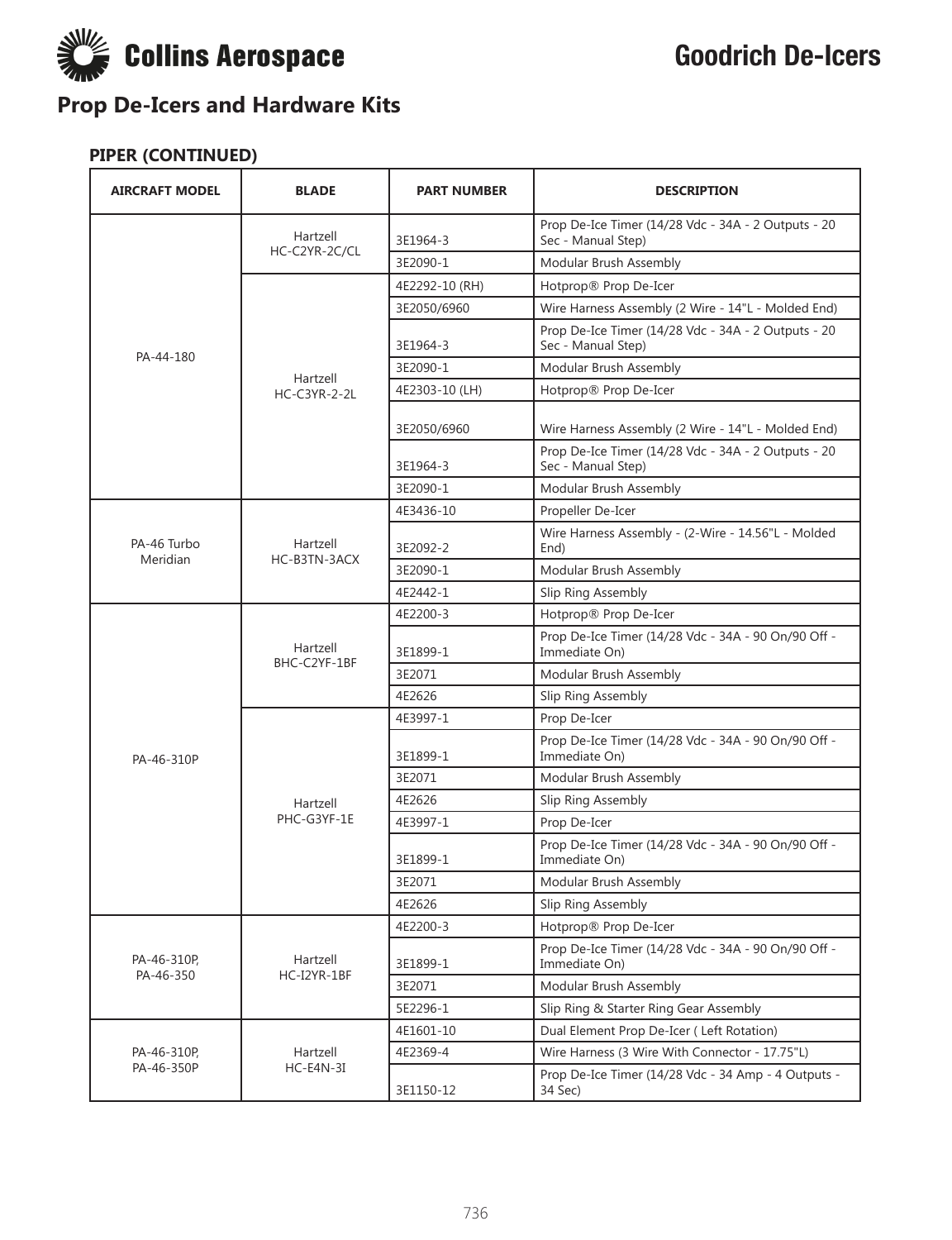

| <b>AIRCRAFT MODEL</b> | <b>BLADE</b>          | <b>PART NUMBER</b> | <b>DESCRIPTION</b>                                                        |
|-----------------------|-----------------------|--------------------|---------------------------------------------------------------------------|
|                       | Hartzell              | 3E2044-2           | Modular Brush Block Assembly                                              |
|                       | $HC-E4N-3I$           | 4E2661-1           | Slip Ring Assembly                                                        |
|                       |                       | 4E3462-1           | Prop De-Icer                                                              |
| PA-46-310P,           |                       | 3E2526-1           | Wire Harness Assembly (2-Wire - 13.13"L)                                  |
| PA-46-350P            | Hartzell<br>HC-E4N-3M | 3E1150-12          | Prop De-Ice Timer (14/28 Vdc - 34 Amp - 4 Outputs -<br>34 Sec)            |
|                       |                       | 3E2044-2           | Modular Brush Block Assembly                                              |
|                       |                       | 4E2661-1           | Slip Ring Assembly                                                        |
|                       |                       | 4E3997-1           | Prop De-Icer                                                              |
|                       |                       | 3E2071             | Modular Brush Assembly                                                    |
|                       |                       | 5E2296-1           | Slip Ring & Starter Ring Gear Assembly                                    |
| PA-46-350P            | Hartzell              | 4E3997-1           | Prop De-Icer                                                              |
|                       | <b>HC-13YR-1E</b>     | 3E1899-1           | Prop De-Ice Timer (14/28 Vdc - 34A - 90 On/90 Off -<br>Immediate On)      |
|                       |                       | 3E2071             | Modular Brush Assembly                                                    |
|                       |                       | 5E2296-1           | Slip Ring & Starter Ring Gear Assembly                                    |
|                       |                       | 4E1601-10          | Dual Element Prop De-Icer (Left Rotation)                                 |
| PA-46-500TP           | Hartzell<br>HC-E4N-3Q | 4E2369-6           | Wire Harness (3 Wire With Connector - 16.75"L)                            |
|                       |                       | 3E2342-4/3E2044-2  | Brush Module Assembly (Constant Force)                                    |
|                       |                       | 4E2271-10 (LH)     | Hotprop® Prop De-Icer                                                     |
|                       |                       | 3E2050-2/6961      | Wire Harness Assembly (2 Wire - 17.062"L - Molded<br>End)                 |
|                       |                       | 3E1964-3           | Prop De-Ice Timer (14/28 Vdc - 34A - 2 Outputs - 20<br>Sec - Manual Step) |
|                       |                       | 3E2071             | Modular Brush Assembly                                                    |
| PA-60-700P            | Hartzell              | 5E2043             | Slip Ring Assembly                                                        |
|                       | <b>HC-C3YR-2/2L</b>   | 4E2200-10 (RH)     | Hotprop® Prop De-Icer                                                     |
|                       |                       | 3E2050-2/6961      | Wire Harness Assembly (2 Wire - 17.062"L - Molded<br>End)                 |
|                       |                       | 3E1964-3           | Prop De-Ice Timer (14/28 Vdc - 34A - 2 Outputs - 20<br>Sec - Manual Step) |
|                       |                       | 3E2071             | Modular Brush Assembly                                                    |
|                       |                       | 5E1919             | Slip Ring Assembly                                                        |
|                       |                       | 4E2836-10 (RH)     | Hotprop® Prop De-Icer                                                     |
|                       |                       | 3E2360-1           | Wire Harness                                                              |
|                       |                       | 3E2205-8           | Timer, Epd                                                                |
|                       |                       | 3E2044-2           | Modular Brush Block Assembly                                              |
| $P-400$               | Hartzell              | 4E2661-1           | Slip Ring Assembly                                                        |
|                       | HC-D4P                | 4E2837-10 (LH)     | Hotprop® Prop De-Icer                                                     |
|                       |                       | 3E2360-1           | <b>Wire Harness</b>                                                       |
|                       |                       | 3E2205-8           | Timer, Epd                                                                |
|                       |                       | 3E2044-2           | Modular Brush Block Assembly                                              |
|                       |                       | 4E2661-1           | Slip Ring Assembly                                                        |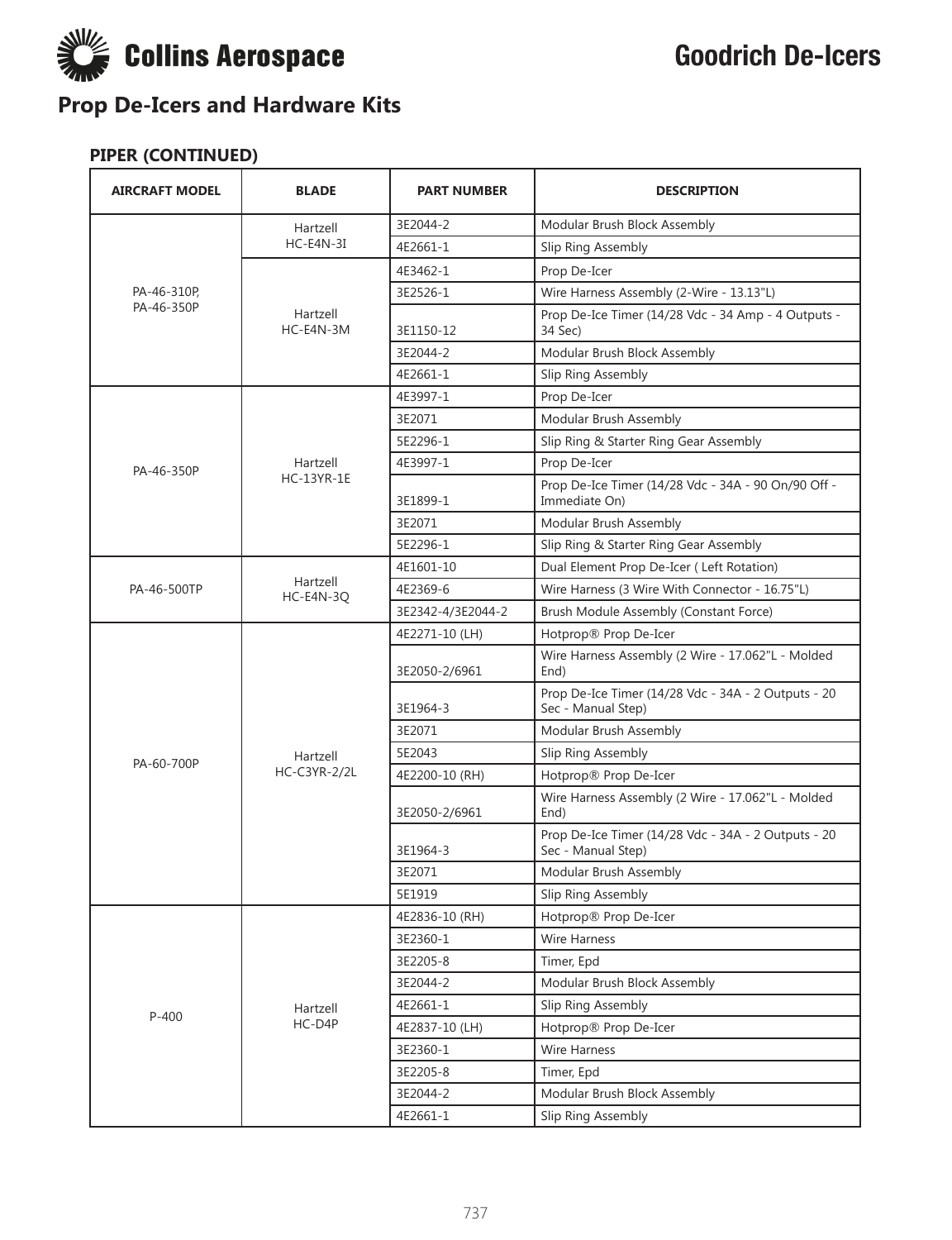

### **PIPER (CONTINUED)**

| <b>AIRCRAFT MODEL</b>                                           | <b>BLADE</b>               | <b>PART NUMBER</b> | <b>DESCRIPTION</b>                                           |
|-----------------------------------------------------------------|----------------------------|--------------------|--------------------------------------------------------------|
| PA34-200T                                                       |                            | 4E1214-7           | Dual Element Prop De-Icer                                    |
|                                                                 |                            | 4E1895-7           | Dual Element Prop De-Icer                                    |
|                                                                 | Hartzell                   | 6975-11            | Quick Disconnect Prop De-Icer Kit                            |
| PA-31T, PA-31T1                                                 | HC-B3TN-3B                 | 6976-11            | Quick Disconnect Wire Harness Assembly (3-Wire -<br>14.05"L) |
| PA-42, PA-42-720                                                | Hartzell<br>HC-B3TN-3B/-3K | 6975-11            | Quick Disconnect Prop De-Icer Kit                            |
|                                                                 |                            | 6976-11            | Quick Disconnect Wire Harness Assembly (3-Wire -<br>14.05"L) |
| PA-31T, PA-31T1,<br>PA-31T1A, PA-31T2A,<br>PA-31T3, PA-31T-1040 |                            | 4E2200-21          | Hotprop® Prop De-Icer                                        |
|                                                                 |                            | 6887               | Wire Harness Assembly (3 Wire - 14.75"L - Molded<br>End)     |

#### **REIMS**

| <b>AIRCRAFT MODEL</b> | <b>BLADE</b>                               | <b>PART NUMBER</b> | <b>DESCRIPTION</b>                                                        |
|-----------------------|--------------------------------------------|--------------------|---------------------------------------------------------------------------|
| F406                  | Hartzell<br>HC-E4N-3N<br>or<br>$HC-D4N-3C$ | 4E2271-12          | Propeller De-Icer Assembly                                                |
|                       |                                            | 3E2092-4           | Wire Harness Assembly - (2-Wire - 17.56"L - Molded<br>End)                |
|                       |                                            | 3E1964-3           | Prop De-Ice Timer (14/28 Vdc - 34A - 2 Outputs - 20<br>Sec - Manual Step) |
|                       |                                            | 3E2090-1           | Modular Brush Assembly                                                    |
|                       |                                            | 4E2674-2           | Slip Ring Assembly                                                        |

#### **SCHWEIZER**

| <b>AIRCRAFT MODEL</b> | <b>BLADE</b>             | <b>PART NUMBER</b> | <b>DESCRIPTION</b>                                                   |
|-----------------------|--------------------------|--------------------|----------------------------------------------------------------------|
| SA2-38A               | Hartzell<br>HC-C3YN-2LUF | 4E2271-10          | Hotprop® Prop De-Icer                                                |
|                       |                          | 3E2530-1           | Wire Harness                                                         |
|                       |                          | 3E1899-1           | Prop De-Ice Timer (14/28 Vdc - 34A - 90 On/90 Off -<br>Immediate On) |
|                       |                          | 3E2062-2           | Modular Brush Assembly                                               |

#### **SHORT BROTHERS**

| <b>AIRCRAFT MODEL</b> | <b>BLADE</b>            | <b>PART NUMBER</b> | <b>DESCRIPTION</b>                                             |
|-----------------------|-------------------------|--------------------|----------------------------------------------------------------|
| $SC-7$                | Hartzell<br>HC-B4TN-5EL | 4E1601-5           | Dual Element Prop De-Icer                                      |
|                       |                         | 4E1889-2/7021      | Wire Harness (3 Wire - 12.75"L)                                |
|                       |                         | 3E1150-10          | Prop De-Ice Timer (14/28 Vdc - 34 Amp - 4 Outputs -<br>34 Sec) |
|                       |                         | 3E2042-1           | Modular Brush Block Assembly                                   |
|                       |                         | 4E1964-1           | Slip Ring Assembly                                             |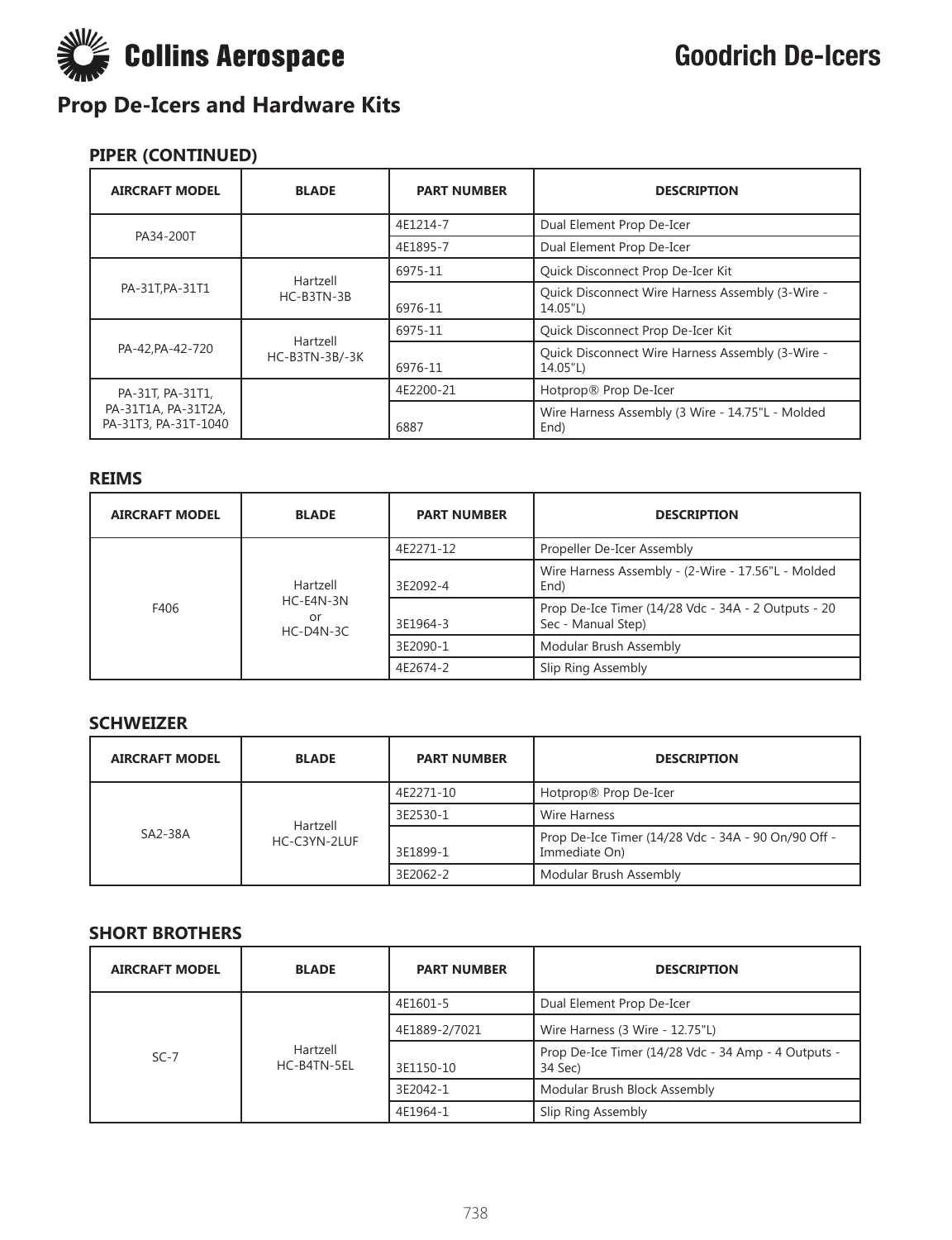

#### **SHORT BROTHERS (CONTINUED)**

| <b>AIRCRAFT MODEL</b> | <b>BLADE</b>           | <b>PART NUMBER</b> | <b>DESCRIPTION</b>                                                        |
|-----------------------|------------------------|--------------------|---------------------------------------------------------------------------|
|                       |                        | 4E1188-3           | Dual Element Prop De-Icer                                                 |
|                       |                        | 3E1150-10          | Prop De-Ice Timer (14/28 Vdc - 34 Amp - 4 Outputs -<br>34 Sec)            |
|                       |                        | 4E1188-3           | Dual Element Prop De-Icer                                                 |
|                       |                        | 3E1150-10          | Prop De-Ice Timer (14/28 Vdc - 34 Amp - 4 Outputs -<br>34 Sec)            |
|                       |                        | 3E2042-1           | Modular Brush Block Assembly                                              |
|                       |                        | 4E1526-1/-4        | Slip Ring Assembly                                                        |
|                       | Hartzell               | 4E1188-6           | Dual Element Prop De-Icer                                                 |
|                       | HC-B3TN-5              | 4E1889-2/7021      | Wire Harness (3 Wire - 12.75"L)                                           |
|                       |                        | 3E1150-10          | Prop De-Ice Timer (14/28 Vdc - 34 Amp - 4 Outputs -<br>34 Sec)            |
| $SC-7$                |                        | 3E2042-1           | Modular Brush Block Assembly                                              |
|                       |                        | 4E1526             | Slip Ring Assembly                                                        |
|                       |                        | 4E1526-1           | Slip Ring Assembly                                                        |
|                       |                        | 4E1526-4           | Can Replace 4E1526, 4E1526-1/4E1689 (Spacer Ring)<br>Combo                |
|                       |                        | 4E1526-4           | Can Replace 4E1526, 4E1526-1/4E1689 (Spacer Ring)<br>Combo                |
|                       | Hartzell<br>HC-B4TN-5  | 4E1188-5           | Dual Element Prop De-Icer                                                 |
|                       |                        | 4E1889-2/7021      | Wire Harness (3 Wire - 12.75"L)                                           |
|                       |                        | 3E1150-10          | Prop De-Ice Timer (14/28 Vdc - 34 Amp - 4 Outputs -<br>34 Sec)            |
|                       |                        | 3E2042-1           | Modular Brush Block Assembly                                              |
|                       |                        | 4E1933-1           | Slip Ring Assembly                                                        |
|                       |                        | 4E1933-6           | Can Replace 4E1933-1/4E1934 (Spacer Ring)<br>Combo                        |
|                       |                        | 4E1601-7           | Dual Element Prop De-Icer                                                 |
|                       |                        | 4E1889-4/6871      | Wire Harness Assembly (3-Wire - 14.76"L)                                  |
|                       |                        | 3E1150-10          | Prop De-Ice Timer (14/28 Vdc - 34 Amp - 4 Outputs -<br>34 Sec)            |
|                       | Hartzell               | 3E2044-1           | Modular Brush Block Assembly                                              |
| $SD3-30$              | HC-B5TN                | 4E1988-1           | Slip Ring Assembly                                                        |
|                       |                        | 4E2271-10          | Hotprop® Prop De-Icer                                                     |
|                       |                        | 3E2092-4/6834      | Wire Harness Assembly (Two Wires - 17.625"L - Molded<br>End)              |
|                       |                        | 3E1964-3           | Prop De-Ice Timer (14/28 Vdc - 34A - 2 Outputs - 20<br>Sec - Manual Step) |
|                       |                        | 4E2595-7           | Hotprop® Prop De-Icer                                                     |
|                       |                        | 3E2017-4           | Wire Harness (2-Wire - 8.88"L)                                            |
| $SD3-60$              | Hartzell<br>HC-B5MP-3C | 3E1964-3           | Prop De-Ice Timer (14/28 Vdc - 34A - 2 Outputs - 20<br>Sec - Manual Step) |
|                       |                        | 3E2090-1           | Modular Brush Assembly                                                    |
|                       |                        | 4E2511             | Slip Ring Assembly                                                        |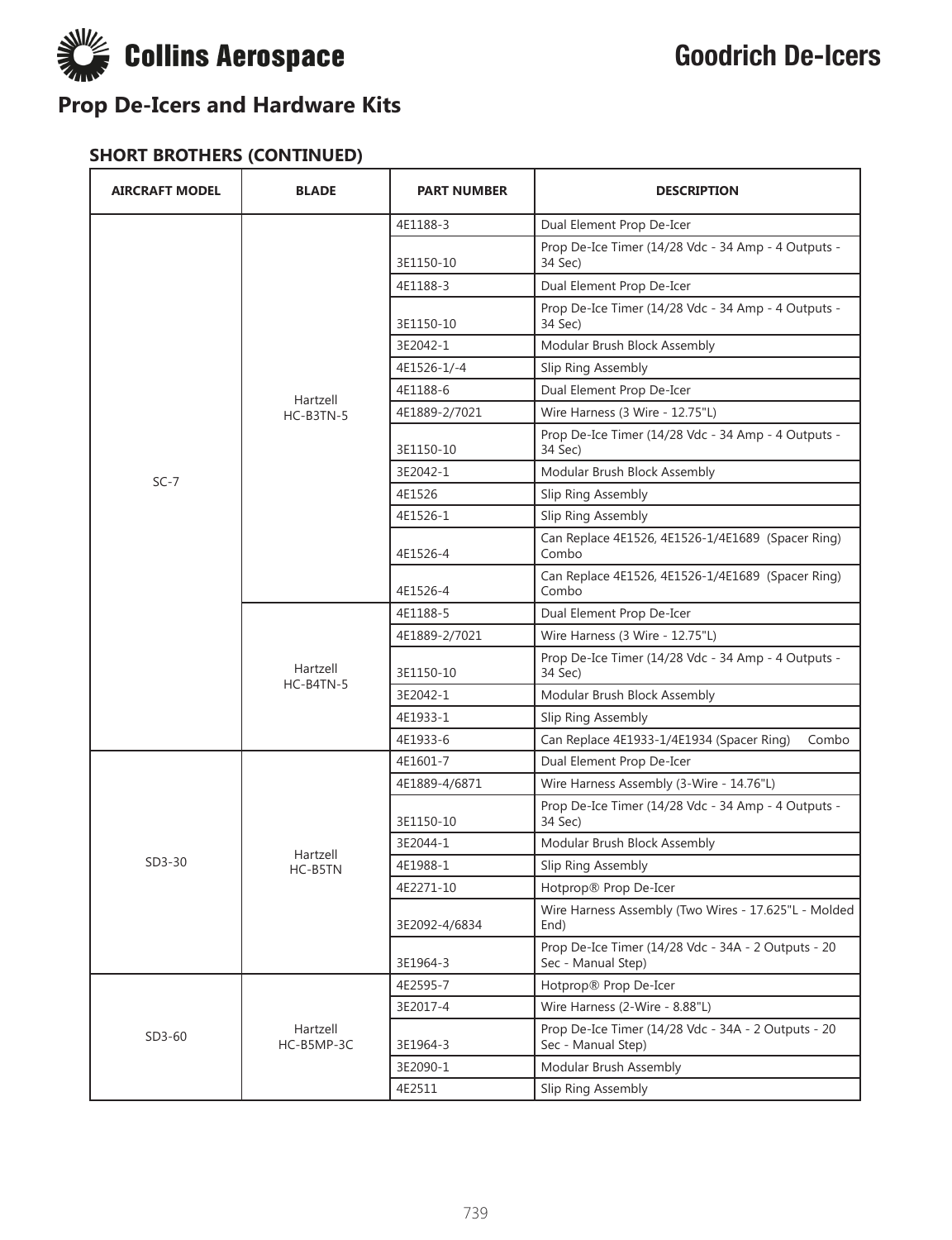

#### **SHORT BROTHERS (CONTINUED)**

| <b>AIRCRAFT MODEL</b>        | <b>BLADE</b>             | <b>PART NUMBER</b> | <b>DESCRIPTION</b>                                                        |
|------------------------------|--------------------------|--------------------|---------------------------------------------------------------------------|
| $SD3-60$                     | Hartzell<br>$HC-BSMP-3C$ | 4E2595-10 (ALT)    | Hotprop® Prop De-Icer                                                     |
|                              |                          | 3E2092-2           | Wire Harness Assembly - (2-Wire - 14.56"L - Molded<br>End)                |
|                              |                          | 3E1964-3           | Prop De-Ice Timer (14/28 Vdc - 34A - 2 Outputs - 20<br>Sec - Manual Step) |
|                              |                          | 3E2090-1           | Modular Brush Assembly                                                    |
|                              |                          | 4E2511             | Slip Ring Assembly                                                        |
| SD3-60-300                   | Hartzell<br>$HC-AGA-3$   | 4E2890-07          | Hotprop® Prop De-Icer                                                     |
|                              |                          | 3E2475-1/-2        | Wire Harness Assembly (2-Wire - 11.86"L - Molded<br>End)                  |
|                              |                          | 4E2808-7           | Timer/Monitor, Epd                                                        |
|                              |                          | 3E2334-1           | Modular Brush Block Assembly                                              |
|                              | Hartzell<br>$HC-D4N-5C$  | 4E2271-10          | Hotprop® Prop De-Icer                                                     |
| Tucano                       |                          | 3E2383-7           | Wire Harness Assembly (Molded, 2 Wire, Plug End,<br>Shrink Tubing)        |
|                              |                          | 3E2311-1           | Timer / Monitor                                                           |
|                              |                          | 3E2044-3           | Brush Block Asssemblies - Modular                                         |
|                              |                          | 4E2661-1           | Slip Ring Assembly                                                        |
| SC-7 Series 3<br>Variant 200 | Hartzell<br>HC-B3TN-5    | 6975-11            | Quick Disconnect Prop De-Icer Kit                                         |
|                              |                          | 6976-11            | Quick Disconnect Wire Harness Assembly<br>$(3 -$<br>Wire - 14.05"L)       |
|                              |                          | 6975-11            | Quick Disconnect Prop De-Icer Kit                                         |
|                              |                          | 6976-11            | Quick Disconnect Wire Harness Assembly (3-Wire -<br>14.05"L)              |

#### **SIAI-MARCHETTI**

| <b>AIRCRAFT MODEL</b> | <b>BLADE</b>             | <b>PART NUMBER</b> | <b>DESCRIPTION</b>                                                        |
|-----------------------|--------------------------|--------------------|---------------------------------------------------------------------------|
| S.210                 | Hartzell<br>$HC-C2YR-2B$ | 4E1188-4           | Dual Element Prop De-Icer                                                 |
|                       |                          | 3E1150-10          | Prop De-Ice Timer (14/28 Vdc - 34 Amp - 4 Outputs -<br>34 Sec)            |
|                       |                          | 4E1639             | <b>Brush Block Assembly</b>                                               |
|                       |                          | 4E1673             | Slip Ring Starter Ring Gear Assembly                                      |
| SF600TP               | Hartzell<br>HC-B3TF-7A   | 4E2824-10          | Hotprop® Prop De-Icer                                                     |
|                       |                          | 3E2092-2/6887      | Wire Harness Assembly (3 Wire - 14.75"L - Molded<br>End)                  |
|                       |                          | 3E1964-3           | Prop De-Ice Timer (14/28 Vdc - 34A - 2 Outputs - 20<br>Sec - Manual Step) |
|                       |                          | 3E2062-2           | Modular Brush Assembly                                                    |
|                       |                          | 4E2714-1           | Slip Ring Assembly                                                        |